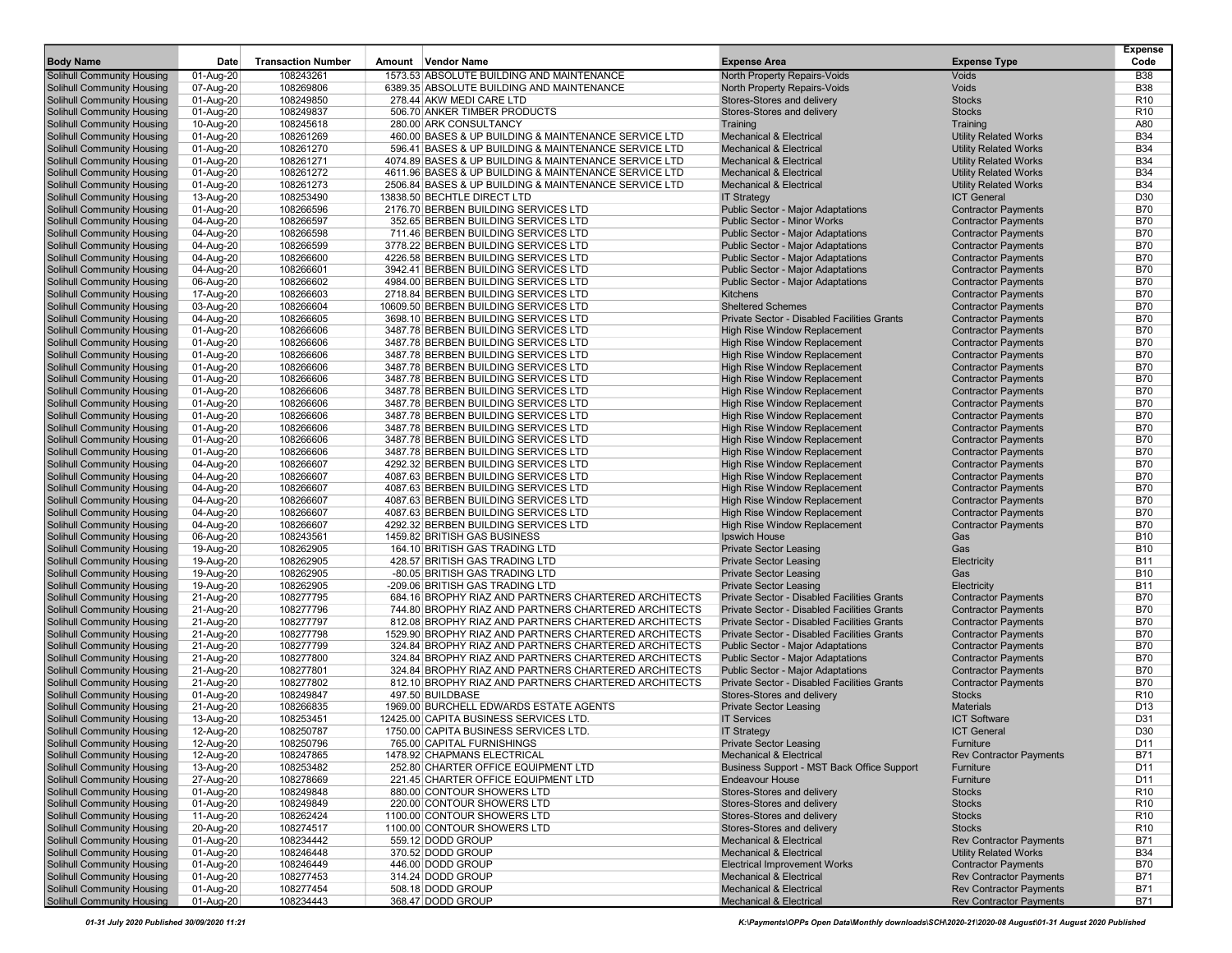| <b>Body Name</b>                                         | Date                     | <b>Transaction Number</b> | Amount Vendor Name                      | <b>Expense Area</b>                                                          | <b>Expense Type</b>                                              | Expense<br>Code          |
|----------------------------------------------------------|--------------------------|---------------------------|-----------------------------------------|------------------------------------------------------------------------------|------------------------------------------------------------------|--------------------------|
| Solihull Community Housing                               | 01-Aug-20                | 108234444                 | 485.53 DODD GROUP                       | <b>Mechanical &amp; Electrical</b>                                           | <b>Rev Contractor Payments</b>                                   | <b>B71</b>               |
| <b>Solihull Community Housing</b>                        | $01-Aug-20$              | 108234445                 | 420.41 DODD GROUP                       | <b>Mechanical &amp; Electrical</b>                                           | <b>Rev Contractor Payments</b>                                   | <b>B71</b>               |
| Solihull Community Housing                               | 01-Aug-20                | 108234446                 | 461.25 DODD GROUP                       | <b>Mechanical &amp; Electrical</b>                                           | <b>Rev Contractor Payments</b>                                   | <b>B71</b>               |
| Solihull Community Housing                               | 01-Aug-20                | 108234447                 | 581.02 DODD GROUP                       | <b>Mechanical &amp; Electrical</b>                                           | <b>Rev Contractor Payments</b>                                   | <b>B71</b>               |
| Solihull Community Housing                               | 01-Aug-20                | 108234448                 | 461.09 DODD GROUP                       | <b>Mechanical &amp; Electrical</b>                                           | <b>Rev Contractor Payments</b>                                   | <b>B71</b>               |
| Solihull Community Housing                               | 01-Aug-20                | 108234449                 | 330.05 DODD GROUP                       | <b>Mechanical &amp; Electrical</b>                                           | <b>Rev Contractor Payments</b>                                   | <b>B71</b>               |
| Solihull Community Housing                               | $01-Aug-20$              | 108246450                 | 425.16 DODD GROUP                       | North Property Repairs-Voids                                                 | Voids                                                            | <b>B38</b>               |
| Solihull Community Housing                               | 01-Aug-20                | 108242448                 | 479.96 DODD GROUP                       | <b>Mechanical &amp; Electrical</b>                                           | <b>Rev Contractor Payments</b>                                   | <b>B71</b>               |
| Solihull Community Housing                               | 01-Aug-20                | 108242449                 | 257.81 DODD GROUP                       | Flat Re-roofing                                                              | <b>Contractor Payments</b>                                       | <b>B70</b>               |
| Solihull Community Housing<br>Solihull Community Housing | 01-Aug-20                | 108242450<br>108246451    | 455.13 DODD GROUP<br>405.97 DODD GROUP  | <b>Mechanical &amp; Electrical</b><br>North Property Repairs-Voids           | <b>Rev Contractor Payments</b><br>Voids                          | <b>B71</b><br><b>B38</b> |
| Solihull Community Housing                               | 01-Aug-20<br>$01-Aug-20$ | 108246452                 | 499.00 DODD GROUP                       | North Property Repairs-Voids                                                 | Voids                                                            | <b>B38</b>               |
| Solihull Community Housing                               | 01-Aug-20                | 108246453                 | 714.95 DODD GROUP                       | North Property Repairs-Voids                                                 | Voids                                                            | <b>B38</b>               |
| Solihull Community Housing                               | 01-Aug-20                | 108246454                 | 763.49 DODD GROUP                       | North Property Repairs-Voids                                                 | Voids                                                            | <b>B38</b>               |
| Solihull Community Housing                               | 01-Aug-20                | 108246455                 | 419.25 DODD GROUP                       | North Property Repairs-Voids                                                 | Voids                                                            | <b>B38</b>               |
| Solihull Community Housing                               | 01-Aug-20                | 108246456                 | 555.09 DODD GROUP                       | North Property Repairs-Voids                                                 | Voids                                                            | <b>B38</b>               |
| Solihull Community Housing                               | 01-Aug-20                | 108246457                 | 576.04 DODD GROUP                       | North Property Repairs-Voids                                                 | Voids                                                            | <b>B38</b>               |
| Solihull Community Housing                               | 01-Aug-20                | 108242451                 | 2221.38 DODD GROUP                      | Gas Warm Air/B'boiler/Storage Heater                                         | <b>Contractor Payments</b>                                       | <b>B70</b>               |
| Solihull Community Housing                               | 01-Aug-20                | 108242452                 | 2221.38 DODD GROUP                      | Gas Warm Air/B'boiler/Storage Heater                                         | <b>Contractor Payments</b>                                       | <b>B70</b>               |
| <b>Solihull Community Housing</b>                        | 01-Aug-20                | 108242453                 | 2221.38 DODD GROUP                      | Gas Warm Air/B'boiler/Storage Heater                                         | <b>Contractor Payments</b>                                       | <b>B70</b>               |
| Solihull Community Housing                               | 01-Aug-20                | 108242454                 | 2221.38 DODD GROUP                      | Gas Warm Air/B'boiler/Storage Heater                                         | <b>Contractor Payments</b>                                       | <b>B70</b>               |
| Solihull Community Housing                               | 01-Aug-20                | 108242455                 | 372.68 DODD GROUP                       | <b>Electrical Improvement Works</b>                                          | <b>Contractor Payments</b>                                       | <b>B70</b>               |
| Solihull Community Housing                               | 01-Aug-20                | 108242456                 | 574.48 DODD GROUP                       | <b>Electrical Improvement Works</b>                                          | <b>Contractor Payments</b>                                       | <b>B70</b>               |
| Solihull Community Housing                               | 01-Aug-20                | 108242457                 | 357.83 DODD GROUP                       | <b>Electrical Improvement Works</b>                                          | <b>Contractor Payments</b>                                       | <b>B70</b>               |
| Solihull Community Housing                               | 01-Aug-20                | 108242458                 | 386.85 DODD GROUP                       | <b>Electrical Improvement Works</b>                                          | <b>Contractor Payments</b>                                       | <b>B70</b>               |
| Solihull Community Housing                               | 01-Aug-20                | 108242459                 | 513.07 DODD GROUP                       | Direct-Standby                                                               | <b>Other Building Costs</b>                                      | <b>B39</b>               |
| Solihull Community Housing                               | $01-Aug-20$              | 108242460                 | 265.28 DODD GROUP                       | <b>Mechanical &amp; Electrical</b>                                           | <b>Rev Contractor Payments</b>                                   | <b>B71</b>               |
| Solihull Community Housing                               | 01-Aug-20                | 108242461                 | 426.15 DODD GROUP                       | <b>Mechanical &amp; Electrical</b>                                           | <b>Rev Contractor Payments</b>                                   | <b>B71</b>               |
| Solihull Community Housing                               | 01-Aug-20                | 108242462                 | 251.38 DODD GROUP                       | <b>Mechanical &amp; Electrical</b>                                           | <b>Rev Contractor Payments</b>                                   | <b>B71</b>               |
| Solihull Community Housing                               | 01-Aug-20                | 108242463                 | 263.52 DODD GROUP                       | <b>Mechanical &amp; Electrical</b>                                           | <b>Rev Contractor Payments</b>                                   | <b>B71</b>               |
| Solihull Community Housing                               | 01-Aug-20                | 108242465                 | 308.31 DODD GROUP                       | <b>Mechanical &amp; Electrical</b>                                           | <b>Rev Contractor Payments</b>                                   | <b>B71</b>               |
| Solihull Community Housing                               | $01-Aug-20$              | 108242466                 | 258.63 DODD GROUP<br>2221.38 DODD GROUP | <b>Mechanical &amp; Electrical</b>                                           | <b>Rev Contractor Payments</b>                                   | <b>B71</b>               |
| Solihull Community Housing<br>Solihull Community Housing | 01-Aug-20                | 108246458                 | 3529.13 DODD GROUP                      | Gas Warm Air/B'boiler/Storage Heater                                         | <b>Contractor Payments</b>                                       | <b>B70</b><br><b>B70</b> |
| Solihull Community Housing                               | 01-Aug-20<br>01-Aug-20   | 108246459<br>108242467    | 2221.38 DODD GROUP                      | Gas Warm Air/B'boiler/Storage Heater<br>Gas Warm Air/B'boiler/Storage Heater | <b>Contractor Payments</b><br><b>Contractor Payments</b>         | <b>B70</b>               |
| Solihull Community Housing                               | 01-Aug-20                | 108246460                 | 2221.38 DODD GROUP                      | Gas Warm Air/B'boiler/Storage Heater                                         | <b>Contractor Payments</b>                                       | <b>B70</b>               |
| Solihull Community Housing                               | 01-Aug-20                | 108242468                 | 2221.38 DODD GROUP                      | Gas Warm Air/B'boiler/Storage Heater                                         | <b>Contractor Payments</b>                                       | <b>B70</b>               |
| Solihull Community Housing                               | 01-Aug-20                | 108246461                 | 2221.38 DODD GROUP                      | Gas Warm Air/B'boiler/Storage Heater                                         | <b>Contractor Payments</b>                                       | <b>B70</b>               |
| <b>Solihull Community Housing</b>                        | 01-Aug-20                | 108246462                 | 2221.38 DODD GROUP                      | Gas Warm Air/B'boiler/Storage Heater                                         | <b>Contractor Payments</b>                                       | <b>B70</b>               |
| Solihull Community Housing                               | 01-Aug-20                | 108246938                 | 4142.60 DODD GROUP                      | Private Sector - Disabled Facilities Grants                                  | <b>Contractor Payments</b>                                       | <b>B70</b>               |
| Solihull Community Housing                               | 14-Aug-20                | 108260504                 | 222.32 DODD GROUP                       | <b>Mechanical &amp; Electrical</b>                                           | <b>Rev Contractor Payments</b>                                   | <b>B71</b>               |
| Solihull Community Housing                               | 14-Aug-20                | 108260534                 | 252.21 DODD GROUP                       | <b>Mechanical &amp; Electrical</b>                                           | <b>Rev Contractor Payments</b>                                   | <b>B71</b>               |
| Solihull Community Housing                               | 14-Aug-20                | 108260547                 | 260.03 DODD GROUP                       | <b>Mechanical &amp; Electrical</b>                                           | <b>Rev Contractor Payments</b>                                   | <b>B71</b>               |
| Solihull Community Housing                               | 14-Aug-20                | 108264012                 | 226.16 DODD GROUP                       | <b>Mechanical &amp; Electrical</b>                                           | <b>Rev Contractor Payments</b>                                   | <b>B71</b>               |
| Solihull Community Housing                               | 14-Aug-20                | 108264013                 | 433.95 DODD GROUP                       | North Property Repairs-Voids                                                 | Voids                                                            | <b>B38</b>               |
| <b>Solihull Community Housing</b>                        | 14-Aug-20                | 108264014                 | 840.35 DODD GROUP                       | North Property Repairs-Voids                                                 | Voids                                                            | <b>B38</b>               |
| Solihull Community Housing                               | 14-Aug-20                | 108264015                 | 478.44 DODD GROUP                       | North Property Repairs-Voids                                                 | Voids                                                            | <b>B38</b>               |
| Solihull Community Housing                               | 14-Aug-20                | 108264016                 | 522.94 DODD GROUP                       | North Property Repairs-Voids                                                 | Voids                                                            | <b>B38</b>               |
| <b>Solihull Community Housing</b>                        | 14-Aug-20                | 108264017                 | 672.33 DODD GROUP                       | North Property Repairs-Voids                                                 | Voids                                                            | <b>B38</b>               |
| Solihull Community Housing                               | 14-Aug-20                | 108260846                 | 306.96 DODD GROUP                       | North Property Repairs-Voids                                                 | Voids                                                            | <b>B38</b>               |
| Solihull Community Housing                               | 14-Aug-20                | 108260851                 | 345.76 DODD GROUP                       | North Property Repairs-Voids                                                 | Voids                                                            | <b>B38</b>               |
| Solihull Community Housing                               | 14-Aug-20                | 108264018                 | 465.32 DODD GROUP                       | North Property Repairs-Voids                                                 | Voids                                                            | <b>B38</b>               |
| Solihull Community Housing                               | 14-Aug-20                | 108260864                 | 3529.13 DODD GROUP                      | Gas Warm Air/B'boiler/Storage Heater                                         | <b>Contractor Payments</b>                                       | <b>B70</b>               |
| Solihull Community Housing                               | 14-Aug-20                | 108264019                 | 376.26 DODD GROUP                       | <b>Mechanical &amp; Electrical</b>                                           | <b>Rev Contractor Payments</b>                                   | <b>B71</b>               |
| Solihull Community Housing                               | 14-Aug-20                | 108264020                 | 429.26 DODD GROUP                       | <b>Mechanical &amp; Electrical</b>                                           | <b>Rev Contractor Payments</b>                                   | <b>B71</b>               |
| Solihull Community Housing                               | 14-Aug-20                | 108264021                 | 408.62 DODD GROUP                       | Mechanical & Electrical                                                      | <b>Rev Contractor Payments</b>                                   | B71                      |
| Solihull Community Housing<br>Solihull Community Housing | 14-Aug-20<br>14-Aug-20   | 108264022<br>108264023    | 359.84 DODD GROUP<br>374.41 DODD GROUP  | Mechanical & Electrical<br><b>Mechanical &amp; Electrical</b>                | <b>Rev Contractor Payments</b><br><b>Rev Contractor Payments</b> | <b>B71</b><br><b>B71</b> |
| Solihull Community Housing                               | 14-Aug-20                | 108264024                 | 220.71 DODD GROUP                       | <b>Mechanical &amp; Electrical</b>                                           | <b>Rev Contractor Payments</b>                                   | <b>B71</b>               |
| Solihull Community Housing                               | 14-Aug-20                | 108264027                 | 318.55 DODD GROUP                       | Mechanical & Electrical                                                      | <b>Rev Contractor Payments</b>                                   | <b>B71</b>               |
| Solihull Community Housing                               | 14-Aug-20                | 108264028                 | 217.68 DODD GROUP                       | <b>Mechanical &amp; Electrical</b>                                           | <b>Rev Contractor Payments</b>                                   | <b>B71</b>               |
| Solihull Community Housing                               | 14-Aug-20                | 108260965                 | 233.76 DODD GROUP                       | <b>Electrical Improvement Works</b>                                          | <b>Contractor Payments</b>                                       | <b>B70</b>               |
| Solihull Community Housing                               | 14-Aug-20                | 108260970                 | 247.57 DODD GROUP                       | <b>Electrical Improvement Works</b>                                          | <b>Contractor Payments</b>                                       | <b>B70</b>               |
| Solihull Community Housing                               | 14-Aug-20                | 108264030                 | 422.01 DODD GROUP                       | <b>Electrical Improvement Works</b>                                          | <b>Contractor Payments</b>                                       | <b>B70</b>               |
| Solihull Community Housing                               | 14-Aug-20                | 108264031                 | 266.87 DODD GROUP                       | <b>Electrical Improvement Works</b>                                          | <b>Contractor Payments</b>                                       | <b>B70</b>               |
| Solihull Community Housing                               | 14-Aug-20                | 108264032                 | 274.04 DODD GROUP                       | <b>Electrical Improvement Works</b>                                          | <b>Contractor Payments</b>                                       | <b>B70</b>               |
| Solihull Community Housing                               | 14-Aug-20                | 108264033                 | 613.08 DODD GROUP                       | <b>Electrical Improvement Works</b>                                          | <b>Contractor Payments</b>                                       | <b>B70</b>               |
| <b>Solihull Community Housing</b>                        | 14-Aug-20                | 108264034                 | 252.08 DODD GROUP                       | <b>Electrical Improvement Works</b>                                          | <b>Contractor Payments</b>                                       | <b>B70</b>               |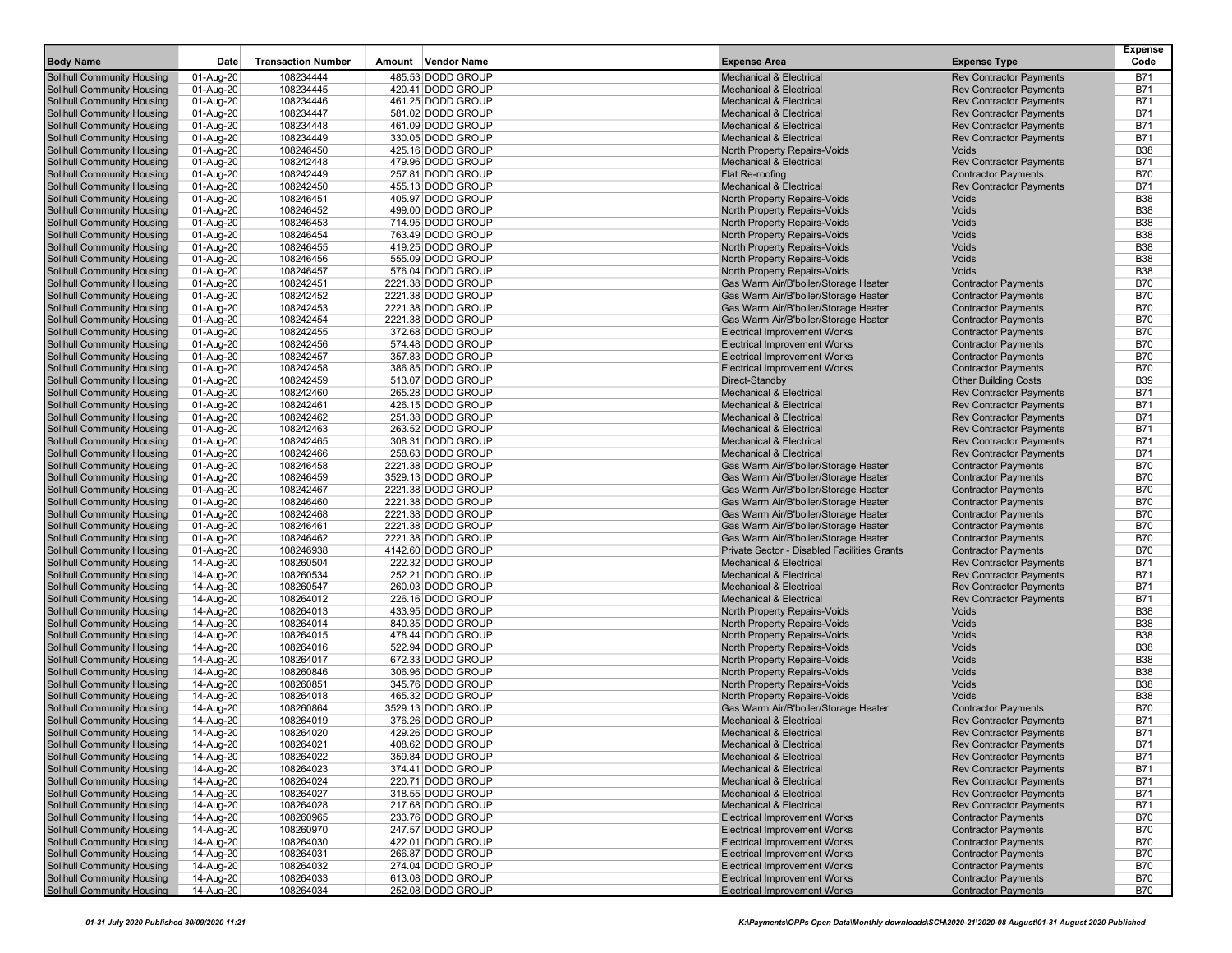|                                   |             |                           |                                          |                                             |                                      | Expense         |
|-----------------------------------|-------------|---------------------------|------------------------------------------|---------------------------------------------|--------------------------------------|-----------------|
| <b>Body Name</b>                  | Date        | <b>Transaction Number</b> | Amount Vendor Name                       | <b>Expense Area</b>                         | <b>Expense Type</b>                  | Code            |
| <b>Solihull Community Housing</b> | 14-Aug-20   | 108264035                 | 543.17 DODD GROUP                        | <b>Electrical Improvement Works</b>         | <b>Contractor Payments</b>           | <b>B70</b>      |
| <b>Solihull Community Housing</b> | 14-Aug-20   | 108264036                 | 650.57 DODD GROUP                        | <b>Electrical Improvement Works</b>         | <b>Contractor Payments</b>           | <b>B70</b>      |
| Solihull Community Housing        | 14-Aug-20   | 108264037                 | 543.52 DODD GROUP                        | <b>Electrical Improvement Works</b>         | <b>Contractor Payments</b>           | <b>B70</b>      |
| <b>Solihull Community Housing</b> | 14-Aug-20   | 108264038                 | 498.77 DODD GROUP                        | <b>Electrical Improvement Works</b>         | <b>Contractor Payments</b>           | <b>B70</b>      |
| Solihull Community Housing        | 14-Aug-20   | 108264039                 | 735.93 DODD GROUP                        | <b>Electrical Improvement Works</b>         | <b>Contractor Payments</b>           | <b>B70</b>      |
| Solihull Community Housing        | 14-Aug-20   | 108264040                 | 465.63 DODD GROUP                        | <b>Electrical Improvement Works</b>         | <b>Contractor Payments</b>           | <b>B70</b>      |
| Solihull Community Housing        | 14-Aug-20   | 108264041                 | 566.80 DODD GROUP                        | <b>Electrical Improvement Works</b>         | <b>Contractor Payments</b>           | <b>B70</b>      |
| Solihull Community Housing        | 14-Aug-20   | 108264042                 | 473.69 DODD GROUP                        | <b>Electrical Improvement Works</b>         | <b>Contractor Payments</b>           | <b>B70</b>      |
| Solihull Community Housing        | 14-Aug-20   | 108261005                 | 241.23 DODD GROUP                        | <b>Electrical Improvement Works</b>         | <b>Contractor Payments</b>           | <b>B70</b>      |
| Solihull Community Housing        | 17-Aug-20   | 108264048                 | 242.97 DODD GROUP                        | <b>Mechanical &amp; Electrical</b>          | <b>Rev Contractor Payments</b>       | <b>B71</b>      |
| Solihull Community Housing        | 17-Aug-20   | 108264049                 | 217.97 DODD GROUP                        | <b>Mechanical &amp; Electrical</b>          | <b>Rev Contractor Payments</b>       | <b>B71</b>      |
| <b>Solihull Community Housing</b> | 17-Aug-20   | 108264051                 | 268.01 DODD GROUP                        | <b>Mechanical &amp; Electrical</b>          | <b>Rev Contractor Payments</b>       | <b>B71</b>      |
| Solihull Community Housing        | 17-Aug-20   | 108264065                 | 248.31 DODD GROUP                        | <b>Mechanical &amp; Electrical</b>          | <b>Rev Contractor Payments</b>       | <b>B71</b>      |
| Solihull Community Housing        | 17-Aug-20   | 108264068                 | 255.35 DODD GROUP                        | <b>Mechanical &amp; Electrical</b>          | <b>Rev Contractor Payments</b>       | <b>B71</b>      |
| Solihull Community Housing        | 17-Aug-20   | 108264086                 | 244.04 DODD GROUP                        | <b>Mechanical &amp; Electrical</b>          | <b>Rev Contractor Payments</b>       | <b>B71</b>      |
| Solihull Community Housing        | 17-Aug-20   | 108264095                 | 276.50 DODD GROUP                        | <b>Mechanical &amp; Electrical</b>          | <b>Rev Contractor Payments</b>       | <b>B71</b>      |
| <b>Solihull Community Housing</b> | 17-Aug-20   | 108264118                 | 268.40 DODD GROUP                        | North Property Repairs-Voids                | Voids                                | <b>B38</b>      |
| Solihull Community Housing        | 01-Aug-20   | 108277455                 | 628.86 DODD GROUP                        | <b>Mechanical &amp; Electrical</b>          | <b>Rev Contractor Payments</b>       | <b>B71</b>      |
| Solihull Community Housing        | 01-Aug-20   | 108277456                 | 475.58 DODD GROUP                        | <b>Mechanical &amp; Electrical</b>          | <b>Utility Related Works</b>         | <b>B34</b>      |
| <b>Solihull Community Housing</b> | 01-Aug-20   | 108277457                 | 471.37 DODD GROUP                        | <b>Mechanical &amp; Electrical</b>          | <b>Utility Related Works</b>         | <b>B34</b>      |
| Solihull Community Housing        | 01-Aug-20   | 108277458                 | 276.38 DODD GROUP                        | <b>Mechanical &amp; Electrical</b>          | <b>Utility Related Works</b>         | <b>B34</b>      |
| <b>Solihull Community Housing</b> | 01-Aug-20   | 108277459                 | 285.35 DODD GROUP                        | <b>Mechanical &amp; Electrical</b>          | <b>Rev Contractor Payments</b>       | <b>B71</b>      |
| Solihull Community Housing        | 01-Aug-20   | 108277460                 | 285.35 DODD GROUP                        | <b>Mechanical &amp; Electrical</b>          | <b>Rev Contractor Payments</b>       | <b>B71</b>      |
| <b>Solihull Community Housing</b> | 01-Aug-20   | 108277461                 | 721.50 DODD GROUP                        | <b>Mechanical &amp; Electrical</b>          | <b>Rev Contractor Payments</b>       | <b>B71</b>      |
| Solihull Community Housing        | 01-Aug-20   | 108277462                 | 773.57 DODD GROUP                        | <b>Mechanical &amp; Electrical</b>          | <b>Rev Contractor Payments</b>       | <b>B71</b>      |
| Solihull Community Housing        | 01-Aug-20   | 108252136                 | 25026.13 DODD GROUP                      | <b>Electrical Sub Mains</b>                 | <b>Contractor Payments</b>           | <b>B70</b>      |
| Solihull Community Housing        | 01-Aug-20   | 108249776                 | 391.00 DOORFIT PRODUCTS LTD              | Stores-Stores and delivery                  | <b>Stocks</b>                        | R <sub>10</sub> |
| Solihull Community Housing        | 01-Aug-20   | 108249779                 | 261.10 DOORFIT PRODUCTS LTD              | Stores-Stores and delivery                  | <b>Stocks</b>                        | R <sub>10</sub> |
| <b>Solihull Community Housing</b> | 01-Aug-20   | 108262308                 | 239.90 DOORFIT PRODUCTS LTD              | Stores-Stores and delivery                  | <b>Stocks</b>                        | R <sub>10</sub> |
| Solihull Community Housing        | 07-Aug-20   | 108262309                 | 391.00 DOORFIT PRODUCTS LTD              | Stores-Stores and delivery                  | <b>Stocks</b>                        | R <sub>10</sub> |
| Solihull Community Housing        | 13-Aug-20   | 108274450                 | 391.00 DOORFIT PRODUCTS LTD              | Stores-Stores and delivery                  | <b>Stocks</b>                        | R <sub>10</sub> |
| <b>Solihull Community Housing</b> | 13-Aug-20   | 108274450                 | 27.50 DOORFIT PRODUCTS LTD               | Stores-Stores and delivery                  | <b>Stocks</b>                        | R <sub>10</sub> |
| Solihull Community Housing        | 13-Aug-20   | 108274453                 | 90.00 DOORFIT PRODUCTS LTD               | Stores-Stores and delivery                  | <b>Stocks</b>                        | R <sub>10</sub> |
| <b>Solihull Community Housing</b> | 13-Aug-20   | 108274453                 | 36.36 DOORFIT PRODUCTS LTD               | Stores-Stores and delivery                  | <b>Stocks</b>                        | R <sub>10</sub> |
| Solihull Community Housing        | 13-Aug-20   | 108274453                 | 42.70 DOORFIT PRODUCTS LTD               | Stores-Stores and delivery                  | <b>Stocks</b>                        | R <sub>10</sub> |
| Solihull Community Housing        | 13-Aug-20   | 108274453                 | 37.92 DOORFIT PRODUCTS LTD               | Stores-Stores and delivery                  | <b>Stocks</b>                        | R <sub>10</sub> |
| <b>Solihull Community Housing</b> | 13-Aug-20   | 108274453                 | 239.90 DOORFIT PRODUCTS LTD              | Stores-Stores and delivery                  | <b>Stocks</b>                        | R <sub>10</sub> |
| Solihull Community Housing        | 01-Aug-20   | 108246463                 | 367.86 DRAINTECH SERVICES (MIDLANDS) LTD | North Property Repairs-Day to day           | <b>Internal Works</b>                | <b>B31</b>      |
| Solihull Community Housing        | 01-Aug-20   | 108246472                 | 238.32 DRAINTECH SERVICES (MIDLANDS) LTD | North Property Repairs-Day to day           | <b>Other Works</b>                   | <b>B32</b>      |
| Solihull Community Housing        | 01-Aug-20   | 108246475                 | 239.66 DRAINTECH SERVICES (MIDLANDS) LTD | North Property Repairs-Day to day           | <b>Other Works</b>                   | <b>B32</b>      |
| Solihull Community Housing        | 01-Aug-20   | 108252318                 | 299.59 DRAINTECH SERVICES (MIDLANDS) LTD | North Property Repairs-Day to day           | <b>Other Works</b>                   | <b>B32</b>      |
| <b>Solihull Community Housing</b> | 01-Aug-20   | 108246502                 | 250.55 DRAINTECH SERVICES (MIDLANDS) LTD | North Property Repairs-Day to day           | <b>Other Works</b>                   | <b>B32</b>      |
| Solihull Community Housing        | 01-Aug-20   | 108246507                 | 354.02 DRAINTECH SERVICES (MIDLANDS) LTD | North Property Repairs-Day to day           | <b>Other Works</b>                   | <b>B32</b>      |
| <b>Solihull Community Housing</b> | 01-Aug-20   | 108246508                 | 380.99 DRAINTECH SERVICES (MIDLANDS) LTD | North Property Repairs-Day to day           | <b>Other Works</b>                   | <b>B32</b>      |
| Solihull Community Housing        | 01-Aug-20   | 108246509                 | 212.44 DRAINTECH SERVICES (MIDLANDS) LTD | North Property Repairs-Day to day           | <b>Other Works</b>                   | <b>B32</b>      |
| Solihull Community Housing        | 11-Aug-20   | 108246945                 | 260.65 E.ON ENERGY                       | <b>Linacre House Conversion</b>             | Electricity                          | <b>B11</b>      |
| Solihull Community Housing        | 11-Aug-20   | 108246945                 | 60.82 E.ON ENERGY                        | <b>Linacre House Conversion</b>             | Electricity                          | <b>B11</b>      |
| Solihull Community Housing        | 11-Aug-20   | 108246945                 | $-20.21$ E.ON ENERGY                     | <b>Linacre House Conversion</b>             | Electricity                          | <b>B11</b>      |
| Solihull Community Housing        | 12-Aug-20   | 108248189                 | 4313.34 ELDERCARE                        | Safe and Sound Operational                  | <b>Other Supplier/Services Costs</b> | D90             |
| Solihull Community Housing        | 01-Aug-20   | 108242842                 | 5142.37 ENVIROCALL LTD                   | <b>MST-Structural Works</b>                 | <b>Contractor Payments</b>           | <b>B70</b>      |
| Solihull Community Housing        | 01-Aug-20   | 108234455                 | 298.30 ENVIROCALL LTD                    | North Property Repairs-Day to day           | <b>Internal Works</b>                | <b>B31</b>      |
| <b>Solihull Community Housing</b> | 04-Aug-20   | 108277752                 | 567.15 ENVIROCALL LTD                    | North Property Repairs-Day to day           | <b>Internal Works</b>                | <b>B31</b>      |
| Solihull Community Housing        | 01-Aug-20   | 108234457                 | 907.83 ENVIROCALL LTD                    | North Property Repairs-Day to day           | <b>Internal Works</b>                | <b>B31</b>      |
| Solihull Community Housing        | 01-Aug-20   | 108234465                 | 336.68 ENVIROCALL LTD                    | North Property Repairs-Day to day           | <b>Internal Works</b>                | <b>B31</b>      |
| Solihull Community Housing        | 01-Aug-20   | 108234476                 | 246.40 ENVIROCALL LTD                    | North Property Repairs-Day to day           | <b>Internal Works</b>                | <b>B31</b>      |
| Solihull Community Housing        | 01-Aug-20   | 108234481                 | 261.90 ENVIROCALL LTD                    | North Property Repairs-Day to day           | Internal Works                       | B31             |
| Solihull Community Housing        | 01-Aug-20   | 108242853                 | 246.40 ENVIROCALL LTD                    | Private Sector - Disabled Facilities Grants | <b>Contractor Payments</b>           | <b>B70</b>      |
| Solihull Community Housing        | 01-Aug-20   | 108242870                 | 602.45 ENVIROCALL LTD                    | North Property Repairs-Day to day           | <b>Internal Works</b>                | <b>B31</b>      |
| Solihull Community Housing        | 01-Aug-20   | 108242884                 | 254.19 ENVIROCALL LTD                    | North Property Repairs-Day to day           | <b>Internal Works</b>                | <b>B31</b>      |
| Solihull Community Housing        | 01-Aug-20   | 108242885                 | 260.30 ENVIROCALL LTD                    | North Property Repairs-Day to day           | <b>Internal Works</b>                | <b>B31</b>      |
| Solihull Community Housing        | 05-Aug-20   | 108277753                 | 352.00 ENVIROCALL LTD                    | <b>Electrical Improvement Works</b>         | <b>Contractor Payments</b>           | <b>B70</b>      |
| Solihull Community Housing        | 04-Aug-20   | 108269571                 | 215.13 ENVIROCALL LTD                    | North Property Repairs-Day to day           | <b>Internal Works</b>                | <b>B31</b>      |
| Solihull Community Housing        | 12-Aug-20   | 108269602                 | 211.20 ENVIROCALL LTD                    | North Property Repairs-Day to day           | <b>Internal Works</b>                | <b>B31</b>      |
| Solihull Community Housing        | 17-Aug-20   | 108258576                 | 28889.32 ENVIRONMENTAL CONTRACTS LTD     | Stores-Stores and delivery                  | <b>Waste Disposal</b>                | E20             |
| Solihull Community Housing        | 10-Aug-20   | 108245507                 | 313.50 EUROPEAN METAL RECYCLING LTD      | Stores-Stores and delivery                  | <b>Waste Disposal</b>                | E20             |
| Solihull Community Housing        | 17-Aug-20   | 108258575                 | 418.00 EUROPEAN METAL RECYCLING LTD      | Stores-Stores and delivery                  | <b>Waste Disposal</b>                | E20             |
| Solihull Community Housing        | 06-Aug-20   | 108243478                 | 340.00 FAMILY CARE TRUST (SOLIHULL)      | <b>Private Sector Leasing</b>               | <b>Other Works</b>                   | <b>B32</b>      |
| <b>Solihull Community Housing</b> | $01-Auq-20$ | 108242827                 | 529.00 FAMILY CARE TRUST (SOLIHULL)      | North Property Repairs-Day to day           | <b>External Structures</b>           | <b>B33</b>      |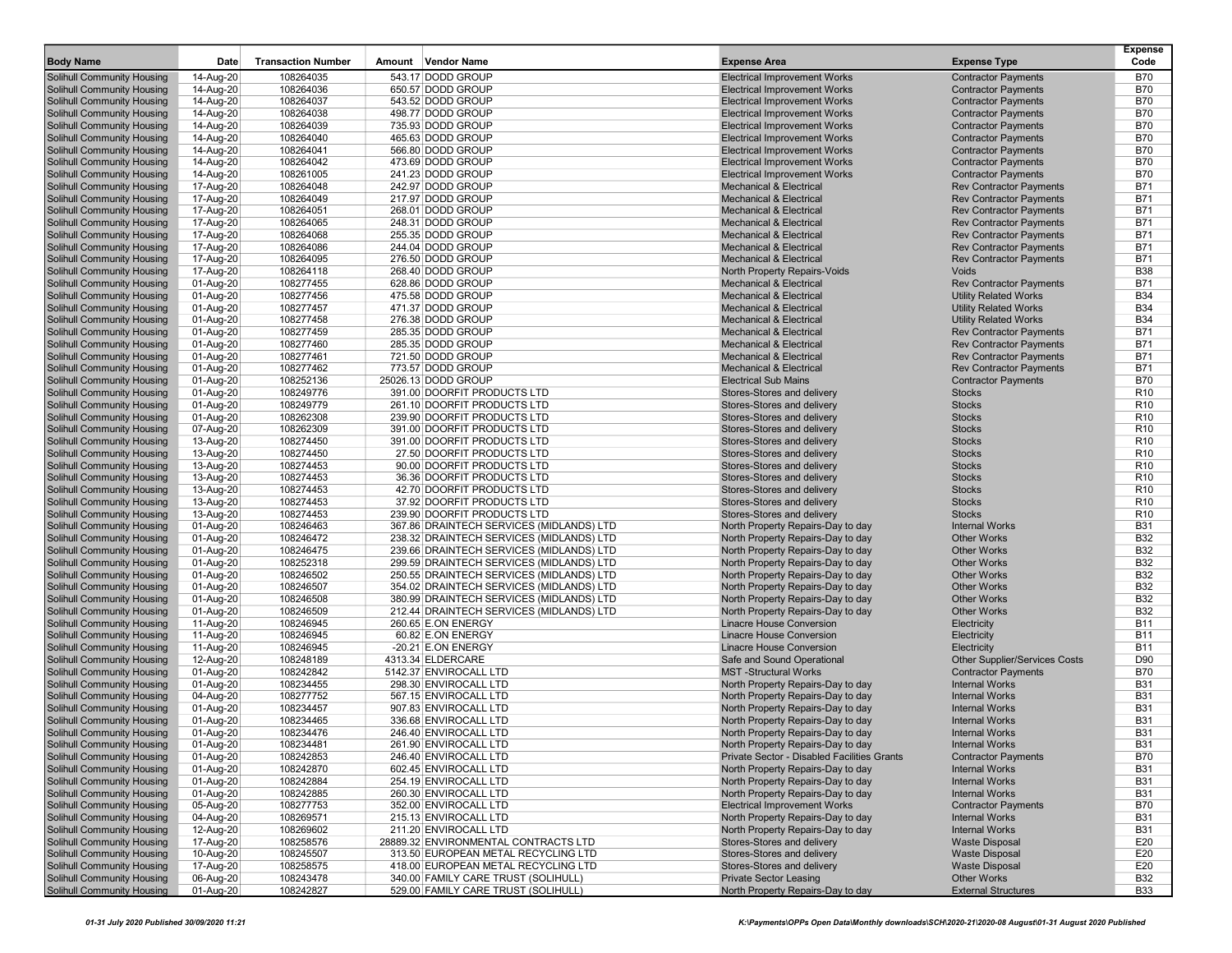|                                                                 | Date                   | <b>Transaction Number</b> | Amount Vendor Name                                                         | <b>Expense Area</b>                                          |                                      | Expense<br>Code                    |
|-----------------------------------------------------------------|------------------------|---------------------------|----------------------------------------------------------------------------|--------------------------------------------------------------|--------------------------------------|------------------------------------|
| <b>Body Name</b>                                                |                        |                           |                                                                            |                                                              | <b>Expense Type</b>                  |                                    |
| Solihull Community Housing                                      | 01-Aug-20              | 108242829                 | 529.00 FAMILY CARE TRUST (SOLIHULL                                         | North Property Repairs-Day to day                            | <b>External Structures</b>           | <b>B33</b>                         |
| <b>Solihull Community Housing</b>                               | 01-Aug-20              | 108242830                 | 333.27 FAMILY CARE TRUST (SOLIHULL)                                        | North Property Repairs-Day to day                            | <b>External Structures</b>           | <b>B33</b>                         |
| Solihull Community Housing                                      | 01-Aug-20              | 108242831                 | 584.00 FAMILY CARE TRUST (SOLIHULL                                         | North Property Repairs-Voids                                 | <b>Voids</b>                         | <b>B38</b><br><b>B38</b>           |
| <b>Solihull Community Housing</b><br>Solihull Community Housing | 01-Aug-20<br>01-Aug-20 | 108242833<br>108242835    | 529.00 FAMILY CARE TRUST (SOLIHULL)<br>396.75 FAMILY CARE TRUST (SOLIHULL) | North Property Repairs-Voids<br>North Property Repairs-Voids | Voids<br>Voids                       | <b>B38</b>                         |
| Solihull Community Housing                                      | 01-Aug-20              | 108242837                 | 264.50 FAMILY CARE TRUST (SOLIHULL)                                        | North Property Repairs-Voids                                 | Voids                                | <b>B38</b>                         |
| <b>Solihull Community Housing</b>                               | 01-Aug-20              | 108242838                 | 264.50 FAMILY CARE TRUST (SOLIHULL)                                        | North Property Repairs-Voids                                 | Voids                                | <b>B38</b>                         |
| Solihull Community Housing                                      | 01-Aug-20              | 108242839                 | 396.75 FAMILY CARE TRUST (SOLIHULL)                                        | North Property Repairs-Voids                                 | Voids                                | <b>B38</b>                         |
| Solihull Community Housing                                      | 01-Aug-20              | 108242841                 | 1058.00 FAMILY CARE TRUST (SOLIHULL)                                       | North Property Repairs-Voids                                 | Voids                                | <b>B38</b>                         |
| Solihull Community Housing                                      | 07-Aug-20              | 108243603                 | 795.00 FERNDOWN ESTATES                                                    | <b>Balance Sheet</b>                                         | <b>Provision For Homelessness</b>    | U20                                |
| Solihull Community Housing                                      | 13-Aug-20              | 108253449                 | 6695.24 GABLES BED & BREAKFAST LTD                                         | Housing Aid & Homelessness                                   | <b>B&amp;B Accommodation</b>         | <b>B23</b>                         |
| <b>Solihull Community Housing</b>                               | 13-Aug-20              | 108253447                 | 4838.09 GABLES BED & BREAKFAST LTD                                         | Housing Aid & Homelessness                                   | <b>B&amp;B Accommodation</b>         | <b>B23</b>                         |
| Solihull Community Housing                                      | 25-Aug-20              | 108269877                 | 3714.29 GABLES BED & BREAKFAST LTD                                         | <b>Housing Aid &amp; Homelessness</b>                        | <b>B&amp;B Accommodation</b>         | <b>B23</b>                         |
| Solihull Community Housing                                      | 05-Aug-20              | 108264450                 | 87252.29 GENERAL ASPHALTE COMPANY LTD                                      | Flat Re-roofing                                              | <b>Contractor Payments</b>           | <b>B70</b>                         |
| Solihull Community Housing                                      | 01-Aug-20              | 108262415                 | 747.00 GENESIS DISPLAY LTD                                                 | Stores-Stores and delivery                                   | <b>Stocks</b>                        | R <sub>10</sub>                    |
| Solihull Community Housing                                      | 01-Aug-20              | 108262416                 | 3408.00 GENESIS DISPLAY LTD                                                | Stores-Stores and delivery                                   | <b>Stocks</b>                        | R <sub>10</sub>                    |
| <b>Solihull Community Housing</b>                               | 01-Aug-20              | 108262417                 | 2190.64 GENESIS DISPLAY LTD                                                | Stores-Stores and delivery                                   | <b>Stocks</b>                        | R <sub>10</sub>                    |
| Solihull Community Housing                                      | 01-Aug-20              | 108274516                 | 450.24 GENESIS DISPLAY LTD                                                 | Stores-Stores and delivery                                   | <b>Stocks</b>                        | R <sub>10</sub>                    |
| Solihull Community Housing                                      | 01-Aug-20              | 108262419                 | 1967.30 GENESIS DISPLAY LTD                                                | Stores-Stores and delivery                                   | <b>Stocks</b>                        | R <sub>10</sub>                    |
| Solihull Community Housing                                      | 01-Aug-20              | 108262421                 | 3336.24 GENESIS DISPLAY LTD                                                | Stores-Stores and delivery                                   | <b>Stocks</b>                        | R <sub>10</sub>                    |
| Solihull Community Housing                                      | 01-Aug-20              | 108249846                 | 240.00 GENESIS DISPLAY LTD                                                 | Stores-Stores and delivery                                   | <b>Stocks</b>                        | R <sub>10</sub>                    |
| <b>Solihull Community Housing</b>                               | 06-Aug-20              | 108243474                 | 323.40 GRANGE REMOVAL CO LTD                                               | Housing Aid & Homelessness                                   | <b>Other Supplier/Services Costs</b> | D90                                |
| <b>Solihull Community Housing</b>                               | 01-Aug-20              | 108252609                 | 3032.20 HANDICARE ACCESSIBILITY LTD                                        | Public Sector - Major Adaptations                            | <b>Contractor Payments</b>           | <b>B70</b>                         |
| <b>Solihull Community Housing</b>                               | 01-Aug-20              | 108277803                 | 2585.00 HANDICARE ACCESSIBILITY LTD                                        | Public Sector - Major Adaptations                            | <b>Contractor Payments</b>           | <b>B70</b>                         |
| Solihull Community Housing                                      | 10-Aug-20              | 108261265                 | 2305.00 HARDYMAN GROUP LTD                                                 | Kitchens                                                     | <b>Contractor Payments</b>           | <b>B70</b>                         |
| Solihull Community Housing                                      | 13-Aug-20              | 108264449                 | 13808.11 HARDYMAN GROUP LTD                                                | Public Sector - Major Adaptations                            | <b>Contractor Payments</b>           | <b>B70</b>                         |
| <b>Solihull Community Housing</b>                               | 05-Aug-20              | 108240391                 | 125100.00 HM REVENUE & CUSTOMS                                             | <b>VAT</b>                                                   | <b>Creditor: Government</b>          | S <sub>04</sub>                    |
| Solihull Community Housing                                      | 19-Aug-20              | 108263985                 | 3253.00 HM REVENUE & CUSTOMS                                               | <b>Central Administration</b>                                | <b>Other Employee Costs</b>          | A90                                |
| Solihull Community Housing                                      | 26-Aug-20              | 108274553                 | 3650.00 HUNTLEY REFRIGERATION LTD                                          | Flat Re-roofing                                              | <b>Contractor Payments</b>           | <b>B70</b>                         |
| Solihull Community Housing                                      | 26-Aug-20              | 108274554                 | -3650.00 HUNTLEY REFRIGERATION LTD                                         | Flat Re-roofing                                              | <b>Contractor Payments</b>           | <b>B70</b>                         |
| Solihull Community Housing                                      | 01-Aug-20              | 108234484                 | 295.00 INTEGRATED WATER SERVICES LTD                                       | Client ¿ H & S Water Risk                                    | <b>Water risks</b>                   | <b>B13</b>                         |
| <b>Solihull Community Housing</b>                               | 01-Aug-20              | 108269764                 | 728.00 INTEGRATED WATER SERVICES LTD                                       | Client $\lambda$ , H & S Water Risk                          | <b>Water risks</b>                   | <b>B13</b>                         |
| <b>Solihull Community Housing</b>                               | 01-Aug-20              | 108269765                 | 728.00 INTEGRATED WATER SERVICES LTD                                       | Client ¿ H & S Water Risk                                    | <b>Water risks</b>                   | <b>B13</b>                         |
| Solihull Community Housing                                      | 01-Aug-20              | 108234485                 | 295.00 INTEGRATED WATER SERVICES LTD                                       | Client ¿ H & S Water Risk                                    | <b>Water risks</b>                   | <b>B13</b>                         |
| Solihull Community Housing                                      | 01-Aug-20              | 108269766                 | 240.00 INTEGRATED WATER SERVICES LTD                                       | Client $\lambda$ , H & S Water Risk                          | <b>Water risks</b>                   | <b>B13</b>                         |
| Solihull Community Housing                                      | 01-Aug-20              | 108234486                 | 295.00 INTEGRATED WATER SERVICES LTD                                       | Client ¿ H & S Water Risk                                    | <b>Water risks</b>                   | <b>B13</b>                         |
| <b>Solihull Community Housing</b>                               | 01-Aug-20              | 108269771                 | 240.00 INTEGRATED WATER SERVICES LTD                                       | Client $\lambda$ , H & S Water Risk                          | <b>Water risks</b>                   | <b>B13</b>                         |
| <b>Solihull Community Housing</b>                               | 01-Aug-20              | 108269772                 | 240.00 INTEGRATED WATER SERVICES LTD                                       | Client $\lambda$ , H & S Water Risk                          | <b>Water risks</b>                   | <b>B13</b>                         |
| Solihull Community Housing                                      | 01-Aug-20              | 108234487                 | 295.00 INTEGRATED WATER SERVICES LTD                                       | Client ¿ H & S Water Risk                                    | <b>Water risks</b>                   | <b>B13</b>                         |
| Solihull Community Housing                                      | 01-Aug-20              | 108269774                 | 240.00 INTEGRATED WATER SERVICES LTD                                       | Client ¿ H & S Water Risk                                    | <b>Water risks</b>                   | <b>B13</b>                         |
| Solihull Community Housing                                      | 01-Aug-20              | 108269775                 | 240.00 INTEGRATED WATER SERVICES LTD                                       | Client $\lambda$ , H & S Water Risk                          | <b>Water risks</b>                   | <b>B13</b>                         |
| <b>Solihull Community Housing</b>                               | 01-Aug-20              | 108234488                 | 295.00 INTEGRATED WATER SERVICES LTD                                       | Client $\lambda$ , H & S Water Risk                          | <b>Water risks</b>                   | <b>B13</b>                         |
| Solihull Community Housing                                      | 01-Aug-20              | 108234490                 | 728.00 INTEGRATED WATER SERVICES LTD                                       | Client ¿ H & S Water Risk                                    | <b>Water risks</b>                   | <b>B13</b>                         |
| Solihull Community Housing                                      | 01-Aug-20              | 108234491                 | 240.00 INTEGRATED WATER SERVICES LTD                                       | Client ¿ H & S Water Risk                                    | <b>Water risks</b>                   | <b>B13</b>                         |
| Solihull Community Housing                                      | 01-Aug-20              | 108234492                 | 295.00 INTEGRATED WATER SERVICES LTD                                       | Client $\lambda$ , H & S Water Risk                          | <b>Water risks</b>                   | <b>B13</b>                         |
| Solihull Community Housing                                      | 01-Aug-20              | 108234495                 | 295.00 INTEGRATED WATER SERVICES LTD                                       | Client ¿ H & S Water Risk                                    | <b>Water risks</b>                   | <b>B13</b>                         |
| <b>Solihull Community Housing</b>                               | 01-Aug-20              | 108234496                 | 295.00 INTEGRATED WATER SERVICES LTD                                       | Client $\lambda$ , H & S Water Risk                          | <b>Water risks</b>                   | <b>B13</b>                         |
| Solihull Community Housing                                      | 01-Aug-20              | 108269777                 | 240.00 INTEGRATED WATER SERVICES LTD                                       | Client ¿ H & S Water Risk                                    | <b>Water risks</b>                   | <b>B13</b>                         |
| Solihull Community Housing                                      | 01-Aug-20              | 108269778                 | 295.00 INTEGRATED WATER SERVICES LTD                                       | Client ¿ H & S Water Risk                                    | <b>Water risks</b>                   | <b>B13</b>                         |
| Solihull Community Housing                                      | 01-Aug-20              | 108269780                 | 728.00 INTEGRATED WATER SERVICES LTD                                       | Client ¿ H & S Water Risk                                    | <b>Water risks</b>                   | <b>B13</b>                         |
| Solihull Community Housing                                      | 01-Aug-20              | 108269781                 | 5841.00 INTEGRATED WATER SERVICES LTD                                      | Client $\lambda$ , H & S Water Risk                          | <b>Water risks</b>                   | <b>B13</b>                         |
| <b>Solihull Community Housing</b>                               | 06-Aug-20              | 108243484                 | 1181.88 JAMES ANDREWS RECRUITMENT SOLUTIONS LTD                            | <b>Housing Aid &amp; Homelessness</b>                        | <b>Agency Staff (Funded Posts)</b>   | A61                                |
| Solihull Community Housing                                      | 13-Aug-20              | 108253450                 | 1120.88 JAMES ANDREWS RECRUITMENT SOLUTIONS LTD                            | Housing Aid & Homelessness                                   | <b>Agency Staff (Funded Posts)</b>   | A61                                |
| Solihull Community Housing                                      | 12-Aug-20              | 108249887                 | 795.50 JAMES ANDREWS RECRUITMENT SOLUTIONS LTD                             | <b>Estate Mgmt Team</b>                                      | <b>Agency Staff</b>                  | A60                                |
| <b>Solihull Community Housing</b>                               | 19-Aug-20              | 108262442                 | 1120.88 JAMES ANDREWS RECRUITMENT SOLUTIONS LTD                            | Housing Aid & Homelessness                                   | <b>Agency Staff (Funded Posts)</b>   | A61                                |
| Solihull Community Housing                                      | 10-Aug-20              | 108245617                 | 176216.63 JESSUP BROTHERS LTD                                              | New Build - Faulkner Road                                    | <b>Contractor Payments</b>           | B70                                |
| Solihull Community Housing                                      | 10-Aug-20              | 108245617                 | 90968.88 JESSUP BROTHERS LTD                                               | New Build - Wagon Lane                                       | <b>Contractor Payments</b>           | <b>B70</b>                         |
| Solihull Community Housing                                      | 10-Aug-20              | 108245617                 | 94992.77 JESSUP BROTHERS LTD                                               | New Build - Brackleys Way                                    | <b>Contractor Payments</b>           | <b>B70</b>                         |
| Solihull Community Housing                                      | 10-Aug-20              | 108245617                 | 12029.94 JESSUP BROTHERS LTD                                               | New Build - Halifax Road                                     | <b>Contractor Payments</b>           | <b>B70</b>                         |
| Solihull Community Housing                                      | 10-Aug-20              | 108245617                 | 87366.28 JESSUP BROTHERS LTD                                               | New Build - Willow Way                                       | <b>Contractor Payments</b>           | <b>B70</b>                         |
| Solihull Community Housing                                      | 01-Aug-20              | 108249787                 | 274.16 JEWSON LTD                                                          | Stores-Stores and delivery                                   | <b>Stocks</b>                        | R <sub>10</sub>                    |
| Solihull Community Housing                                      | 01-Aug-20              | 108262315                 | 397.94 JEWSON LTD                                                          | Stores-Stores and delivery                                   | <b>Stocks</b>                        | R <sub>10</sub>                    |
| Solihull Community Housing                                      | 01-Aug-20              | 108262316                 | 1330.56 JEWSON LTD                                                         | Stores-Stores and delivery                                   | <b>Stocks</b>                        | R <sub>10</sub>                    |
| Solihull Community Housing                                      | 01-Aug-20              | 108262317                 | 5.00 JEWSON LTD                                                            | Stores-Stores and delivery                                   | <b>Stocks</b>                        | R <sub>10</sub>                    |
| Solihull Community Housing<br>Solihull Community Housing        | 01-Aug-20              | 108262317                 | 60.60 JEWSON LTD                                                           | Stores-Stores and delivery<br>Stores-Stores and delivery     | <b>Stocks</b>                        | R <sub>10</sub>                    |
| Solihull Community Housing                                      | 01-Aug-20<br>01-Aug-20 | 108262317<br>108262317    | 45.70 JEWSON LTD<br>6.00 JEWSON LTD                                        | Stores-Stores and delivery                                   | <b>Stocks</b><br><b>Stocks</b>       | R <sub>10</sub><br>R <sub>10</sub> |
| <b>Solihull Community Housing</b>                               | $01-Auq-20$            | 108262317                 | 562.98 JEWSON LTD                                                          | Stores-Stores and delivery                                   | <b>Stocks</b>                        | R <sub>10</sub>                    |
|                                                                 |                        |                           |                                                                            |                                                              |                                      |                                    |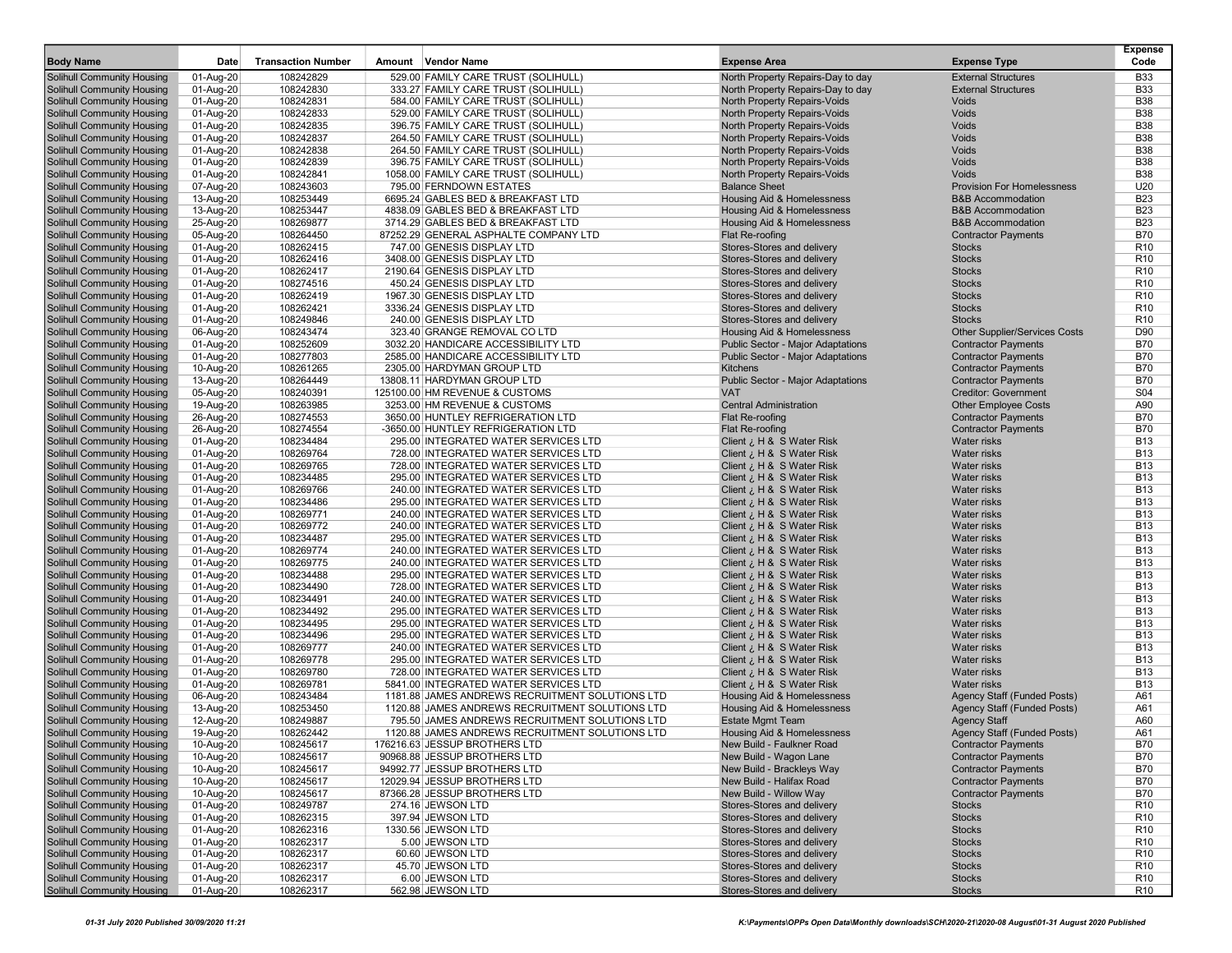| <b>Body Name</b>                                                       | Date                   | <b>Transaction Number</b> | Amount Vendor Name                   | <b>Expense Area</b>                                      | <b>Expense Type</b>            | <b>Expense</b><br>Code             |
|------------------------------------------------------------------------|------------------------|---------------------------|--------------------------------------|----------------------------------------------------------|--------------------------------|------------------------------------|
| <b>Solihull Community Housing</b>                                      | 01-Aug-20              | 108262318                 | 143.60 JEWSON LTD                    | Stores-Stores and delivery                               | <b>Stocks</b>                  | R <sub>10</sub>                    |
| <b>Solihull Community Housing</b>                                      | 01-Aug-20              | 108262318                 | 105.70 JEWSON LTD                    | Stores-Stores and delivery                               | <b>Stocks</b>                  | R <sub>10</sub>                    |
| <b>Solihull Community Housing</b>                                      | 01-Aug-20              | 108262321                 | 245.50 JEWSON LTD                    | Stores-Stores and delivery                               | <b>Stocks</b>                  | R <sub>10</sub>                    |
| <b>Solihull Community Housing</b>                                      | 01-Aug-20              | 108262322                 | 242.88 JEWSON LTD                    | Stores-Stores and delivery                               | <b>Stocks</b>                  | R <sub>10</sub>                    |
| <b>Solihull Community Housing</b>                                      | 01-Aug-20              | 108262322                 | 23.40 JEWSON LTD                     | Stores-Stores and delivery                               | <b>Stocks</b>                  | R <sub>10</sub>                    |
| Solihull Community Housing                                             | 01-Aug-20              | 108262322                 | 9.80 JEWSON LTD                      | Stores-Stores and delivery                               | <b>Stocks</b>                  | R <sub>10</sub>                    |
| Solihull Community Housing                                             | 01-Aug-20              | 108262322                 | 129.35 JEWSON LTD                    | Stores-Stores and delivery                               | <b>Stocks</b>                  | R <sub>10</sub>                    |
| <b>Solihull Community Housing</b>                                      | 01-Aug-20              | 108262322                 | 417.02 JEWSON LTD                    | Stores-Stores and delivery                               | <b>Stocks</b>                  | R <sub>10</sub>                    |
| <b>Solihull Community Housing</b>                                      | 01-Aug-20              | 108262322                 | 138.00 JEWSON LTD                    | Stores-Stores and delivery                               | <b>Stocks</b>                  | R <sub>10</sub>                    |
| Solihull Community Housing                                             | 01-Aug-20              | 108262323                 | 694.40 JEWSON LTD                    | Stores-Stores and delivery                               | <b>Stocks</b>                  | R <sub>10</sub>                    |
| Solihull Community Housing                                             | 01-Aug-20              | 108262323                 | 250.40 JEWSON LTD                    | Stores-Stores and delivery                               | <b>Stocks</b>                  | R <sub>10</sub>                    |
| Solihull Community Housing                                             | 01-Aug-20              | 108262323                 | 311.80 JEWSON LTD                    | Stores-Stores and delivery                               | <b>Stocks</b>                  | R <sub>10</sub>                    |
| <b>Solihull Community Housing</b>                                      | 01-Aug-20              | 108262323                 | 187.80 JEWSON LTD                    | Stores-Stores and delivery                               | <b>Stocks</b>                  | R <sub>10</sub>                    |
| <b>Solihull Community Housing</b>                                      | 01-Aug-20              | 108262326                 | 416.04 JEWSON LTD                    | Stores-Stores and delivery                               | <b>Stocks</b>                  | R <sub>10</sub>                    |
| <b>Solihull Community Housing</b>                                      | 03-Aug-20              | 108262330                 | 345.24 JEWSON LTD                    | Stores-Stores and delivery                               | <b>Stocks</b>                  | R <sub>10</sub>                    |
| Solihull Community Housing                                             | 03-Aug-20              | 108262332                 | 17.40 JEWSON LTD                     | Stores-Stores and delivery                               | <b>Stocks</b>                  | R <sub>10</sub>                    |
| Solihull Community Housing                                             | 03-Aug-20              | 108262332                 | 285.12 JEWSON LTD                    | Stores-Stores and delivery                               | <b>Stocks</b>                  | R <sub>10</sub>                    |
| <b>Solihull Community Housing</b>                                      | 03-Aug-20              | 108262332                 | 49.70 JEWSON LTD                     | Stores-Stores and delivery                               | <b>Stocks</b>                  | R <sub>10</sub>                    |
| <b>Solihull Community Housing</b>                                      | 03-Aug-20              | 108262332                 | 27.50 JEWSON LTD                     | Stores-Stores and delivery                               | <b>Stocks</b>                  | R <sub>10</sub>                    |
| Solihull Community Housing                                             | 03-Aug-20              | 108262332                 | 488.80 JEWSON LTD                    | Stores-Stores and delivery                               | <b>Stocks</b>                  | R <sub>10</sub>                    |
| Solihull Community Housing                                             | 03-Aug-20              | 108262332                 | 113.85 JEWSON LTD                    | Stores-Stores and delivery                               | <b>Stocks</b>                  | R <sub>10</sub>                    |
| <b>Solihull Community Housing</b>                                      | 03-Aug-20              | 108262332                 | 8.39 JEWSON LTD                      | Stores-Stores and delivery                               | <b>Stocks</b>                  | R <sub>10</sub>                    |
| <b>Solihull Community Housing</b>                                      | 04-Aug-20              | 108262334                 | 32.20 JEWSON LTD                     | Stores-Stores and delivery                               | <b>Stocks</b>                  | R <sub>10</sub>                    |
| <b>Solihull Community Housing</b>                                      | 04-Aug-20              | 108262334                 | 8.82 JEWSON LTD                      | Stores-Stores and delivery                               | <b>Stocks</b>                  | R <sub>10</sub>                    |
| <b>Solihull Community Housing</b>                                      | 04-Aug-20              | 108262334                 | 6.12 JEWSON LTD                      | Stores-Stores and delivery                               | <b>Stocks</b>                  | R <sub>10</sub>                    |
| Solihull Community Housing                                             | 04-Aug-20              | 108262334                 | 163.30 JEWSON LTD                    | Stores-Stores and delivery                               | <b>Stocks</b>                  | R <sub>10</sub>                    |
| Solihull Community Housing                                             | 04-Aug-20              | 108262334                 | 9.80 JEWSON LTD                      | Stores-Stores and delivery                               | <b>Stocks</b>                  | R <sub>10</sub>                    |
| <b>Solihull Community Housing</b>                                      | 04-Aug-20              | 108262334                 | 8.65 JEWSON LTD                      | Stores-Stores and delivery                               | <b>Stocks</b>                  | R <sub>10</sub>                    |
| <b>Solihull Community Housing</b>                                      | 04-Aug-20              | 108262334                 | 101.80 JEWSON LTD                    | Stores-Stores and delivery                               | <b>Stocks</b>                  | R <sub>10</sub>                    |
| <b>Solihull Community Housing</b>                                      | 04-Aug-20              | 108262334                 | 47.00 JEWSON LTD                     | Stores-Stores and delivery                               | <b>Stocks</b>                  | R <sub>10</sub>                    |
| Solihull Community Housing                                             | 04-Aug-20              | 108262334                 | 24.05 JEWSON LTD                     | Stores-Stores and delivery                               | <b>Stocks</b>                  | R <sub>10</sub>                    |
| Solihull Community Housing                                             | 04-Aug-20              | 108262334                 | 8.00 JEWSON LTD                      | Stores-Stores and delivery                               | <b>Stocks</b>                  | R <sub>10</sub>                    |
| <b>Solihull Community Housing</b>                                      | 04-Aug-20              | 108262337                 | 45.10 JEWSON LTD                     | Stores-Stores and delivery                               | <b>Stocks</b>                  | R <sub>10</sub>                    |
| <b>Solihull Community Housing</b>                                      | 04-Aug-20              | 108262337                 | 244.40 JEWSON LTD                    | Stores-Stores and delivery                               | <b>Stocks</b>                  | R <sub>10</sub>                    |
| <b>Solihull Community Housing</b>                                      | 04-Aug-20              | 108262337                 | 60.50 JEWSON LTD                     | Stores-Stores and delivery                               | <b>Stocks</b>                  | R <sub>10</sub>                    |
| Solihull Community Housing                                             | 04-Aug-20              | 108262337                 | 16.78 JEWSON LTD                     | Stores-Stores and delivery                               | <b>Stocks</b>                  | R <sub>10</sub>                    |
| Solihull Community Housing                                             | 05-Aug-20              | 108274466                 | 341.61 JEWSON LTD                    | Stores-Stores and delivery                               | <b>Stocks</b><br><b>Stocks</b> | R <sub>10</sub>                    |
| <b>Solihull Community Housing</b><br><b>Solihull Community Housing</b> | 04-Aug-20              | 108262340<br>108262340    | 13.85 JEWSON LTD<br>35.63 JEWSON LTD | Stores-Stores and delivery<br>Stores-Stores and delivery | <b>Stocks</b>                  | R <sub>10</sub><br>R <sub>10</sub> |
| Solihull Community Housing                                             | 04-Aug-20<br>04-Aug-20 | 108262340                 | 180.70 JEWSON LTD                    | Stores-Stores and delivery                               | <b>Stocks</b>                  | R <sub>10</sub>                    |
| Solihull Community Housing                                             | 05-Aug-20              | 108262342                 | 194.06 JEWSON LTD                    | Stores-Stores and delivery                               | <b>Stocks</b>                  | R <sub>10</sub>                    |
| Solihull Community Housing                                             | 05-Aug-20              | 108262342                 | 645.41 JEWSON LTD                    | Stores-Stores and delivery                               | <b>Stocks</b>                  | R <sub>10</sub>                    |
| <b>Solihull Community Housing</b>                                      | 05-Aug-20              | 108262342                 | 35.00 JEWSON LTD                     | Stores-Stores and delivery                               | <b>Stocks</b>                  | R <sub>10</sub>                    |
| <b>Solihull Community Housing</b>                                      | 05-Aug-20              | 108262343                 | 325.00 JEWSON LTD                    | Stores-Stores and delivery                               | <b>Stocks</b>                  | R <sub>10</sub>                    |
| <b>Solihull Community Housing</b>                                      | 06-Aug-20              | 108262345                 | 7.80 JEWSON LTD                      | Stores-Stores and delivery                               | <b>Stocks</b>                  | R <sub>10</sub>                    |
| Solihull Community Housing                                             | 06-Aug-20              | 108262345                 | 19.00 JEWSON LTD                     | Stores-Stores and delivery                               | <b>Stocks</b>                  | R <sub>10</sub>                    |
| Solihull Community Housing                                             | 06-Aug-20              | 108262345                 | 13.40 JEWSON LTD                     | Stores-Stores and delivery                               | <b>Stocks</b>                  | R <sub>10</sub>                    |
| <b>Solihull Community Housing</b>                                      | 06-Aug-20              | 108262345                 | 213.64 JEWSON LTD                    | Stores-Stores and delivery                               | <b>Stocks</b>                  | R <sub>10</sub>                    |
| <b>Solihull Community Housing</b>                                      | 06-Aug-20              | 108262345                 | 16.00 JEWSON LTD                     | Stores-Stores and delivery                               | <b>Stocks</b>                  | R <sub>10</sub>                    |
| <b>Solihull Community Housing</b>                                      | 06-Aug-20              | 108262345                 | 99.80 JEWSON LTD                     | Stores-Stores and delivery                               | <b>Stocks</b>                  | R <sub>10</sub>                    |
| Solihull Community Housing                                             | 06-Aug-20              | 108262345                 | 62.10 JEWSON LTD                     | Stores-Stores and delivery                               | <b>Stocks</b>                  | R <sub>10</sub>                    |
| Solihull Community Housing                                             | 06-Aug-20              | 108262345                 | 5.00 JEWSON LTD                      | Stores-Stores and delivery                               | <b>Stocks</b>                  | R <sub>10</sub>                    |
| <b>Solihull Community Housing</b>                                      | 06-Aug-20              | 108262345                 | 30.00 JEWSON LTD                     | Stores-Stores and delivery                               | <b>Stocks</b>                  | R <sub>10</sub>                    |
| <b>Solihull Community Housing</b>                                      | 06-Aug-20              | 108262346                 | 104.50 JEWSON LTD                    | Stores-Stores and delivery                               | <b>Stocks</b>                  | R <sub>10</sub>                    |
| <b>Solihull Community Housing</b>                                      | 06-Aug-20              | 108262346                 | 334.66 JEWSON LTD                    | Stores-Stores and delivery                               | <b>Stocks</b>                  | R <sub>10</sub>                    |
| Solihull Community Housing                                             | 06-Aug-20              | 108262347                 | -210.60 JEWSON LTD                   | Stores-Stores and delivery                               | <b>Stocks</b>                  | R <sub>10</sub>                    |
| Solihull Community Housing                                             | 07-Aug-20              | 108262349                 | 6570.00 JEWSON LTD                   | Stores-Stores and delivery                               | <b>Stocks</b>                  | R <sub>10</sub>                    |
| Solihull Community Housing                                             | 07-Aug-20              | 108262350                 | 35.42 JEWSON LTD                     | Stores-Stores and delivery                               | <b>Stocks</b>                  | R <sub>10</sub>                    |
| Solihull Community Housing                                             | 07-Aug-20              | 108262350                 | 144.30 JEWSON LTD                    | Stores-Stores and delivery                               | <b>Stocks</b>                  | R <sub>10</sub>                    |
| <b>Solihull Community Housing</b>                                      | 07-Aug-20              | 108262350                 | 37.42 JEWSON LTD                     | Stores-Stores and delivery                               | <b>Stocks</b>                  | R <sub>10</sub>                    |
| Solihull Community Housing                                             | 07-Aug-20              | 108262351                 | 1782.00 JEWSON LTD                   | Stores-Stores and delivery                               | <b>Stocks</b>                  | R <sub>10</sub>                    |
| Solihull Community Housing                                             | 07-Aug-20              | 108262352                 | 375.20 JEWSON LTD                    | Stores-Stores and delivery                               | <b>Stocks</b>                  | R <sub>10</sub>                    |
| Solihull Community Housing                                             | 10-Aug-20              | 108262358                 | 154.80 JEWSON LTD                    | Stores-Stores and delivery                               | <b>Stocks</b>                  | R <sub>10</sub>                    |
| Solihull Community Housing                                             | 10-Aug-20              | 108262358                 | 23.50 JEWSON LTD                     | Stores-Stores and delivery                               | <b>Stocks</b>                  | R <sub>10</sub>                    |
| Solihull Community Housing                                             | 10-Aug-20              | 108262358                 | 106.00 JEWSON LTD                    | Stores-Stores and delivery                               | <b>Stocks</b>                  | R <sub>10</sub>                    |
| <b>Solihull Community Housing</b>                                      | 10-Aug-20              | 108262358                 | 129.50 JEWSON LTD                    | Stores-Stores and delivery                               | <b>Stocks</b>                  | R <sub>10</sub>                    |
| Solihull Community Housing                                             | 10-Aug-20              | 108262358                 | 86.24 JEWSON LTD                     | Stores-Stores and delivery                               | <b>Stocks</b>                  | R <sub>10</sub>                    |
| Solihull Community Housing                                             | 10-Aug-20              | 108274467                 | 88.68 JEWSON LTD                     | Stores-Stores and delivery                               | <b>Stocks</b>                  | R <sub>10</sub>                    |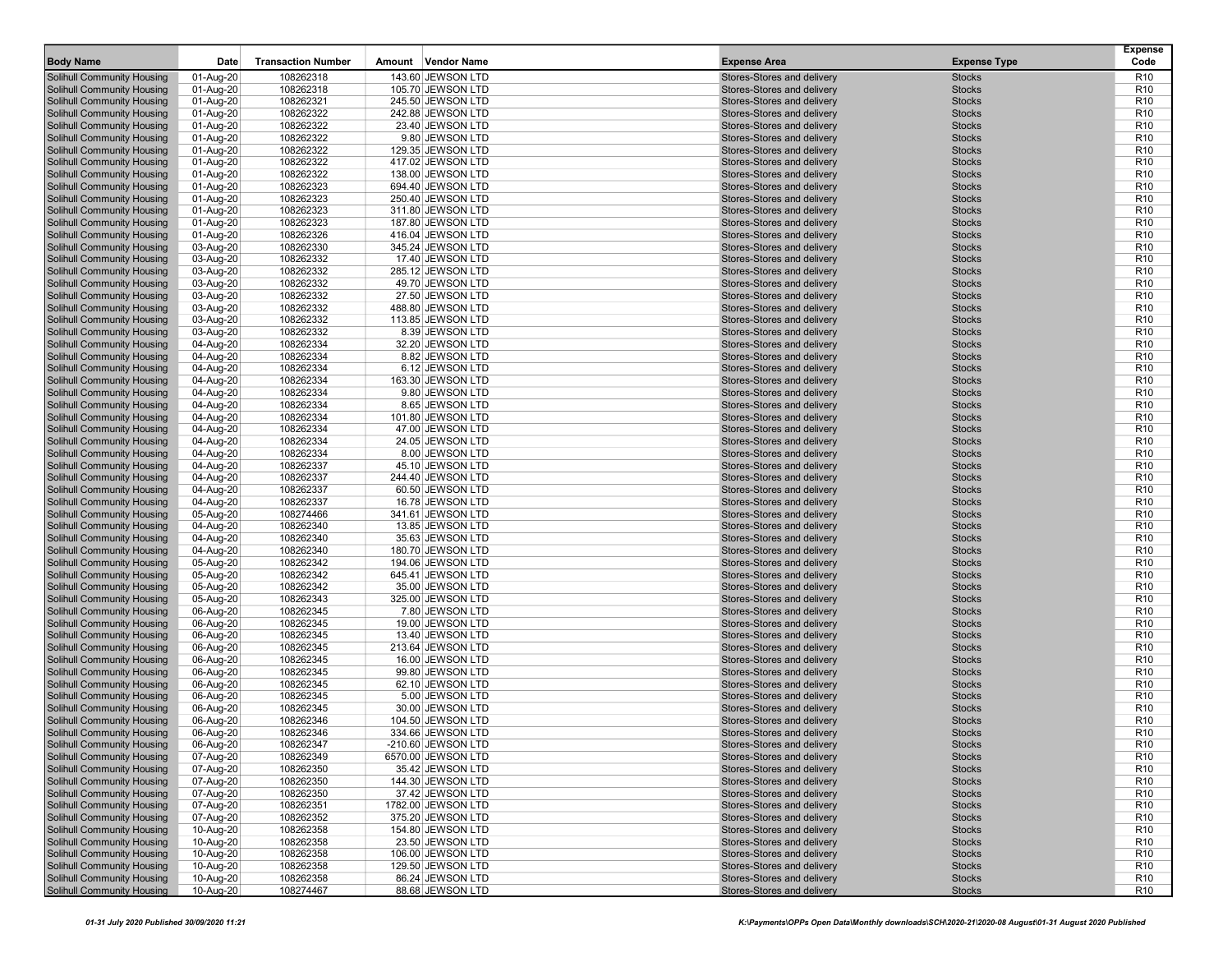| <b>Body Name</b>                                         | Date                   | <b>Transaction Number</b> | Amount Vendor Name                    | <b>Expense Area</b>                                      | <b>Expense Type</b>            | <b>Expense</b><br>Code             |
|----------------------------------------------------------|------------------------|---------------------------|---------------------------------------|----------------------------------------------------------|--------------------------------|------------------------------------|
| <b>Solihull Community Housing</b>                        | 10-Aug-20              | 108274467                 | 27.30 JEWSON LTD                      | Stores-Stores and delivery                               | <b>Stocks</b>                  | R <sub>10</sub>                    |
| <b>Solihull Community Housing</b>                        | 10-Aug-20              | 108274467                 | 9.90 JEWSON LTD                       | Stores-Stores and delivery                               | <b>Stocks</b>                  | R <sub>10</sub>                    |
| <b>Solihull Community Housing</b>                        | 10-Aug-20              | 108274467                 | 165.40 JEWSON LTD                     | Stores-Stores and delivery                               | <b>Stocks</b>                  | R <sub>10</sub>                    |
| <b>Solihull Community Housing</b>                        | 10-Aug-20              | 108274467                 | 5.80 JEWSON LTD                       | Stores-Stores and delivery                               | <b>Stocks</b>                  | R <sub>10</sub>                    |
| <b>Solihull Community Housing</b>                        | 10-Aug-20              | 108274467                 | 9.91 JEWSON LTD                       | Stores-Stores and delivery                               | <b>Stocks</b>                  | R <sub>10</sub>                    |
| Solihull Community Housing                               | 10-Aug-20              | 108274467                 | 22.65 JEWSON LTD                      | Stores-Stores and delivery                               | <b>Stocks</b>                  | R <sub>10</sub>                    |
| Solihull Community Housing                               | 11-Aug-20              | 108274468                 | 427.32 JEWSON LTD                     | Stores-Stores and delivery                               | <b>Stocks</b>                  | R <sub>10</sub>                    |
| <b>Solihull Community Housing</b>                        | 11-Aug-20              | 108262362                 | 78.37 JEWSON LTD                      | Stores-Stores and delivery                               | <b>Stocks</b>                  | R <sub>10</sub>                    |
| <b>Solihull Community Housing</b>                        | 11-Aug-20              | 108262362                 | 286.85 JEWSON LTD                     | Stores-Stores and delivery                               | <b>Stocks</b>                  | R <sub>10</sub>                    |
| Solihull Community Housing                               | 11-Aug-20              | 108262365                 | 320.92 JEWSON LTD                     | Stores-Stores and delivery                               | <b>Stocks</b>                  | R <sub>10</sub>                    |
| Solihull Community Housing                               | 11-Aug-20              | 108262365                 | 48.00 JEWSON LTD                      | Stores-Stores and delivery                               | <b>Stocks</b>                  | R <sub>10</sub>                    |
| Solihull Community Housing                               | 11-Aug-20              | 108262365                 | 8.40 JEWSON LTD                       | Stores-Stores and delivery                               | <b>Stocks</b>                  | R <sub>10</sub>                    |
| <b>Solihull Community Housing</b>                        | 11-Aug-20              | 108262365                 | 94.80 JEWSON LTD                      | Stores-Stores and delivery                               | <b>Stocks</b>                  | R <sub>10</sub>                    |
| <b>Solihull Community Housing</b>                        | 11-Aug-20              | 108262365                 | 10.55 JEWSON LTD                      | Stores-Stores and delivery                               | <b>Stocks</b>                  | R <sub>10</sub>                    |
| <b>Solihull Community Housing</b>                        | 11-Aug-20              | 108262365                 | 226.80 JEWSON LTD                     | Stores-Stores and delivery                               | <b>Stocks</b>                  | R <sub>10</sub>                    |
| Solihull Community Housing                               | 11-Aug-20              | 108262365                 | 6.40 JEWSON LTD                       | Stores-Stores and delivery                               | <b>Stocks</b>                  | R <sub>10</sub>                    |
| Solihull Community Housing                               | 11-Aug-20              | 108262365                 | 46.95 JEWSON LTD                      | Stores-Stores and delivery                               | <b>Stocks</b>                  | R <sub>10</sub>                    |
| <b>Solihull Community Housing</b>                        | 11-Aug-20              | 108262366                 | 367.30 JEWSON LTD                     | Stores-Stores and delivery                               | <b>Stocks</b>                  | R <sub>10</sub>                    |
| <b>Solihull Community Housing</b>                        | 12-Aug-20              | 108274469                 | 5.80 JEWSON LTD                       | Stores-Stores and delivery                               | <b>Stocks</b>                  | R <sub>10</sub>                    |
| Solihull Community Housing                               | 12-Aug-20              | 108274469                 | 5.80 JEWSON LTD                       | Stores-Stores and delivery                               | <b>Stocks</b>                  | R <sub>10</sub>                    |
| Solihull Community Housing                               | 12-Aug-20              | 108274469                 | 13.57 JEWSON LTD                      | Stores-Stores and delivery                               | <b>Stocks</b>                  | R <sub>10</sub>                    |
| <b>Solihull Community Housing</b>                        | 12-Aug-20              | 108274469                 | 76.80 JEWSON LTD                      | Stores-Stores and delivery                               | <b>Stocks</b>                  | R <sub>10</sub>                    |
| <b>Solihull Community Housing</b>                        | 12-Aug-20              | 108274469                 | 10.50 JEWSON LTD                      | Stores-Stores and delivery                               | <b>Stocks</b>                  | R <sub>10</sub>                    |
| <b>Solihull Community Housing</b>                        | 12-Aug-20              | 108274469                 | 76.80 JEWSON LTD                      | Stores-Stores and delivery                               | <b>Stocks</b>                  | R <sub>10</sub>                    |
| <b>Solihull Community Housing</b>                        | 12-Aug-20              | 108274469                 | 177.80 JEWSON LTD                     | Stores-Stores and delivery                               | <b>Stocks</b>                  | R <sub>10</sub>                    |
| Solihull Community Housing                               | 12-Aug-20              | 108274469                 | 47.97 JEWSON LTD                      | Stores-Stores and delivery                               | <b>Stocks</b>                  | R <sub>10</sub>                    |
| Solihull Community Housing                               | 12-Aug-20              | 108274469                 | 16.00 JEWSON LTD                      | Stores-Stores and delivery                               | <b>Stocks</b>                  | R <sub>10</sub>                    |
| <b>Solihull Community Housing</b>                        | 12-Aug-20              | 108274469                 | 7.50 JEWSON LTD                       | Stores-Stores and delivery                               | <b>Stocks</b>                  | R <sub>10</sub>                    |
| <b>Solihull Community Housing</b>                        | 12-Aug-20              | 108274469                 | 11.20 JEWSON LTD<br>430.32 JEWSON LTD | Stores-Stores and delivery<br>Stores-Stores and delivery | <b>Stocks</b>                  | R <sub>10</sub>                    |
| <b>Solihull Community Housing</b>                        | 12-Aug-20              | 108274471                 |                                       | Stores-Stores and delivery                               | <b>Stocks</b>                  | R <sub>10</sub>                    |
| Solihull Community Housing<br>Solihull Community Housing | 12-Aug-20              | 108274472<br>108274477    | 313.20 JEWSON LTD<br>8.65 JEWSON LTD  | Stores-Stores and delivery                               | <b>Stocks</b><br><b>Stocks</b> | R <sub>10</sub><br>R <sub>10</sub> |
| <b>Solihull Community Housing</b>                        | 12-Aug-20<br>12-Aug-20 | 108274477                 | 345.00 JEWSON LTD                     | Stores-Stores and delivery                               | <b>Stocks</b>                  | R <sub>10</sub>                    |
| <b>Solihull Community Housing</b>                        | 12-Aug-20              | 108274477                 | 48.40 JEWSON LTD                      | Stores-Stores and delivery                               | <b>Stocks</b>                  | R <sub>10</sub>                    |
| <b>Solihull Community Housing</b>                        | 13-Aug-20              | 108274478                 | 489.29 JEWSON LTD                     | Stores-Stores and delivery                               | <b>Stocks</b>                  | R <sub>10</sub>                    |
| Solihull Community Housing                               | 13-Aug-20              | 108274489                 | 1.80 JEWSON LTD                       | Stores-Stores and delivery                               | <b>Stocks</b>                  | R <sub>10</sub>                    |
| Solihull Community Housing                               | 13-Aug-20              | 108274489                 | 12.60 JEWSON LTD                      | Stores-Stores and delivery                               | <b>Stocks</b>                  | R <sub>10</sub>                    |
| <b>Solihull Community Housing</b>                        | 13-Aug-20              | 108274489                 | 205.70 JEWSON LTD                     | Stores-Stores and delivery                               | <b>Stocks</b>                  | R <sub>10</sub>                    |
| <b>Solihull Community Housing</b>                        | 13-Aug-20              | 108274489                 | 15.80 JEWSON LTD                      | Stores-Stores and delivery                               | <b>Stocks</b>                  | R <sub>10</sub>                    |
| Solihull Community Housing                               | 13-Aug-20              | 108274489                 | 124.58 JEWSON LTD                     | Stores-Stores and delivery                               | <b>Stocks</b>                  | R <sub>10</sub>                    |
| Solihull Community Housing                               | 13-Aug-20              | 108274489                 | 106.20 JEWSON LTD                     | Stores-Stores and delivery                               | <b>Stocks</b>                  | R <sub>10</sub>                    |
| <b>Solihull Community Housing</b>                        | 13-Aug-20              | 108274490                 | 1039.50 JEWSON LTD                    | Stores-Stores and delivery                               | <b>Stocks</b>                  | R <sub>10</sub>                    |
| <b>Solihull Community Housing</b>                        | 14-Aug-20              | 108274493                 | 1275.00 JEWSON LTD                    | Stores-Stores and delivery                               | <b>Stocks</b>                  | R <sub>10</sub>                    |
| <b>Solihull Community Housing</b>                        | 14-Aug-20              | 108274493                 | 1975.00 JEWSON LTD                    | Stores-Stores and delivery                               | <b>Stocks</b>                  | R <sub>10</sub>                    |
| <b>Solihull Community Housing</b>                        | 14-Aug-20              | 108274493                 | 2765.00 JEWSON LTD                    | Stores-Stores and delivery                               | <b>Stocks</b>                  | R <sub>10</sub>                    |
| Solihull Community Housing                               | 14-Aug-20              | 108274493                 | 90.00 JEWSON LTD                      | Stores-Stores and delivery                               | <b>Stocks</b>                  | R <sub>10</sub>                    |
| Solihull Community Housing                               | 14-Aug-20              | 108274493                 | 1237.50 JEWSON LTD                    | Stores-Stores and delivery                               | <b>Stocks</b>                  | R <sub>10</sub>                    |
| <b>Solihull Community Housing</b>                        | 14-Aug-20              | 108274496                 | 62.36 JEWSON LTD                      | Stores-Stores and delivery                               | <b>Stocks</b>                  | R <sub>10</sub>                    |
| <b>Solihull Community Housing</b>                        | 14-Aug-20              | 108274496                 | 16.84 JEWSON LTD                      | Stores-Stores and delivery                               | <b>Stocks</b>                  | R <sub>10</sub>                    |
| <b>Solihull Community Housing</b>                        | 14-Aug-20              | 108274496                 | 118.70 JEWSON LTD                     | Stores-Stores and delivery                               | <b>Stocks</b>                  | R <sub>10</sub>                    |
| Solihull Community Housing                               | 14-Aug-20              | 108274496                 | 14.00 JEWSON LTD                      | Stores-Stores and delivery                               | <b>Stocks</b>                  | R <sub>10</sub>                    |
| Solihull Community Housing                               | 18-Aug-20              | 108274497                 | 309.72 JEWSON LTD                     | Stores-Stores and delivery                               | <b>Stocks</b>                  | R <sub>10</sub>                    |
| <b>Solihull Community Housing</b>                        | 18-Aug-20              | 108274498                 | 351.76 JEWSON LTD                     | Stores-Stores and delivery                               | <b>Stocks</b>                  | R <sub>10</sub>                    |
| <b>Solihull Community Housing</b>                        | 18-Aug-20              | 108274499                 | 370.68 JEWSON LTD                     | Stores-Stores and delivery                               | <b>Stocks</b>                  | R <sub>10</sub>                    |
| <b>Solihull Community Housing</b>                        | 17-Aug-20              | 108274500                 | 41.20 JEWSON LTD                      | Stores-Stores and delivery                               | <b>Stocks</b>                  | R <sub>10</sub>                    |
| Solihull Community Housing                               | 17-Aug-20              | 108274500                 | 30.70 JEWSON LTD                      | Stores-Stores and delivery                               | <b>Stocks</b>                  | R <sub>10</sub>                    |
| Solihull Community Housing                               | 17-Aug-20              | 108274500                 | 19.20 JEWSON LTD                      | Stores-Stores and delivery                               | <b>Stocks</b>                  | R <sub>10</sub>                    |
| Solihull Community Housing                               | 17-Aug-20              | 108274500                 | 17.40 JEWSON LTD                      | Stores-Stores and delivery                               | <b>Stocks</b>                  | R <sub>10</sub>                    |
| Solihull Community Housing                               | 17-Aug-20              | 108274500                 | 245.50 JEWSON LTD                     | Stores-Stores and delivery<br>Stores-Stores and delivery | <b>Stocks</b>                  | R <sub>10</sub>                    |
| <b>Solihull Community Housing</b>                        | 17-Aug-20              | 108274500                 | 129.50 JEWSON LTD                     | Stores-Stores and delivery                               | <b>Stocks</b>                  | R <sub>10</sub>                    |
| Solihull Community Housing<br>Solihull Community Housing | 19-Aug-20<br>19-Aug-20 | 108274504<br>108274504    | 13.57 JEWSON LTD<br>8.40 JEWSON LTD   | Stores-Stores and delivery                               | <b>Stocks</b><br><b>Stocks</b> | R <sub>10</sub><br>R <sub>10</sub> |
| Solihull Community Housing                               | 19-Aug-20              | 108274504                 | 198.40 JEWSON LTD                     | Stores-Stores and delivery                               | <b>Stocks</b>                  | R <sub>10</sub>                    |
| Solihull Community Housing                               | 19-Aug-20              | 108274504                 | 3.30 JEWSON LTD                       | Stores-Stores and delivery                               | <b>Stocks</b>                  | R <sub>10</sub>                    |
| Solihull Community Housing                               | 19-Aug-20              | 108274504                 | 73.50 JEWSON LTD                      | Stores-Stores and delivery                               | <b>Stocks</b>                  | R <sub>10</sub>                    |
| <b>Solihull Community Housing</b>                        | 19-Aug-20              | 108274504                 | 32.26 JEWSON LTD                      | Stores-Stores and delivery                               | <b>Stocks</b>                  | R <sub>10</sub>                    |
| Solihull Community Housing                               | 19-Aug-20              | 108274504                 | 205.00 JEWSON LTD                     | Stores-Stores and delivery                               | <b>Stocks</b>                  | R <sub>10</sub>                    |
| Solihull Community Housing                               | 19-Aug-20              | 108274504                 | 25.76 JEWSON LTD                      | Stores-Stores and delivery                               | <b>Stocks</b>                  | R <sub>10</sub>                    |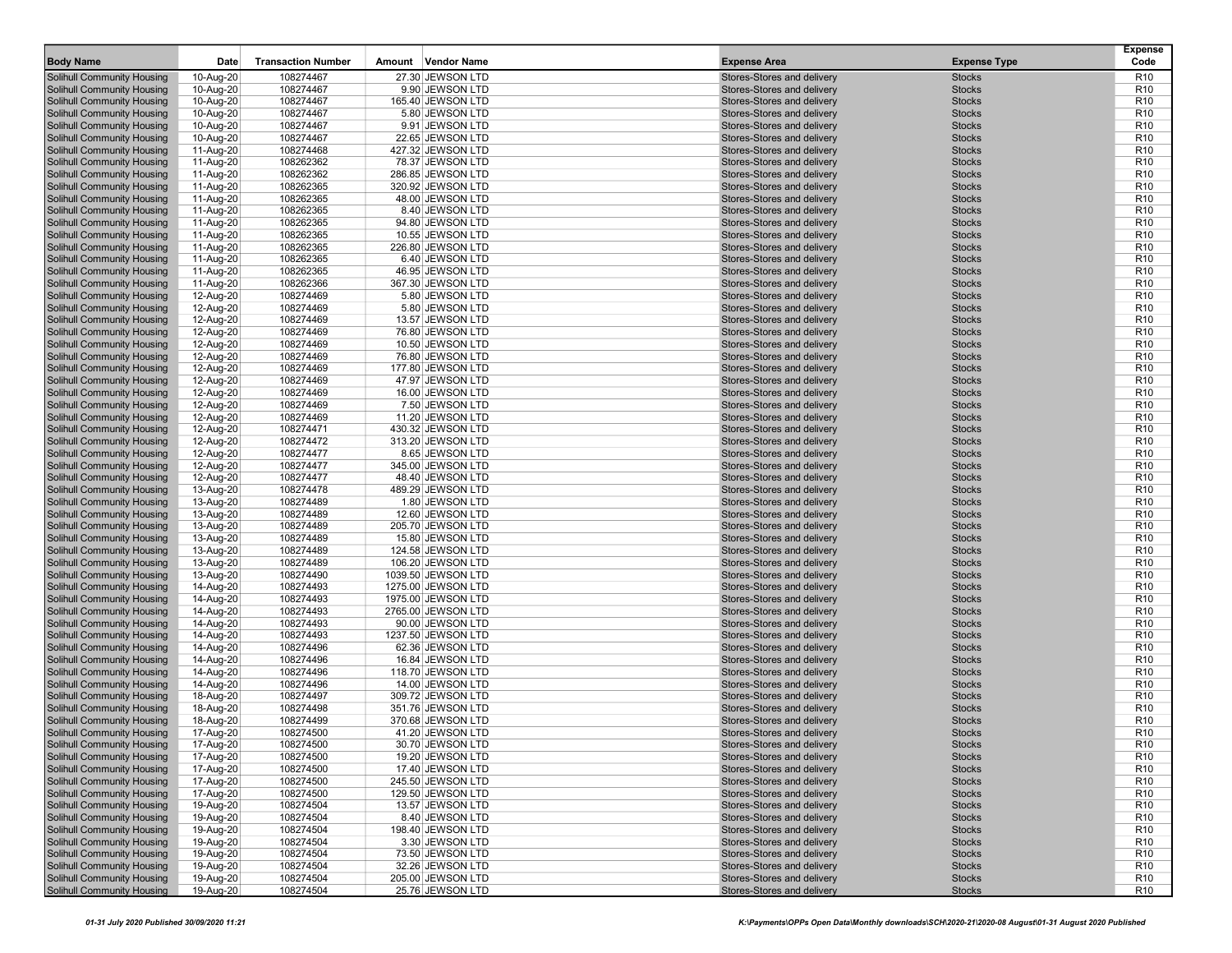| <b>Body Name</b>                                         | Date                   | <b>Transaction Number</b> | Amount Vendor Name                  | <b>Expense Area</b>                                      | <b>Expense Type</b>            | <b>Expense</b><br>Code             |
|----------------------------------------------------------|------------------------|---------------------------|-------------------------------------|----------------------------------------------------------|--------------------------------|------------------------------------|
| Solihull Community Housing                               | 20-Aug-20              | 108274505                 | 3.90 JEWSON LTD                     | Stores-Stores and delivery                               | <b>Stocks</b>                  | R <sub>10</sub>                    |
| Solihull Community Housing                               | 20-Aug-20              | 108274505                 | 6.24 JEWSON LTD                     | Stores-Stores and delivery                               | <b>Stocks</b>                  | R <sub>10</sub>                    |
| <b>Solihull Community Housing</b>                        | 20-Aug-20              | 108274505                 | 91.50 JEWSON LTD                    | Stores-Stores and delivery                               | <b>Stocks</b>                  | R <sub>10</sub>                    |
| <b>Solihull Community Housing</b>                        | 20-Aug-20              | 108274505                 | 111.00 JEWSON LTD                   | Stores-Stores and delivery                               | <b>Stocks</b>                  | R <sub>10</sub>                    |
| Solihull Community Housing                               | 20-Aug-20              | 108274506                 | 45.43 JEWSON LTD                    | Stores-Stores and delivery                               | <b>Stocks</b>                  | R <sub>10</sub>                    |
| Solihull Community Housing                               | 20-Aug-20              | 108274506                 | 48.00 JEWSON LTD                    | Stores-Stores and delivery                               | <b>Stocks</b>                  | R <sub>10</sub>                    |
| Solihull Community Housing                               | 20-Aug-20              | 108274506                 | 2.78 JEWSON LTD                     | Stores-Stores and delivery                               | <b>Stocks</b>                  | R <sub>10</sub>                    |
| Solihull Community Housing                               | 20-Aug-20              | 108274506                 | 7.75 JEWSON LTD                     | Stores-Stores and delivery                               | <b>Stocks</b>                  | R <sub>10</sub>                    |
| <b>Solihull Community Housing</b>                        | 20-Aug-20              | 108274506                 | 0.95 JEWSON LTD                     | Stores-Stores and delivery                               | <b>Stocks</b>                  | R <sub>10</sub>                    |
| Solihull Community Housing                               | 20-Aug-20              | 108274506                 | 195.60 JEWSON LTD                   | Stores-Stores and delivery                               | <b>Stocks</b>                  | R <sub>10</sub>                    |
| <b>Solihull Community Housing</b>                        | 20-Aug-20              | 108274506                 | 9.80 JEWSON LTD                     | Stores-Stores and delivery                               | <b>Stocks</b>                  | R <sub>10</sub>                    |
| <b>Solihull Community Housing</b>                        | 20-Aug-20              | 108274506                 | 57.60 JEWSON LTD                    | Stores-Stores and delivery                               | <b>Stocks</b>                  | R <sub>10</sub>                    |
| Solihull Community Housing                               | 20-Aug-20              | 108274506                 | 42.00 JEWSON LTD                    | Stores-Stores and delivery                               | <b>Stocks</b>                  | R <sub>10</sub>                    |
| Solihull Community Housing                               | 20-Aug-20              | 108274506                 | 203.60 JEWSON LTD                   | Stores-Stores and delivery                               | <b>Stocks</b>                  | R <sub>10</sub>                    |
| Solihull Community Housing                               | 20-Aug-20              | 108274507                 | 234.00 JEWSON LTD                   | Stores-Stores and delivery                               | <b>Stocks</b>                  | R <sub>10</sub>                    |
| Solihull Community Housing                               | 20-Aug-20              | 108274510                 | 404.80 JEWSON LTD                   | Stores-Stores and delivery                               | <b>Stocks</b>                  | R <sub>10</sub>                    |
| Solihull Community Housing                               | 20-Aug-20              | 108274510                 | 171.00 JEWSON LTD                   | Stores-Stores and delivery                               | <b>Stocks</b>                  | R <sub>10</sub>                    |
| Solihull Community Housing                               | 20-Aug-20              | 108274510                 | 187.00 JEWSON LTD                   | Stores-Stores and delivery                               | <b>Stocks</b>                  | R <sub>10</sub>                    |
| <b>Solihull Community Housing</b>                        | 01-Aug-20              | 108249788                 | 868.00 JEWSON LTD                   | Stores-Stores and delivery                               | <b>Stocks</b>                  | R <sub>10</sub>                    |
| Solihull Community Housing                               | 01-Aug-20              | 108249788                 | 438.20 JEWSON LTD                   | Stores-Stores and delivery                               | <b>Stocks</b>                  | R <sub>10</sub>                    |
| <b>Solihull Community Housing</b>                        | 01-Aug-20              | 108249788                 | 545.65 JEWSON LTD                   | Stores-Stores and delivery                               | <b>Stocks</b>                  | R <sub>10</sub>                    |
| <b>Solihull Community Housing</b>                        | 01-Aug-20              | 108249788                 | 187.80 JEWSON LTD                   | Stores-Stores and delivery                               | <b>Stocks</b>                  | R <sub>10</sub>                    |
| Solihull Community Housing                               | 01-Aug-20              | 108262368                 | 10.80 JEWSON LTD                    | Stores-Stores and delivery                               | <b>Stocks</b>                  | R <sub>10</sub>                    |
| <b>Solihull Community Housing</b>                        | 01-Aug-20              | 108262368                 | 32.40 JEWSON LTD                    | Stores-Stores and delivery                               | <b>Stocks</b>                  | R <sub>10</sub>                    |
| Solihull Community Housing                               | 01-Aug-20              | 108262368                 | 110.77 JEWSON LTD                   | Stores-Stores and delivery                               | <b>Stocks</b>                  | R <sub>10</sub>                    |
| Solihull Community Housing                               | 01-Aug-20              | 108262368                 | 96.45 JEWSON LTD                    | Stores-Stores and delivery                               | <b>Stocks</b>                  | R <sub>10</sub>                    |
| <b>Solihull Community Housing</b>                        | 01-Aug-20              | 108262368                 | 94.80 JEWSON LTD                    | Stores-Stores and delivery                               | <b>Stocks</b>                  | R <sub>10</sub>                    |
| Solihull Community Housing                               | 01-Aug-20              | 108262368                 | 280.00 JEWSON LTD                   | Stores-Stores and delivery                               | <b>Stocks</b>                  | R <sub>10</sub>                    |
| <b>Solihull Community Housing</b>                        | 01-Aug-20              | 108262368                 | 198.40 JEWSON LTD                   | Stores-Stores and delivery                               | <b>Stocks</b>                  | R <sub>10</sub>                    |
| Solihull Community Housing                               | 01-Aug-20              | 108262368                 | 21.94 JEWSON LTD                    | Stores-Stores and delivery                               | <b>Stocks</b>                  | R <sub>10</sub>                    |
| <b>Solihull Community Housing</b>                        | 01-Aug-20              | 108262368                 | 15.15 JEWSON LTD                    | Stores-Stores and delivery                               | <b>Stocks</b>                  | R <sub>10</sub>                    |
| <b>Solihull Community Housing</b>                        | 01-Aug-20              | 108262368                 | 15.80 JEWSON LTD                    | Stores-Stores and delivery                               | <b>Stocks</b>                  | R <sub>10</sub>                    |
| Solihull Community Housing                               | 01-Aug-20              | 108262368                 | 104.60 JEWSON LTD                   | Stores-Stores and delivery                               | <b>Stocks</b>                  | R <sub>10</sub>                    |
| <b>Solihull Community Housing</b>                        | 01-Aug-20              | 108262368                 | 31.00 JEWSON LTD                    | Stores-Stores and delivery                               | <b>Stocks</b>                  | R <sub>10</sub>                    |
| Solihull Community Housing                               | 01-Aug-20              | 108262368                 | 375.20 JEWSON LTD                   | Stores-Stores and delivery                               | <b>Stocks</b>                  | R <sub>10</sub>                    |
| Solihull Community Housing<br>Solihull Community Housing | 01-Aug-20              | 108262368<br>108262368    | 7.50 JEWSON LTD<br>33.69 JEWSON LTD | Stores-Stores and delivery<br>Stores-Stores and delivery | <b>Stocks</b><br><b>Stocks</b> | R <sub>10</sub><br>R <sub>10</sub> |
| Solihull Community Housing                               | 01-Aug-20              | 108262368                 | 70.00 JEWSON LTD                    | Stores-Stores and delivery                               | <b>Stocks</b>                  | R <sub>10</sub>                    |
| <b>Solihull Community Housing</b>                        | 01-Aug-20<br>01-Aug-20 | 108262368                 | 8.14 JEWSON LTD                     | Stores-Stores and delivery                               | <b>Stocks</b>                  | R <sub>10</sub>                    |
| Solihull Community Housing                               | 01-Aug-20              | 108262368                 | 27.90 JEWSON LTD                    | Stores-Stores and delivery                               | <b>Stocks</b>                  | R <sub>10</sub>                    |
| Solihull Community Housing                               | 01-Aug-20              | 108262369                 | 7.35 JEWSON LTD                     | Stores-Stores and delivery                               | <b>Stocks</b>                  | R <sub>10</sub>                    |
| Solihull Community Housing                               | 01-Aug-20              | 108262369                 | 2.04 JEWSON LTD                     | Stores-Stores and delivery                               | <b>Stocks</b>                  | R <sub>10</sub>                    |
| Solihull Community Housing                               | 01-Aug-20              | 108262369                 | 2.15 JEWSON LTD                     | Stores-Stores and delivery                               | <b>Stocks</b>                  | R <sub>10</sub>                    |
| <b>Solihull Community Housing</b>                        | 01-Aug-20              | 108262369                 | 48.00 JEWSON LTD                    | Stores-Stores and delivery                               | <b>Stocks</b>                  | R <sub>10</sub>                    |
| Solihull Community Housing                               | 01-Aug-20              | 108262369                 | 29.60 JEWSON LTD                    | Stores-Stores and delivery                               | <b>Stocks</b>                  | R <sub>10</sub>                    |
| Solihull Community Housing                               | 01-Aug-20              | 108262369                 | 53.15 JEWSON LTD                    | Stores-Stores and delivery                               | <b>Stocks</b>                  | R <sub>10</sub>                    |
| <b>Solihull Community Housing</b>                        | 01-Aug-20              | 108262369                 | 45.45 JEWSON LTD                    | Stores-Stores and delivery                               | <b>Stocks</b>                  | R <sub>10</sub>                    |
| Solihull Community Housing                               | 01-Aug-20              | 108262369                 | 57.60 JEWSON LTD                    | Stores-Stores and delivery                               | <b>Stocks</b>                  | R <sub>10</sub>                    |
| <b>Solihull Community Housing</b>                        | 01-Aug-20              | 108262369                 | 115.00 JEWSON LTD                   | Stores-Stores and delivery                               | <b>Stocks</b>                  | R <sub>10</sub>                    |
| Solihull Community Housing                               | 01-Aug-20              | 108262369                 | 17.04 JEWSON LTD                    | Stores-Stores and delivery                               | <b>Stocks</b>                  | R <sub>10</sub>                    |
| <b>Solihull Community Housing</b>                        | 01-Aug-20              | 108262369                 | 203.60 JEWSON LTD                   | Stores-Stores and delivery                               | <b>Stocks</b>                  | R <sub>10</sub>                    |
| <b>Solihull Community Housing</b>                        | 01-Aug-20              | 108262369                 | 63.72 JEWSON LTD                    | Stores-Stores and delivery                               | <b>Stocks</b>                  | R <sub>10</sub>                    |
| <b>Solihull Community Housing</b>                        | 01-Aug-20              | 108262369                 | 60.50 JEWSON LTD                    | Stores-Stores and delivery                               | <b>Stocks</b>                  | R <sub>10</sub>                    |
| <b>Solihull Community Housing</b>                        | 01-Aug-20              | 108262369                 | 134.52 JEWSON LTD                   | Stores-Stores and delivery                               | <b>Stocks</b>                  | R <sub>10</sub>                    |
| <b>Solihull Community Housing</b>                        | 01-Aug-20              | 108262369                 | 30.00 JEWSON LTD                    | Stores-Stores and delivery                               | <b>Stocks</b>                  | R <sub>10</sub>                    |
| Solihull Community Housing                               | 11-Aug-20              | 108262382                 | -1695.00 JEWSON LTD                 | Stores-Stores and delivery                               | <b>Stocks</b>                  | R <sub>10</sub>                    |
| Solihull Community Housing                               | 01-Aug-20              | 108249794                 | 336.30 JEWSON LTD                   | Stores-Stores and delivery                               | <b>Stocks</b>                  | R <sub>10</sub>                    |
| Solihull Community Housing                               | 01-Aug-20              | 108262383                 | 13.57 JEWSON LTD                    | Stores-Stores and delivery                               | <b>Stocks</b>                  | R <sub>10</sub>                    |
| <b>Solihull Community Housing</b>                        | 01-Aug-20              | 108262383                 | 6.20 JEWSON LTD                     | Stores-Stores and delivery                               | <b>Stocks</b>                  | R <sub>10</sub>                    |
| <b>Solihull Community Housing</b>                        | 01-Aug-20              | 108262383                 | 66.96 JEWSON LTD                    | Stores-Stores and delivery                               | <b>Stocks</b>                  | R <sub>10</sub>                    |
| Solihull Community Housing                               | 01-Aug-20              | 108262383                 | 6.40 JEWSON LTD                     | Stores-Stores and delivery                               | <b>Stocks</b>                  | R <sub>10</sub>                    |
| <b>Solihull Community Housing</b>                        | 01-Aug-20              | 108262383                 | 9.35 JEWSON LTD                     | Stores-Stores and delivery                               | <b>Stocks</b>                  | R <sub>10</sub>                    |
| <b>Solihull Community Housing</b>                        | 01-Aug-20              | 108262383                 | 106.80 JEWSON LTD                   | Stores-Stores and delivery                               | <b>Stocks</b>                  | R <sub>10</sub>                    |
| <b>Solihull Community Housing</b>                        | 01-Aug-20              | 108262383                 | 60.40 JEWSON LTD                    | Stores-Stores and delivery                               | <b>Stocks</b>                  | R <sub>10</sub>                    |
| Solihull Community Housing                               | 01-Aug-20              | 108262383                 | 48.30 JEWSON LTD                    | Stores-Stores and delivery                               | <b>Stocks</b>                  | R <sub>10</sub>                    |
| <b>Solihull Community Housing</b>                        | 01-Aug-20              | 108262383                 | 9.80 JEWSON LTD                     | Stores-Stores and delivery                               | <b>Stocks</b>                  | R <sub>10</sub>                    |
| Solihull Community Housing                               | 01-Aug-20              | 108262383                 | 9.88 JEWSON LTD                     | Stores-Stores and delivery                               | <b>Stocks</b>                  | R <sub>10</sub>                    |
| Solihull Community Housing                               | 01-Aug-20              | 108262383                 | 27.50 JEWSON LTD                    | Stores-Stores and delivery                               | <b>Stocks</b>                  | R <sub>10</sub>                    |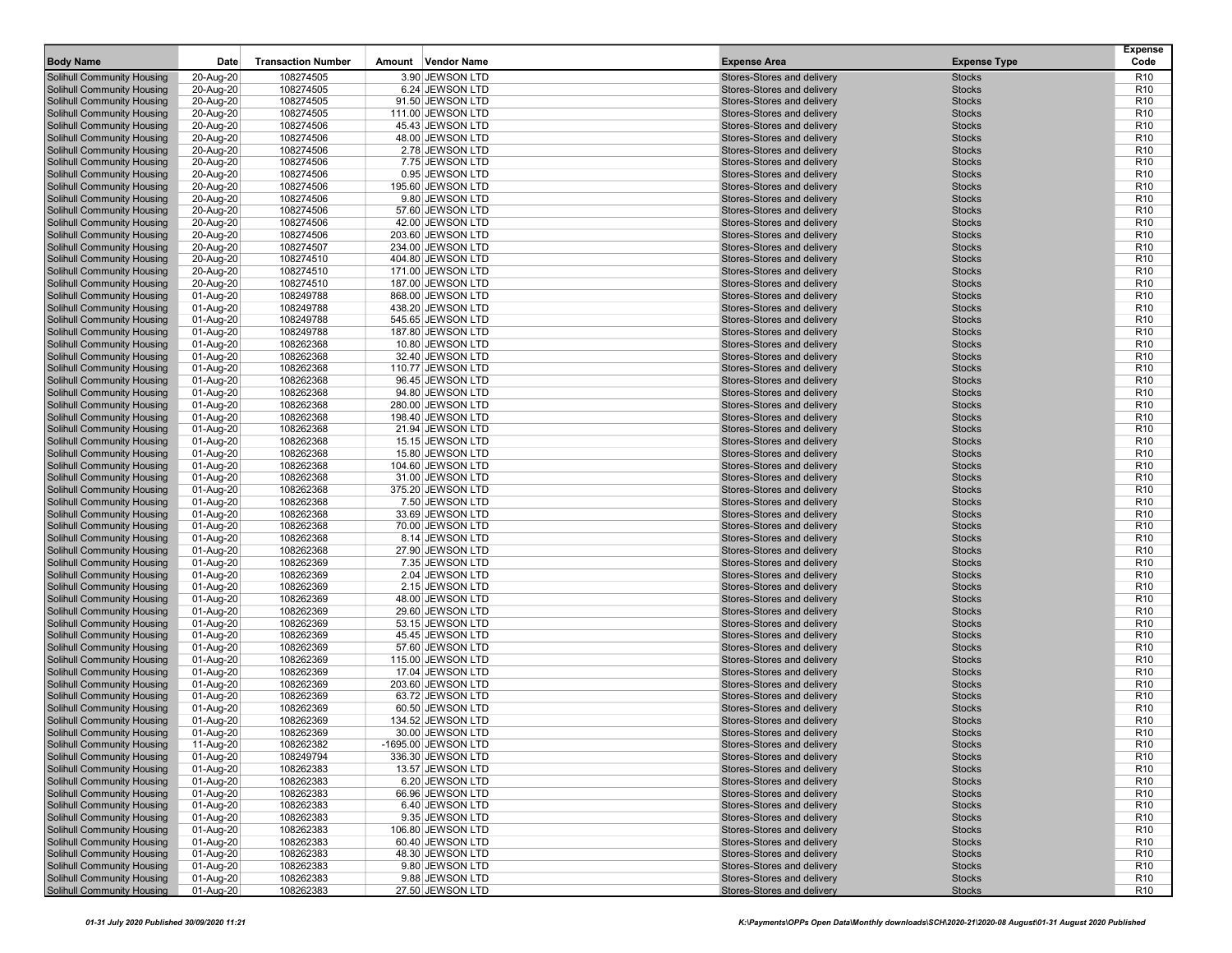| <b>Body Name</b>                                                | Date                   | <b>Transaction Number</b> | Amount Vendor Name                    | <b>Expense Area</b>                                      | <b>Expense Type</b>            | <b>Expense</b><br>Code             |
|-----------------------------------------------------------------|------------------------|---------------------------|---------------------------------------|----------------------------------------------------------|--------------------------------|------------------------------------|
| Solihull Community Housing                                      | 01-Aug-20              | 108262383                 | 320.10 JEWSON LTD                     | Stores-Stores and delivery                               | <b>Stocks</b>                  | R <sub>10</sub>                    |
| Solihull Community Housing                                      | 01-Aug-20              | 108262383                 | 100.64 JEWSON LTD                     | Stores-Stores and delivery                               | <b>Stocks</b>                  | R <sub>10</sub>                    |
| <b>Solihull Community Housing</b>                               | 01-Aug-20              | 108262383                 | 59.50 JEWSON LTD                      | Stores-Stores and delivery                               | <b>Stocks</b>                  | R <sub>10</sub>                    |
| <b>Solihull Community Housing</b>                               | 01-Aug-20              | 108262383                 | 16.96 JEWSON LTD                      | Stores-Stores and delivery                               | <b>Stocks</b>                  | R <sub>10</sub>                    |
| Solihull Community Housing                                      | 01-Aug-20              | 108262383                 | 6.89 JEWSON LTD                       | Stores-Stores and delivery                               | <b>Stocks</b>                  | R <sub>10</sub>                    |
| Solihull Community Housing                                      | 01-Aug-20              | 108262383                 | 21.80 JEWSON LTD                      | Stores-Stores and delivery                               | <b>Stocks</b>                  | R <sub>10</sub>                    |
| Solihull Community Housing                                      | 01-Aug-20              | 108262383                 | 13.30 JEWSON LTD                      | Stores-Stores and delivery                               | <b>Stocks</b>                  | R <sub>10</sub>                    |
| Solihull Community Housing                                      | 01-Aug-20              | 108262383                 | 41.95 JEWSON LTD                      | Stores-Stores and delivery                               | <b>Stocks</b>                  | R <sub>10</sub>                    |
| <b>Solihull Community Housing</b>                               | 01-Aug-20              | 108249796                 | 413.44 JEWSON LTD                     | Stores-Stores and delivery                               | <b>Stocks</b>                  | R <sub>10</sub>                    |
| Solihull Community Housing                                      | 01-Aug-20              | 108249797                 | 202.40 JEWSON LTD                     | Stores-Stores and delivery                               | <b>Stocks</b>                  | R <sub>10</sub>                    |
| <b>Solihull Community Housing</b>                               | 01-Aug-20              | 108249797                 | 485.10 JEWSON LTD                     | Stores-Stores and delivery                               | <b>Stocks</b>                  | R <sub>10</sub>                    |
| <b>Solihull Community Housing</b>                               | 01-Aug-20              | 108249797                 | 485.10 JEWSON LTD                     | Stores-Stores and delivery                               | <b>Stocks</b>                  | R <sub>10</sub>                    |
| Solihull Community Housing                                      | 01-Aug-20              | 108249797                 | 404.80 JEWSON LTD                     | Stores-Stores and delivery                               | <b>Stocks</b>                  | R <sub>10</sub>                    |
| Solihull Community Housing                                      | 01-Aug-20              | 108249797                 | 214.20 JEWSON LTD                     | Stores-Stores and delivery                               | <b>Stocks</b>                  | R <sub>10</sub>                    |
| Solihull Community Housing                                      | 01-Aug-20              | 108249797                 | 27.30 JEWSON LTD                      | Stores-Stores and delivery                               | <b>Stocks</b>                  | R <sub>10</sub>                    |
| Solihull Community Housing                                      | 01-Aug-20              | 108262384                 | 32.20 JEWSON LTD                      | Stores-Stores and delivery                               | <b>Stocks</b>                  | R <sub>10</sub>                    |
| Solihull Community Housing                                      | 01-Aug-20              | 108262384                 | 10.40 JEWSON LTD                      | Stores-Stores and delivery                               | <b>Stocks</b>                  | R <sub>10</sub>                    |
| Solihull Community Housing                                      | 01-Aug-20              | 108262384                 | 23.00 JEWSON LTD                      | Stores-Stores and delivery                               | <b>Stocks</b>                  | R <sub>10</sub>                    |
| <b>Solihull Community Housing</b>                               | 01-Aug-20              | 108262384                 | 10.60 JEWSON LTD                      | Stores-Stores and delivery                               | <b>Stocks</b>                  | R <sub>10</sub>                    |
| Solihull Community Housing                                      | 01-Aug-20              | 108262384                 | 2.96 JEWSON LTD                       | Stores-Stores and delivery                               | <b>Stocks</b>                  | R <sub>10</sub>                    |
| <b>Solihull Community Housing</b>                               | 01-Aug-20              | 108262384                 | 20.70 JEWSON LTD                      | Stores-Stores and delivery                               | <b>Stocks</b>                  | R <sub>10</sub>                    |
| <b>Solihull Community Housing</b>                               | 01-Aug-20              | 108262384                 | 101.80 JEWSON LTD                     | Stores-Stores and delivery                               | <b>Stocks</b>                  | R <sub>10</sub>                    |
| Solihull Community Housing                                      | 01-Aug-20              | 108262384                 | 112.60 JEWSON LTD                     | Stores-Stores and delivery                               | <b>Stocks</b>                  | R <sub>10</sub>                    |
| <b>Solihull Community Housing</b>                               | 01-Aug-20              | 108262384                 | 54.40 JEWSON LTD                      | Stores-Stores and delivery                               | <b>Stocks</b>                  | R <sub>10</sub>                    |
| Solihull Community Housing                                      | 01-Aug-20              | 108262384                 | 340.90 JEWSON LTD                     | Stores-Stores and delivery                               | <b>Stocks</b>                  | R <sub>10</sub>                    |
| Solihull Community Housing                                      | 01-Aug-20              | 108249799                 | 10.40 JEWSON LTD                      | Stores-Stores and delivery                               | <b>Stocks</b>                  | R <sub>10</sub>                    |
| <b>Solihull Community Housing</b>                               | 01-Aug-20              | 108249799                 | 2.78 JEWSON LTD                       | Stores-Stores and delivery                               | <b>Stocks</b>                  | R <sub>10</sub>                    |
| Solihull Community Housing                                      | 01-Aug-20              | 108249799                 | 43.90 JEWSON LTD                      | Stores-Stores and delivery                               | <b>Stocks</b>                  | R <sub>10</sub>                    |
| <b>Solihull Community Housing</b>                               | 01-Aug-20              | 108249799                 | 91.68 JEWSON LTD                      | Stores-Stores and delivery                               | <b>Stocks</b>                  | R <sub>10</sub>                    |
| Solihull Community Housing                                      | 01-Aug-20              | 108249799                 | 10.60 JEWSON LTD                      | Stores-Stores and delivery                               | <b>Stocks</b>                  | R <sub>10</sub>                    |
| <b>Solihull Community Housing</b>                               | 01-Aug-20              | 108249799                 | 42.25 JEWSON LTD                      | Stores-Stores and delivery                               | <b>Stocks</b>                  | R <sub>10</sub>                    |
| <b>Solihull Community Housing</b>                               | 01-Aug-20              | 108249799                 | 5.90 JEWSON LTD                       | Stores-Stores and delivery                               | <b>Stocks</b>                  | R <sub>10</sub>                    |
| Solihull Community Housing                                      | 01-Aug-20              | 108249799                 | 226.80 JEWSON LTD                     | Stores-Stores and delivery                               | <b>Stocks</b>                  | R <sub>10</sub>                    |
| <b>Solihull Community Housing</b>                               | 01-Aug-20              | 108249799                 | 60.75 JEWSON LTD                      | Stores-Stores and delivery                               | <b>Stocks</b>                  | R <sub>10</sub>                    |
| Solihull Community Housing                                      | 01-Aug-20              | 108249799                 | 6.80 JEWSON LTD                       | Stores-Stores and delivery                               | <b>Stocks</b>                  | R <sub>10</sub>                    |
| Solihull Community Housing                                      | 01-Aug-20              | 108249799                 | 129.50 JEWSON LTD                     | Stores-Stores and delivery                               | <b>Stocks</b>                  | R <sub>10</sub>                    |
| Solihull Community Housing                                      | 01-Aug-20              | 108249799                 | 205.00 JEWSON LTD<br>97.38 JEWSON LTD | Stores-Stores and delivery<br>Stores-Stores and delivery | <b>Stocks</b><br><b>Stocks</b> | R <sub>10</sub><br>R <sub>10</sub> |
| Solihull Community Housing                                      | 01-Aug-20              | 108249804<br>108249804    |                                       | Stores-Stores and delivery                               | <b>Stocks</b>                  | R <sub>10</sub>                    |
| <b>Solihull Community Housing</b><br>Solihull Community Housing | 01-Aug-20              | 108249804                 | 27.60 JEWSON LTD<br>10.55 JEWSON LTD  | Stores-Stores and delivery                               | <b>Stocks</b>                  | R <sub>10</sub>                    |
| Solihull Community Housing                                      | 01-Aug-20<br>01-Aug-20 | 108249804                 | 14.70 JEWSON LTD                      | Stores-Stores and delivery                               | <b>Stocks</b>                  | R <sub>10</sub>                    |
| Solihull Community Housing                                      | 01-Aug-20              | 108249804                 | 16.20 JEWSON LTD                      | Stores-Stores and delivery                               | <b>Stocks</b>                  | R <sub>10</sub>                    |
| Solihull Community Housing                                      | 01-Aug-20              | 108249804                 | 276.00 JEWSON LTD                     | Stores-Stores and delivery                               | <b>Stocks</b>                  | R <sub>10</sub>                    |
| <b>Solihull Community Housing</b>                               | 01-Aug-20              | 108249804                 | 88.48 JEWSON LTD                      | Stores-Stores and delivery                               | <b>Stocks</b>                  | R <sub>10</sub>                    |
| Solihull Community Housing                                      | 01-Aug-20              | 108249804                 | 86.24 JEWSON LTD                      | Stores-Stores and delivery                               | <b>Stocks</b>                  | R <sub>10</sub>                    |
| Solihull Community Housing                                      | 01-Aug-20              | 108249806                 | 78.48 JEWSON LTD                      | Stores-Stores and delivery                               | <b>Stocks</b>                  | R <sub>10</sub>                    |
| <b>Solihull Community Housing</b>                               | 01-Aug-20              | 108249806                 | 88.20 JEWSON LTD                      | Stores-Stores and delivery                               | <b>Stocks</b>                  | R <sub>10</sub>                    |
| Solihull Community Housing                                      | 01-Aug-20              | 108249806                 | 95.00 JEWSON LTD                      | Stores-Stores and delivery                               | <b>Stocks</b>                  | R <sub>10</sub>                    |
| <b>Solihull Community Housing</b>                               | 01-Aug-20              | 108249806                 | 554.40 JEWSON LTD                     | Stores-Stores and delivery                               | <b>Stocks</b>                  | R <sub>10</sub>                    |
| Solihull Community Housing                                      | 01-Aug-20              | 108249806                 | 604.80 JEWSON LTD                     | Stores-Stores and delivery                               | <b>Stocks</b>                  | R <sub>10</sub>                    |
| <b>Solihull Community Housing</b>                               | 01-Aug-20              | 108249807                 | 502.60 JEWSON LTD                     | Stores-Stores and delivery                               | <b>Stocks</b>                  | R <sub>10</sub>                    |
| <b>Solihull Community Housing</b>                               | 01-Aug-20              | 108249809                 | 6.70 JEWSON LTD                       | Stores-Stores and delivery                               | <b>Stocks</b>                  | R <sub>10</sub>                    |
| <b>Solihull Community Housing</b>                               | 01-Aug-20              | 108249809                 | 40.00 JEWSON LTD                      | Stores-Stores and delivery                               | <b>Stocks</b>                  | R <sub>10</sub>                    |
| <b>Solihull Community Housing</b>                               | 01-Aug-20              | 108249809                 | 60.75 JEWSON LTD                      | Stores-Stores and delivery                               | <b>Stocks</b>                  | R <sub>10</sub>                    |
| <b>Solihull Community Housing</b>                               | 01-Aug-20              | 108249809                 | 70.40 JEWSON LTD                      | Stores-Stores and delivery                               | <b>Stocks</b>                  | R <sub>10</sub>                    |
| Solihull Community Housing                                      | 01-Aug-20              | 108249809                 | 13.80 JEWSON LTD                      | Stores-Stores and delivery                               | <b>Stocks</b>                  | R <sub>10</sub>                    |
| Solihull Community Housing                                      | 01-Aug-20              | 108249809                 | 35.10 JEWSON LTD                      | Stores-Stores and delivery                               | <b>Stocks</b>                  | R <sub>10</sub>                    |
| Solihull Community Housing                                      | 01-Aug-20              | 108249813                 | 367.30 JEWSON LTD                     | Stores-Stores and delivery                               | <b>Stocks</b>                  | R <sub>10</sub>                    |
| Solihull Community Housing                                      | 01-Aug-20              | 108262385                 | 36.40 JEWSON LTD                      | Stores-Stores and delivery                               | <b>Stocks</b>                  | R <sub>10</sub>                    |
| Solihull Community Housing                                      | 01-Aug-20              | 108262385                 | 3.00 JEWSON LTD                       | Stores-Stores and delivery                               | <b>Stocks</b>                  | R <sub>10</sub>                    |
| Solihull Community Housing                                      | 01-Aug-20              | 108262385                 | 49.50 JEWSON LTD                      | Stores-Stores and delivery                               | <b>Stocks</b>                  | R <sub>10</sub>                    |
| <b>Solihull Community Housing</b>                               | 01-Aug-20              | 108262385                 | 94.80 JEWSON LTD                      | Stores-Stores and delivery                               | <b>Stocks</b>                  | R <sub>10</sub>                    |
| <b>Solihull Community Housing</b>                               | 01-Aug-20              | 108262385                 | 50.60 JEWSON LTD                      | Stores-Stores and delivery                               | <b>Stocks</b>                  | R <sub>10</sub>                    |
| <b>Solihull Community Housing</b>                               | 01-Aug-20              | 108262385                 | 15.80 JEWSON LTD                      | Stores-Stores and delivery                               | <b>Stocks</b>                  | R <sub>10</sub>                    |
| Solihull Community Housing                                      | 01-Aug-20              | 108262385                 | 23.50 JEWSON LTD                      | Stores-Stores and delivery                               | <b>Stocks</b>                  | R <sub>10</sub>                    |
| <b>Solihull Community Housing</b>                               | 01-Aug-20              | 108262385                 | 69.34 JEWSON LTD                      | Stores-Stores and delivery                               | <b>Stocks</b>                  | R <sub>10</sub>                    |
| Solihull Community Housing                                      | 01-Aug-20              | 108262385                 | 9.90 JEWSON LTD                       | Stores-Stores and delivery                               | <b>Stocks</b>                  | R <sub>10</sub>                    |
| Solihull Community Housing                                      | 01-Aug-20              | 108262385                 | 7.17 JEWSON LTD                       | Stores-Stores and delivery                               | <b>Stocks</b>                  | R <sub>10</sub>                    |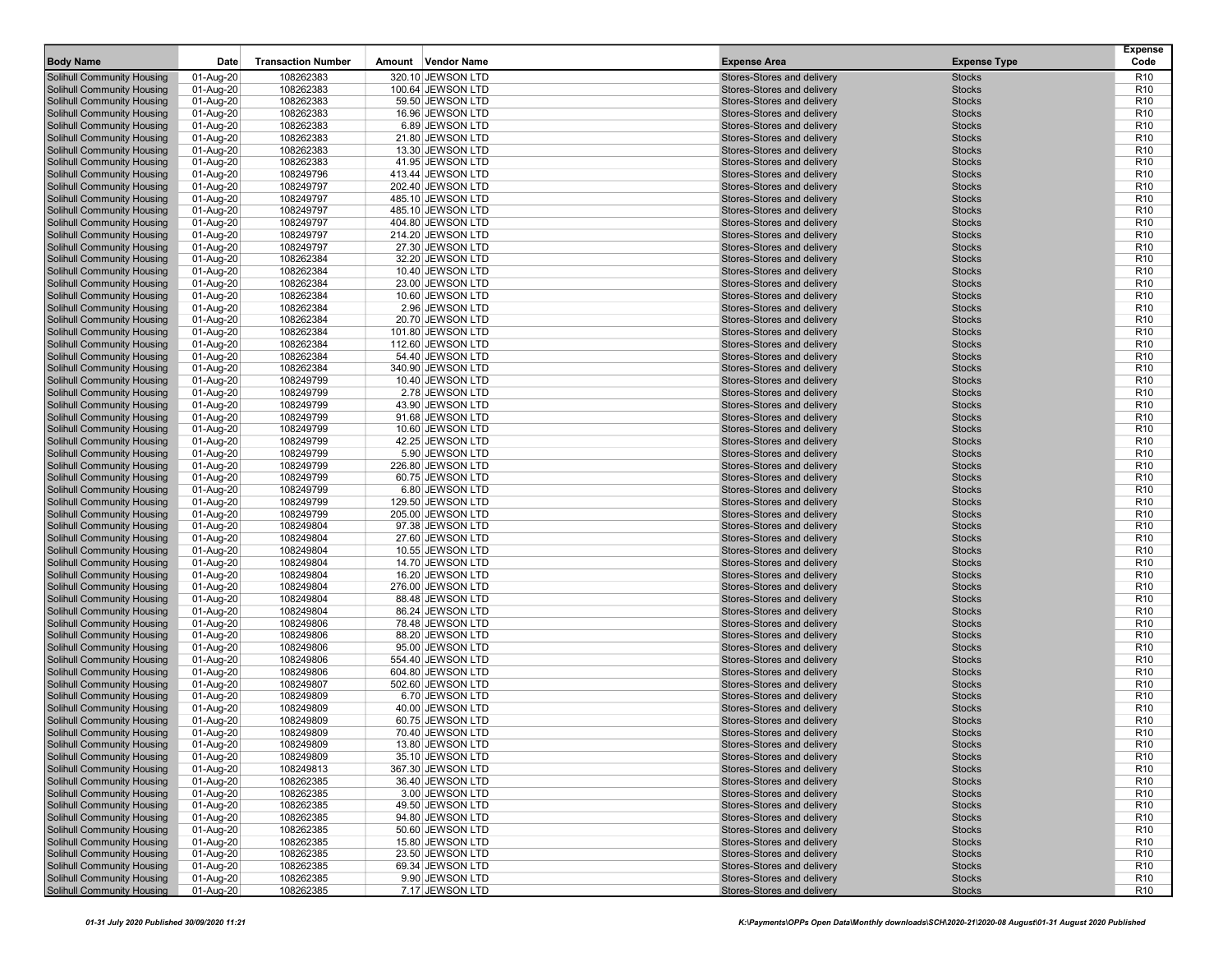| <b>Body Name</b>                                                | Date                   | <b>Transaction Number</b> | Amount Vendor Name                     | <b>Expense Area</b>                                      | <b>Expense Type</b>            | <b>Expense</b><br>Code             |
|-----------------------------------------------------------------|------------------------|---------------------------|----------------------------------------|----------------------------------------------------------|--------------------------------|------------------------------------|
| Solihull Community Housing                                      | 01-Aug-20              | 108262385                 | 22.50 JEWSON LTD                       | Stores-Stores and delivery                               | <b>Stocks</b>                  | R <sub>10</sub>                    |
| Solihull Community Housing                                      | 01-Aug-20              | 108262385                 | 62.10 JEWSON LTD                       | Stores-Stores and delivery                               | <b>Stocks</b>                  | R <sub>10</sub>                    |
| <b>Solihull Community Housing</b>                               | 01-Aug-20              | 108262385                 | 177.80 JEWSON LTD                      | Stores-Stores and delivery                               | <b>Stocks</b>                  | R <sub>10</sub>                    |
| <b>Solihull Community Housing</b>                               | 01-Aug-20              | 108262385                 | 63.72 JEWSON LTD                       | Stores-Stores and delivery                               | <b>Stocks</b>                  | R <sub>10</sub>                    |
| Solihull Community Housing                                      | 01-Aug-20              | 108262385                 | 165.40 JEWSON LTD                      | Stores-Stores and delivery                               | <b>Stocks</b>                  | R <sub>10</sub>                    |
| Solihull Community Housing                                      | 01-Aug-20              | 108262385                 | 129.35 JEWSON LTD                      | Stores-Stores and delivery                               | <b>Stocks</b>                  | R <sub>10</sub>                    |
| Solihull Community Housing                                      | 01-Aug-20              | 108262385                 | 60.50 JEWSON LTD                       | Stores-Stores and delivery                               | <b>Stocks</b>                  | R <sub>10</sub>                    |
| Solihull Community Housing                                      | 01-Aug-20              | 108262385                 | 165.40 JEWSON LTD                      | Stores-Stores and delivery                               | <b>Stocks</b>                  | R <sub>10</sub>                    |
| <b>Solihull Community Housing</b>                               | 01-Aug-20              | 108249816                 | 2.04 JEWSON LTD                        | Stores-Stores and delivery                               | <b>Stocks</b>                  | R <sub>10</sub>                    |
| Solihull Community Housing                                      | 01-Aug-20              | 108249816                 | 154.86 JEWSON LTD                      | Stores-Stores and delivery                               | <b>Stocks</b>                  | R <sub>10</sub>                    |
| <b>Solihull Community Housing</b>                               | 01-Aug-20              | 108249816                 | 139.70 JEWSON LTD                      | Stores-Stores and delivery                               | <b>Stocks</b>                  | R <sub>10</sub>                    |
| <b>Solihull Community Housing</b>                               | 01-Aug-20              | 108249816                 | 20.90 JEWSON LTD                       | Stores-Stores and delivery                               | <b>Stocks</b>                  | R <sub>10</sub>                    |
| Solihull Community Housing                                      | 01-Aug-20              | 108249816                 | 450.60 JEWSON LTD                      | Stores-Stores and delivery                               | <b>Stocks</b>                  | R <sub>10</sub>                    |
| Solihull Community Housing                                      | 01-Aug-20              | 108249816                 | 6.00 JEWSON LTD                        | Stores-Stores and delivery                               | <b>Stocks</b>                  | R <sub>10</sub>                    |
| Solihull Community Housing                                      | 01-Aug-20              | 108249816                 | 5.61 JEWSON LTD                        | Stores-Stores and delivery                               | <b>Stocks</b>                  | R <sub>10</sub>                    |
| Solihull Community Housing                                      | 01-Aug-20              | 108249816                 | 642.60 JEWSON LTD                      | Stores-Stores and delivery                               | <b>Stocks</b>                  | R <sub>10</sub>                    |
| Solihull Community Housing                                      | 01-Aug-20              | 108249816                 | 36.96 JEWSON LTD                       | Stores-Stores and delivery                               | <b>Stocks</b>                  | R <sub>10</sub>                    |
| Solihull Community Housing                                      | 01-Aug-20              | 108249816                 | 32.26 JEWSON LTD                       | Stores-Stores and delivery                               | <b>Stocks</b>                  | R <sub>10</sub>                    |
| <b>Solihull Community Housing</b>                               | 01-Aug-20              | 108249816                 | 508.20 JEWSON LTD                      | Stores-Stores and delivery                               | <b>Stocks</b>                  | R <sub>10</sub>                    |
| Solihull Community Housing                                      | 01-Aug-20              | 108249816                 | 32.40 JEWSON LTD                       | Stores-Stores and delivery                               | <b>Stocks</b>                  | R <sub>10</sub>                    |
| <b>Solihull Community Housing</b>                               | 01-Aug-20              | 108249816                 | 501.00 JEWSON LTD                      | Stores-Stores and delivery                               | <b>Stocks</b>                  | R <sub>10</sub>                    |
| <b>Solihull Community Housing</b>                               | 01-Aug-20              | 108249816                 | 103.20 JEWSON LTD                      | Stores-Stores and delivery                               | <b>Stocks</b>                  | R <sub>10</sub>                    |
| Solihull Community Housing                                      | 01-Aug-20              | 108249816                 | 11.20 JEWSON LTD                       | Stores-Stores and delivery                               | <b>Stocks</b>                  | R <sub>10</sub>                    |
| <b>Solihull Community Housing</b>                               | 01-Aug-20              | 108249816                 | 305.40 JEWSON LTD                      | Stores-Stores and delivery                               | <b>Stocks</b>                  | R <sub>10</sub>                    |
| Solihull Community Housing                                      | 01-Aug-20              | 108249816                 | 442.00 JEWSON LTD                      | Stores-Stores and delivery                               | <b>Stocks</b>                  | R <sub>10</sub>                    |
| Solihull Community Housing                                      | 01-Aug-20              | 108249817                 | 777.05 JEWSON LTD                      | Stores-Stores and delivery                               | <b>Stocks</b>                  | R <sub>10</sub>                    |
| <b>Solihull Community Housing</b>                               | 01-Aug-20              | 108249818                 | 2.50 JEWSON LTD                        | Stores-Stores and delivery                               | <b>Stocks</b>                  | R <sub>10</sub>                    |
| Solihull Community Housing                                      | 01-Aug-20              | 108249818                 | 2.15 JEWSON LTD                        | Stores-Stores and delivery                               | <b>Stocks</b>                  | R <sub>10</sub>                    |
| <b>Solihull Community Housing</b>                               | 01-Aug-20              | 108249818                 | 167.67 JEWSON LTD                      | Stores-Stores and delivery                               | <b>Stocks</b>                  | R <sub>10</sub>                    |
| Solihull Community Housing                                      | 01-Aug-20              | 108249818                 | 29.20 JEWSON LTD                       | Stores-Stores and delivery                               | <b>Stocks</b>                  | R <sub>10</sub>                    |
| <b>Solihull Community Housing</b>                               | 01-Aug-20              | 108249818                 | 48.00 JEWSON LTD                       | Stores-Stores and delivery                               | <b>Stocks</b>                  | R <sub>10</sub>                    |
| <b>Solihull Community Housing</b>                               | 01-Aug-20              | 108249818                 | 10.63 JEWSON LTD                       | Stores-Stores and delivery                               | <b>Stocks</b>                  | R <sub>10</sub>                    |
| Solihull Community Housing                                      | 01-Aug-20              | 108249818                 | 91.68 JEWSON LTD                       | Stores-Stores and delivery                               | <b>Stocks</b>                  | R <sub>10</sub>                    |
| <b>Solihull Community Housing</b>                               | 01-Aug-20              | 108249818                 | 175.00 JEWSON LTD                      | Stores-Stores and delivery                               | <b>Stocks</b>                  | R <sub>10</sub>                    |
| Solihull Community Housing                                      | 01-Aug-20              | 108249818                 | 11.04 JEWSON LTD                       | Stores-Stores and delivery                               | <b>Stocks</b>                  | R <sub>10</sub>                    |
| Solihull Community Housing                                      | 01-Aug-20              | 108249818                 | 35.70 JEWSON LTD                       | Stores-Stores and delivery                               | <b>Stocks</b>                  | R <sub>10</sub>                    |
| Solihull Community Housing                                      | 01-Aug-20              | 108249818                 | 34.47 JEWSON LTD                       | Stores-Stores and delivery                               | <b>Stocks</b>                  | R <sub>10</sub>                    |
| Solihull Community Housing                                      | 01-Aug-20              | 108249818                 | 8.65 JEWSON LTD                        | Stores-Stores and delivery                               | <b>Stocks</b>                  | R <sub>10</sub>                    |
| <b>Solihull Community Housing</b>                               | 01-Aug-20              | 108249818                 | 60.75 JEWSON LTD                       | Stores-Stores and delivery                               | <b>Stocks</b>                  | R <sub>10</sub>                    |
| Solihull Community Housing                                      | 01-Aug-20              | 108249818                 | 59.50 JEWSON LTD                       | Stores-Stores and delivery                               | <b>Stocks</b>                  | R <sub>10</sub>                    |
| Solihull Community Housing                                      | 01-Aug-20              | 108249818                 | 243.40 JEWSON LTD                      | Stores-Stores and delivery                               | <b>Stocks</b>                  | R <sub>10</sub>                    |
| Solihull Community Housing                                      | 01-Aug-20              | 108249818                 | 243.40 JEWSON LTD<br>359.50 JEWSON LTD | Stores-Stores and delivery<br>Stores-Stores and delivery | <b>Stocks</b><br><b>Stocks</b> | R <sub>10</sub><br>R <sub>10</sub> |
| Solihull Community Housing<br><b>Solihull Community Housing</b> | 01-Aug-20              | 108249818                 | 82.88 JEWSON LTD                       | Stores-Stores and delivery                               | <b>Stocks</b>                  | R <sub>10</sub>                    |
| Solihull Community Housing                                      | 01-Aug-20              | 108249818<br>108249818    | 202.20 JEWSON LTD                      | Stores-Stores and delivery                               | <b>Stocks</b>                  | R <sub>10</sub>                    |
| Solihull Community Housing                                      | 01-Aug-20              | 108249818                 | 33.00 JEWSON LTD                       | Stores-Stores and delivery                               | <b>Stocks</b>                  | R <sub>10</sub>                    |
| <b>Solihull Community Housing</b>                               | 01-Aug-20              | 108249818                 | 62.90 JEWSON LTD                       | Stores-Stores and delivery                               | <b>Stocks</b>                  | R <sub>10</sub>                    |
| Solihull Community Housing                                      | 01-Aug-20<br>01-Aug-20 | 108249819                 | 23.50 JEWSON LTD                       | Stores-Stores and delivery                               | <b>Stocks</b>                  | R <sub>10</sub>                    |
| <b>Solihull Community Housing</b>                               | 01-Aug-20              | 108249819                 | 20.70 JEWSON LTD                       | Stores-Stores and delivery                               | <b>Stocks</b>                  | R <sub>10</sub>                    |
| Solihull Community Housing                                      | 01-Aug-20              | 108249819                 | 160.29 JEWSON LTD                      | Stores-Stores and delivery                               | <b>Stocks</b>                  | R <sub>10</sub>                    |
| <b>Solihull Community Housing</b>                               | 01-Aug-20              | 108249819                 | 13.30 JEWSON LTD                       | Stores-Stores and delivery                               | <b>Stocks</b>                  | R <sub>10</sub>                    |
| <b>Solihull Community Housing</b>                               | 01-Aug-20              | 108249819                 | 106.00 JEWSON LTD                      | Stores-Stores and delivery                               | <b>Stocks</b>                  | R <sub>10</sub>                    |
| <b>Solihull Community Housing</b>                               | 01-Aug-20              | 108249820                 | 495.00 JEWSON LTD                      | Stores-Stores and delivery                               | <b>Stocks</b>                  | R <sub>10</sub>                    |
| <b>Solihull Community Housing</b>                               | 01-Aug-20              | 108249821                 | 235.12 JEWSON LTD                      | Stores-Stores and delivery                               | <b>Stocks</b>                  | R <sub>10</sub>                    |
| <b>Solihull Community Housing</b>                               | 01-Aug-20              | 108249821                 | 836.64 JEWSON LTD                      | Stores-Stores and delivery                               | <b>Stocks</b>                  | R <sub>10</sub>                    |
| Solihull Community Housing                                      | 01-Aug-20              | 108249822                 | 17.30 JEWSON LTD                       | Stores-Stores and delivery                               | <b>Stocks</b>                  | R <sub>10</sub>                    |
| Solihull Community Housing                                      | 01-Aug-20              | 108249822                 | 83.22 JEWSON LTD                       | Stores-Stores and delivery                               | <b>Stocks</b>                  | R <sub>10</sub>                    |
| Solihull Community Housing                                      | 01-Aug-20              | 108249822                 | 61.40 JEWSON LTD                       | Stores-Stores and delivery                               | <b>Stocks</b>                  | R <sub>10</sub>                    |
| Solihull Community Housing                                      | 01-Aug-20              | 108249822                 | 645.48 JEWSON LTD                      | Stores-Stores and delivery                               | <b>Stocks</b>                  | R <sub>10</sub>                    |
| Solihull Community Housing                                      | 01-Aug-20              | 108249822                 | 66.50 JEWSON LTD                       | Stores-Stores and delivery                               | <b>Stocks</b>                  | R <sub>10</sub>                    |
| Solihull Community Housing                                      | 01-Aug-20              | 108249822                 | 195.60 JEWSON LTD                      | Stores-Stores and delivery                               | <b>Stocks</b>                  | R <sub>10</sub>                    |
| <b>Solihull Community Housing</b>                               | 01-Aug-20              | 108249822                 | 12.40 JEWSON LTD                       | Stores-Stores and delivery                               | <b>Stocks</b>                  | R <sub>10</sub>                    |
| <b>Solihull Community Housing</b>                               | 01-Aug-20              | 108249822                 | 226.80 JEWSON LTD                      | Stores-Stores and delivery                               | <b>Stocks</b>                  | R <sub>10</sub>                    |
| <b>Solihull Community Housing</b>                               | 01-Aug-20              | 108249822                 | 121.50 JEWSON LTD                      | Stores-Stores and delivery                               | <b>Stocks</b>                  | R <sub>10</sub>                    |
| Solihull Community Housing                                      | 01-Aug-20              | 108249822                 | 56.00 JEWSON LTD                       | Stores-Stores and delivery                               | <b>Stocks</b>                  | R <sub>10</sub>                    |
| <b>Solihull Community Housing</b>                               | 01-Aug-20              | 108249822                 | 74.00 JEWSON LTD                       | Stores-Stores and delivery                               | <b>Stocks</b>                  | R <sub>10</sub>                    |
| Solihull Community Housing                                      | 01-Aug-20              | 108262386                 | 588.61 JEWSON LTD                      | Stores-Stores and delivery                               | <b>Stocks</b>                  | R <sub>10</sub>                    |
| Solihull Community Housing                                      | 10-Aug-20              | 108249825                 | 70.86 JEWSON LTD                       | Stores-Stores and delivery                               | <b>Stocks</b>                  | R <sub>10</sub>                    |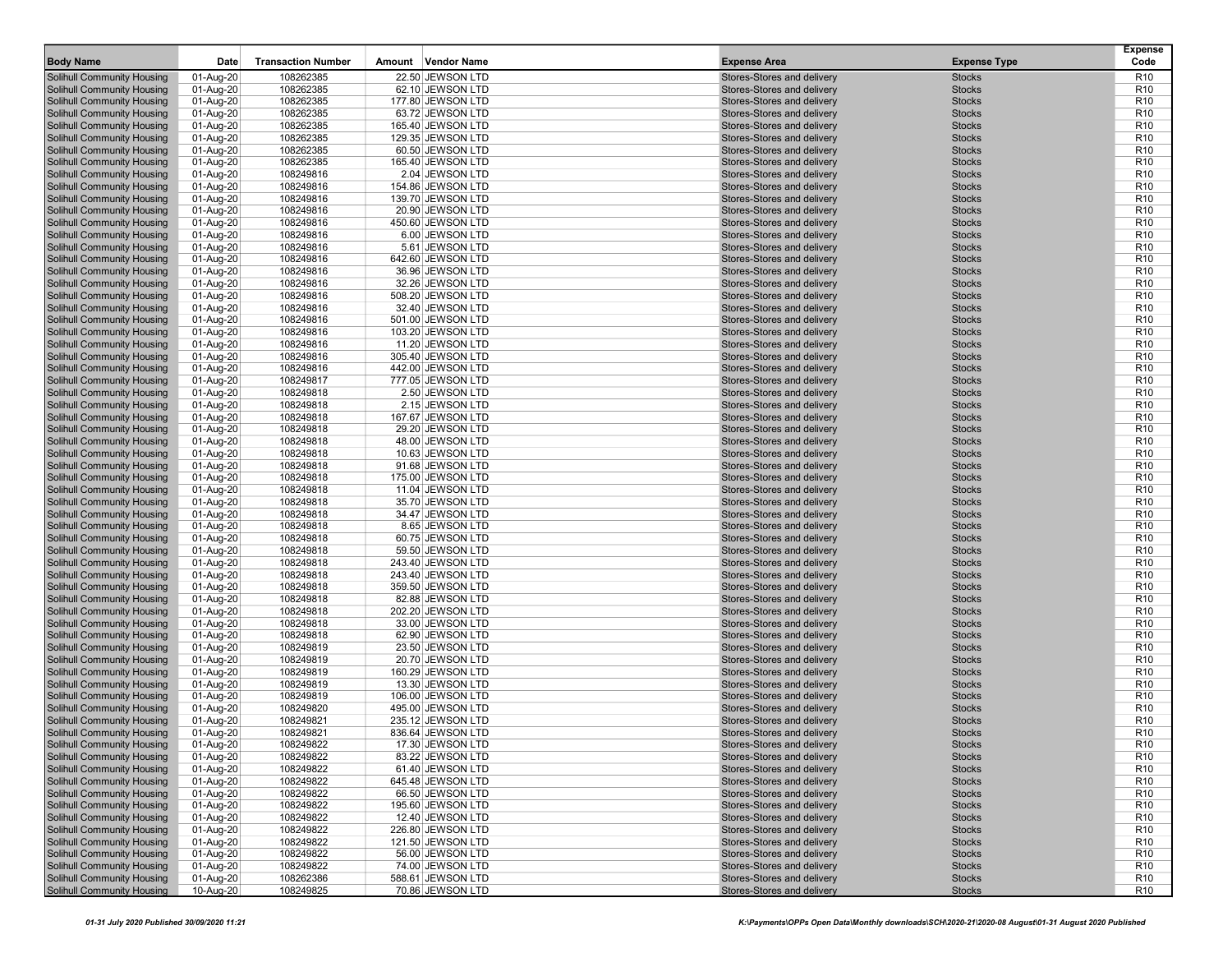| <b>Body Name</b>                                                | Date                   | <b>Transaction Number</b> | Amount Vendor Name                  | <b>Expense Area</b>                                      | <b>Expense Type</b>            | <b>Expense</b><br>Code             |
|-----------------------------------------------------------------|------------------------|---------------------------|-------------------------------------|----------------------------------------------------------|--------------------------------|------------------------------------|
| Solihull Community Housing                                      | 10-Aug-20              | 108249825                 | 28.02 JEWSON LTD                    | Stores-Stores and delivery                               | <b>Stocks</b>                  | R <sub>10</sub>                    |
| Solihull Community Housing                                      | 10-Aug-20              | 108249825                 | 126.00 JEWSON LTD                   | Stores-Stores and delivery                               | <b>Stocks</b>                  | R <sub>10</sub>                    |
| <b>Solihull Community Housing</b>                               | 10-Aug-20              | 108249825                 | 101.80 JEWSON LTD                   | Stores-Stores and delivery                               | <b>Stocks</b>                  | R <sub>10</sub>                    |
| <b>Solihull Community Housing</b>                               | 10-Aug-20              | 108249825                 | 403.20 JEWSON LTD                   | Stores-Stores and delivery                               | <b>Stocks</b>                  | R <sub>10</sub>                    |
| Solihull Community Housing                                      | 01-Aug-20              | 108249830                 | 77.95 JEWSON LTD                    | Stores-Stores and delivery                               | <b>Stocks</b>                  | R <sub>10</sub>                    |
| Solihull Community Housing                                      | 01-Aug-20              | 108249830                 | 578.70 JEWSON LTD                   | Stores-Stores and delivery                               | <b>Stocks</b>                  | R <sub>10</sub>                    |
| Solihull Community Housing                                      | 01-Aug-20              | 108249830                 | 63.72 JEWSON LTD                    | Stores-Stores and delivery                               | <b>Stocks</b>                  | R <sub>10</sub>                    |
| Solihull Community Housing                                      | 01-Aug-20              | 108249830                 | 30.00 JEWSON LTD                    | Stores-Stores and delivery                               | <b>Stocks</b>                  | R <sub>10</sub>                    |
| <b>Solihull Community Housing</b>                               | 01-Aug-20              | 108262388                 | 15.70 JEWSON LTD                    | Stores-Stores and delivery                               | <b>Stocks</b>                  | R <sub>10</sub>                    |
| Solihull Community Housing                                      | 01-Aug-20              | 108262388                 | 24.30 JEWSON LTD                    | Stores-Stores and delivery                               | <b>Stocks</b>                  | R <sub>10</sub>                    |
| <b>Solihull Community Housing</b>                               | 01-Aug-20              | 108262388                 | 27.74 JEWSON LTD                    | Stores-Stores and delivery                               | <b>Stocks</b>                  | R <sub>10</sub>                    |
| <b>Solihull Community Housing</b>                               | 01-Aug-20              | 108262388                 | 1.01 JEWSON LTD                     | Stores-Stores and delivery                               | <b>Stocks</b>                  | R <sub>10</sub>                    |
| Solihull Community Housing                                      | 01-Aug-20              | 108262388                 | 97.38 JEWSON LTD                    | Stores-Stores and delivery                               | <b>Stocks</b>                  | R <sub>10</sub>                    |
| Solihull Community Housing                                      | 01-Aug-20              | 108262388                 | 115.00 JEWSON LTD                   | Stores-Stores and delivery                               | <b>Stocks</b>                  | R <sub>10</sub>                    |
| Solihull Community Housing                                      | 01-Aug-20              | 108262388                 | 96.45 JEWSON LTD                    | Stores-Stores and delivery                               | <b>Stocks</b>                  | R <sub>10</sub>                    |
| Solihull Community Housing                                      | 01-Aug-20              | 108262388                 | 91.68 JEWSON LTD                    | Stores-Stores and delivery                               | <b>Stocks</b>                  | R <sub>10</sub>                    |
| Solihull Community Housing                                      | 01-Aug-20              | 108262388                 | 55.60 JEWSON LTD                    | Stores-Stores and delivery                               | <b>Stocks</b>                  | R <sub>10</sub>                    |
| Solihull Community Housing                                      | 01-Aug-20              | 108262388                 | 172.25 JEWSON LTD                   | Stores-Stores and delivery                               | <b>Stocks</b>                  | R <sub>10</sub>                    |
| <b>Solihull Community Housing</b>                               | 01-Aug-20              | 108262388                 | 1.51 JEWSON LTD                     | Stores-Stores and delivery                               | <b>Stocks</b>                  | R <sub>10</sub>                    |
| Solihull Community Housing                                      | 01-Aug-20              | 108262388                 | 406.60 JEWSON LTD                   | Stores-Stores and delivery                               | <b>Stocks</b>                  | R <sub>10</sub>                    |
| <b>Solihull Community Housing</b>                               | 01-Aug-20              | 108262388                 | 129.60 JEWSON LTD                   | Stores-Stores and delivery                               | <b>Stocks</b>                  | R <sub>10</sub>                    |
| <b>Solihull Community Housing</b>                               | 01-Aug-20              | 108262388                 | 117.70 JEWSON LTD                   | Stores-Stores and delivery                               | <b>Stocks</b>                  | R <sub>10</sub>                    |
| Solihull Community Housing                                      | 01-Aug-20              | 108262388                 | 177.80 JEWSON LTD                   | Stores-Stores and delivery                               | <b>Stocks</b>                  | R <sub>10</sub>                    |
| <b>Solihull Community Housing</b>                               | 01-Aug-20              | 108262388                 | 203.60 JEWSON LTD                   | Stores-Stores and delivery                               | <b>Stocks</b>                  | R <sub>10</sub>                    |
| Solihull Community Housing                                      | 01-Aug-20              | 108262388                 | 205.10 JEWSON LTD                   | Stores-Stores and delivery                               | <b>Stocks</b>                  | R <sub>10</sub>                    |
| Solihull Community Housing                                      | 01-Aug-20              | 108262388                 | 20.00 JEWSON LTD                    | Stores-Stores and delivery                               | <b>Stocks</b>                  | R <sub>10</sub>                    |
| <b>Solihull Community Housing</b>                               | 01-Aug-20              | 108262388                 | 132.70 JEWSON LTD                   | Stores-Stores and delivery                               | <b>Stocks</b>                  | R <sub>10</sub>                    |
| Solihull Community Housing                                      | 01-Aug-20              | 108262388                 | 202.20 JEWSON LTD                   | Stores-Stores and delivery                               | <b>Stocks</b>                  | R <sub>10</sub>                    |
| <b>Solihull Community Housing</b>                               | 01-Aug-20              | 108262388                 | 1.73 JEWSON LTD                     | Stores-Stores and delivery                               | <b>Stocks</b>                  | R <sub>10</sub>                    |
| Solihull Community Housing                                      | 01-Aug-20              | 108262388                 | 19.50 JEWSON LTD                    | Stores-Stores and delivery                               | <b>Stocks</b>                  | R <sub>10</sub>                    |
| <b>Solihull Community Housing</b>                               | 01-Aug-20              | 108262388                 | 14.70 JEWSON LTD                    | Stores-Stores and delivery                               | <b>Stocks</b>                  | R <sub>10</sub>                    |
| <b>Solihull Community Housing</b>                               | 01-Aug-20              | 108262388                 | 1363.60 JEWSON LTD                  | Stores-Stores and delivery                               | <b>Stocks</b>                  | R <sub>10</sub>                    |
| Solihull Community Housing                                      | 01-Aug-20              | 108262388                 | 605.34 JEWSON LTD                   | Stores-Stores and delivery                               | <b>Stocks</b>                  | R <sub>10</sub>                    |
| <b>Solihull Community Housing</b>                               | 01-Aug-20              | 108262388                 | 301.00 JEWSON LTD                   | Stores-Stores and delivery                               | <b>Stocks</b>                  | R <sub>10</sub>                    |
| Solihull Community Housing                                      | 01-Aug-20              | 108262388                 | 264.30 JEWSON LTD                   | Stores-Stores and delivery                               | <b>Stocks</b>                  | R <sub>10</sub>                    |
| Solihull Community Housing                                      | 01-Aug-20              | 108249832                 | 17.40 JEWSON LTD                    | Stores-Stores and delivery                               | <b>Stocks</b>                  | R <sub>10</sub>                    |
| Solihull Community Housing                                      | 01-Aug-20              | 108249832                 | 31.14 JEWSON LTD                    | Stores-Stores and delivery<br>Stores-Stores and delivery | <b>Stocks</b><br><b>Stocks</b> | R <sub>10</sub><br>R <sub>10</sub> |
| Solihull Community Housing                                      | 01-Aug-20              | 108249832<br>108249832    | 17.30 JEWSON LTD                    | Stores-Stores and delivery                               | <b>Stocks</b>                  | R <sub>10</sub>                    |
| <b>Solihull Community Housing</b><br>Solihull Community Housing | 01-Aug-20              | 108249832                 | 9.40 JEWSON LTD<br>10.40 JEWSON LTD | Stores-Stores and delivery                               | <b>Stocks</b>                  | R <sub>10</sub>                    |
| Solihull Community Housing                                      | 01-Aug-20<br>01-Aug-20 | 108249832                 | 6.48 JEWSON LTD                     | Stores-Stores and delivery                               | <b>Stocks</b>                  | R <sub>10</sub>                    |
| Solihull Community Housing                                      | 01-Aug-20              | 108249832                 | 36.40 JEWSON LTD                    | Stores-Stores and delivery                               | <b>Stocks</b>                  | R <sub>10</sub>                    |
| Solihull Community Housing                                      | 01-Aug-20              | 108249832                 | 17.40 JEWSON LTD                    | Stores-Stores and delivery                               | <b>Stocks</b>                  | R <sub>10</sub>                    |
| <b>Solihull Community Housing</b>                               | 01-Aug-20              | 108249832                 | 8.80 JEWSON LTD                     | Stores-Stores and delivery                               | <b>Stocks</b>                  | R <sub>10</sub>                    |
| Solihull Community Housing                                      | 01-Aug-20              | 108249832                 | 8.70 JEWSON LTD                     | Stores-Stores and delivery                               | <b>Stocks</b>                  | R <sub>10</sub>                    |
| Solihull Community Housing                                      | 01-Aug-20              | 108249832                 | 16.00 JEWSON LTD                    | Stores-Stores and delivery                               | <b>Stocks</b>                  | R <sub>10</sub>                    |
| <b>Solihull Community Housing</b>                               | 01-Aug-20              | 108249832                 | 10.40 JEWSON LTD                    | Stores-Stores and delivery                               | <b>Stocks</b>                  | R <sub>10</sub>                    |
| Solihull Community Housing                                      | 01-Aug-20              | 108249832                 | 27.60 JEWSON LTD                    | Stores-Stores and delivery                               | <b>Stocks</b>                  | R <sub>10</sub>                    |
| <b>Solihull Community Housing</b>                               | 01-Aug-20              | 108249832                 | 36.60 JEWSON LTD                    | Stores-Stores and delivery                               | <b>Stocks</b>                  | R <sub>10</sub>                    |
| Solihull Community Housing                                      | 01-Aug-20              | 108249832                 | 4.14 JEWSON LTD                     | Stores-Stores and delivery                               | <b>Stocks</b>                  | R <sub>10</sub>                    |
| <b>Solihull Community Housing</b>                               | 01-Aug-20              | 108249832                 | 3.90 JEWSON LTD                     | Stores-Stores and delivery                               | <b>Stocks</b>                  | R <sub>10</sub>                    |
| <b>Solihull Community Housing</b>                               | 01-Aug-20              | 108249832                 | 32.40 JEWSON LTD                    | Stores-Stores and delivery                               | <b>Stocks</b>                  | R <sub>10</sub>                    |
| Solihull Community Housing                                      | 01-Aug-20              | 108249832                 | 539.25 JEWSON LTD                   | Stores-Stores and delivery                               | <b>Stocks</b>                  | R <sub>10</sub>                    |
| <b>Solihull Community Housing</b>                               | 01-Aug-20              | 108249832                 | 10.20 JEWSON LTD                    | Stores-Stores and delivery                               | <b>Stocks</b>                  | R <sub>10</sub>                    |
| <b>Solihull Community Housing</b>                               | 01-Aug-20              | 108249832                 | 74.15 JEWSON LTD                    | Stores-Stores and delivery                               | <b>Stocks</b>                  | R <sub>10</sub>                    |
| Solihull Community Housing                                      | 01-Aug-20              | 108249832                 | 8.80 JEWSON LTD                     | Stores-Stores and delivery                               | <b>Stocks</b>                  | R <sub>10</sub>                    |
| Solihull Community Housing                                      | 01-Aug-20              | 108249832                 | 305.40 JEWSON LTD                   | Stores-Stores and delivery                               | <b>Stocks</b>                  | R <sub>10</sub>                    |
| Solihull Community Housing                                      | 01-Aug-20              | 108249832                 | 25.84 JEWSON LTD                    | Stores-Stores and delivery                               | <b>Stocks</b>                  | R <sub>10</sub>                    |
| Solihull Community Housing                                      | 01-Aug-20              | 108249832                 | 60.00 JEWSON LTD                    | Stores-Stores and delivery                               | <b>Stocks</b>                  | R <sub>10</sub>                    |
| Solihull Community Housing                                      | 01-Aug-20              | 108249832                 | 47.19 JEWSON LTD                    | Stores-Stores and delivery                               | <b>Stocks</b>                  | R <sub>10</sub>                    |
| Solihull Community Housing                                      | 01-Aug-20              | 108249832                 | 11.70 JEWSON LTD                    | Stores-Stores and delivery                               | <b>Stocks</b>                  | R <sub>10</sub>                    |
| <b>Solihull Community Housing</b>                               | 01-Aug-20              | 108249832                 | 129.50 JEWSON LTD                   | Stores-Stores and delivery                               | <b>Stocks</b>                  | R <sub>10</sub>                    |
| <b>Solihull Community Housing</b>                               | 01-Aug-20              | 108249832                 | 23.50 JEWSON LTD                    | Stores-Stores and delivery                               | <b>Stocks</b>                  | R <sub>10</sub>                    |
| <b>Solihull Community Housing</b>                               | 01-Aug-20              | 108249832                 | 84.30 JEWSON LTD                    | Stores-Stores and delivery                               | <b>Stocks</b>                  | R <sub>10</sub>                    |
| Solihull Community Housing                                      | 01-Aug-20              | 108249832                 | 74.00 JEWSON LTD                    | Stores-Stores and delivery                               | <b>Stocks</b>                  | R <sub>10</sub>                    |
| <b>Solihull Community Housing</b>                               | 01-Aug-20              | 108262389                 | 3.00 JEWSON LTD                     | Stores-Stores and delivery                               | <b>Stocks</b>                  | R <sub>10</sub>                    |
| Solihull Community Housing                                      | 01-Aug-20              | 108262389                 | 2.50 JEWSON LTD                     | Stores-Stores and delivery                               | <b>Stocks</b>                  | R <sub>10</sub>                    |
| Solihull Community Housing                                      | 01-Aug-20              | 108262389                 | 102.30 JEWSON LTD                   | Stores-Stores and delivery                               | <b>Stocks</b>                  | R <sub>10</sub>                    |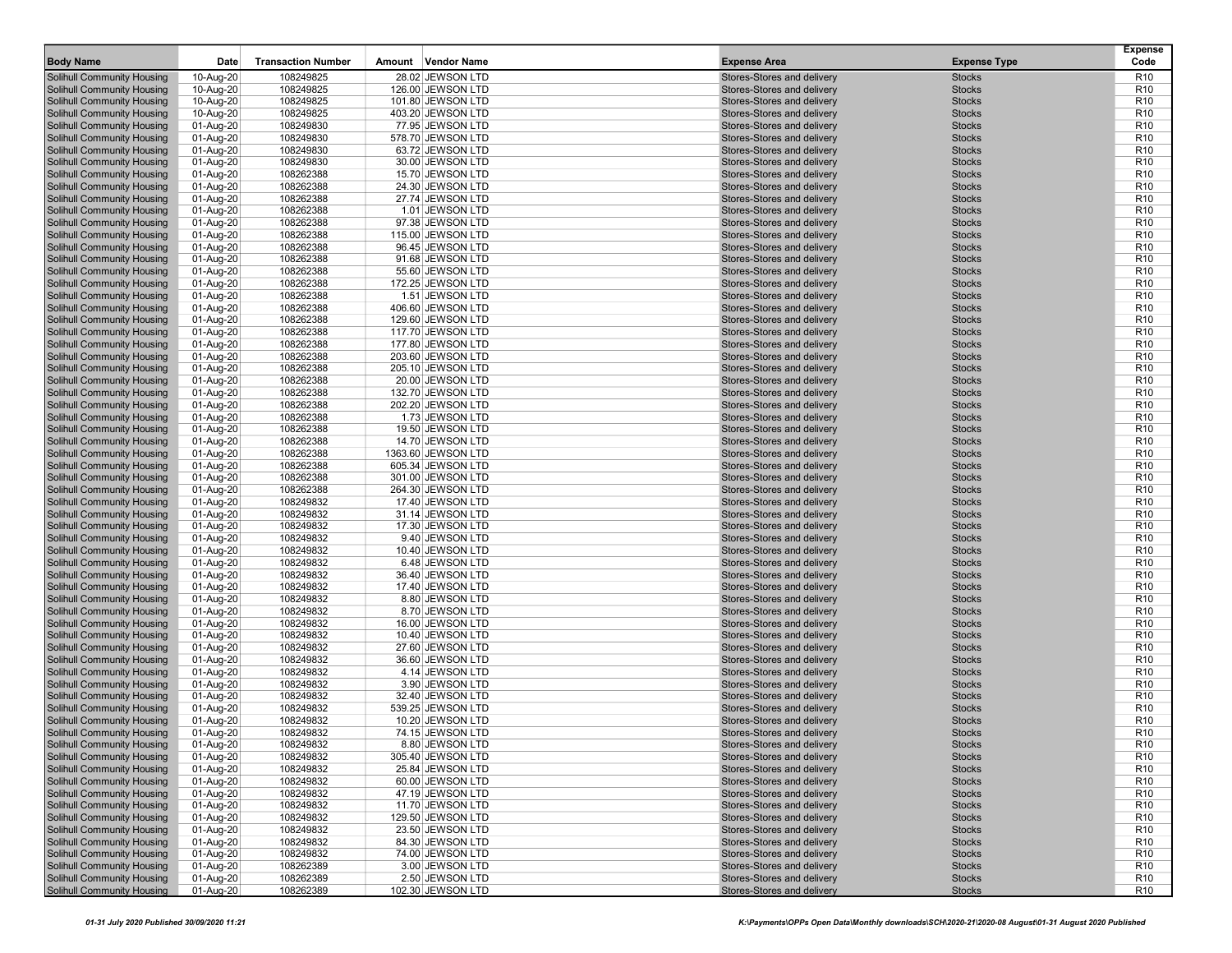| <b>Body Name</b>                                                | Date                   | <b>Transaction Number</b> | Amount Vendor Name                    | <b>Expense Area</b>                                      | <b>Expense Type</b>            | <b>Expense</b><br>Code             |
|-----------------------------------------------------------------|------------------------|---------------------------|---------------------------------------|----------------------------------------------------------|--------------------------------|------------------------------------|
| Solihull Community Housing                                      | 01-Aug-20              | 108262389                 | 41.60 JEWSON LTD                      | Stores-Stores and delivery                               | <b>Stocks</b>                  | R <sub>10</sub>                    |
| Solihull Community Housing                                      | 01-Aug-20              | 108262389                 | 32.40 JEWSON LTD                      | Stores-Stores and delivery                               | <b>Stocks</b>                  | R <sub>10</sub>                    |
| <b>Solihull Community Housing</b>                               | 01-Aug-20              | 108262389                 | 46.10 JEWSON LTD                      | Stores-Stores and delivery                               | <b>Stocks</b>                  | R <sub>10</sub>                    |
| <b>Solihull Community Housing</b>                               | 01-Aug-20              | 108262389                 | 26.60 JEWSON LTD                      | Stores-Stores and delivery                               | <b>Stocks</b>                  | R <sub>10</sub>                    |
| Solihull Community Housing                                      | 01-Aug-20              | 108262389                 | 49.50 JEWSON LTD                      | Stores-Stores and delivery                               | <b>Stocks</b>                  | R <sub>10</sub>                    |
| Solihull Community Housing                                      | 01-Aug-20              | 108262389                 | 34.80 JEWSON LTD                      | Stores-Stores and delivery                               | <b>Stocks</b>                  | R <sub>10</sub>                    |
| Solihull Community Housing                                      | 01-Aug-20              | 108262389                 | 33.90 JEWSON LTD                      | Stores-Stores and delivery                               | <b>Stocks</b>                  | R <sub>10</sub>                    |
| Solihull Community Housing                                      | 01-Aug-20              | 108262389                 | 13.57 JEWSON LTD                      | Stores-Stores and delivery                               | <b>Stocks</b>                  | R <sub>10</sub>                    |
| <b>Solihull Community Housing</b>                               | 01-Aug-20              | 108262389                 | 16.97 JEWSON LTD                      | Stores-Stores and delivery                               | <b>Stocks</b>                  | R <sub>10</sub>                    |
| Solihull Community Housing                                      | 01-Aug-20              | 108262389                 | 5.70 JEWSON LTD                       | Stores-Stores and delivery                               | <b>Stocks</b>                  | R <sub>10</sub>                    |
| <b>Solihull Community Housing</b>                               | 01-Aug-20              | 108262389                 | 29.47 JEWSON LTD                      | Stores-Stores and delivery                               | <b>Stocks</b>                  | R <sub>10</sub>                    |
| <b>Solihull Community Housing</b>                               | 01-Aug-20              | 108262389                 | 11.00 JEWSON LTD                      | Stores-Stores and delivery                               | <b>Stocks</b>                  | R <sub>10</sub>                    |
| Solihull Community Housing                                      | 01-Aug-20              | 108262389                 | 66.90 JEWSON LTD                      | Stores-Stores and delivery                               | <b>Stocks</b>                  | R <sub>10</sub>                    |
| Solihull Community Housing                                      | 01-Aug-20              | 108262389                 | 5.50 JEWSON LTD                       | Stores-Stores and delivery                               | <b>Stocks</b>                  | R <sub>10</sub>                    |
| Solihull Community Housing                                      | 01-Aug-20              | 108262389                 | 10.70 JEWSON LTD                      | Stores-Stores and delivery                               | <b>Stocks</b>                  | R <sub>10</sub>                    |
| Solihull Community Housing                                      | 01-Aug-20              | 108262389                 | 2.76 JEWSON LTD                       | Stores-Stores and delivery                               | <b>Stocks</b>                  | R <sub>10</sub>                    |
| Solihull Community Housing                                      | 01-Aug-20              | 108262389                 | 70.70 JEWSON LTD                      | Stores-Stores and delivery                               | <b>Stocks</b>                  | R <sub>10</sub>                    |
| Solihull Community Housing                                      | 01-Aug-20              | 108262389                 | 7.40 JEWSON LTD                       | Stores-Stores and delivery                               | <b>Stocks</b>                  | R <sub>10</sub>                    |
| <b>Solihull Community Housing</b>                               | 01-Aug-20              | 108262389                 | 8.00 JEWSON LTD                       | Stores-Stores and delivery                               | <b>Stocks</b>                  | R <sub>10</sub>                    |
| Solihull Community Housing                                      | 01-Aug-20              | 108262389                 | 22.10 JEWSON LTD                      | Stores-Stores and delivery                               | <b>Stocks</b>                  | R <sub>10</sub>                    |
| <b>Solihull Community Housing</b>                               | 01-Aug-20              | 108262389                 | 15.50 JEWSON LTD                      | Stores-Stores and delivery                               | <b>Stocks</b>                  | R <sub>10</sub>                    |
| <b>Solihull Community Housing</b>                               | 01-Aug-20              | 108262389                 | 31.20 JEWSON LTD                      | Stores-Stores and delivery                               | <b>Stocks</b>                  | R <sub>10</sub>                    |
| Solihull Community Housing                                      | 01-Aug-20              | 108262389                 | 28.60 JEWSON LTD                      | Stores-Stores and delivery                               | <b>Stocks</b>                  | R <sub>10</sub>                    |
| <b>Solihull Community Housing</b>                               | 01-Aug-20              | 108262389                 | 8.90 JEWSON LTD                       | Stores-Stores and delivery                               | <b>Stocks</b>                  | R <sub>10</sub>                    |
| Solihull Community Housing                                      | 01-Aug-20              | 108262389                 | 5.90 JEWSON LTD                       | Stores-Stores and delivery                               | <b>Stocks</b>                  | R <sub>10</sub>                    |
| Solihull Community Housing                                      | 01-Aug-20              | 108262389                 | 28.70 JEWSON LTD                      | Stores-Stores and delivery                               | <b>Stocks</b>                  | R <sub>10</sub>                    |
| <b>Solihull Community Housing</b>                               | 01-Aug-20              | 108262389                 | 35.00 JEWSON LTD                      | Stores-Stores and delivery                               | <b>Stocks</b>                  | R <sub>10</sub>                    |
| Solihull Community Housing                                      | 01-Aug-20              | 108262389                 | 40.00 JEWSON LTD                      | Stores-Stores and delivery                               | <b>Stocks</b>                  | R <sub>10</sub>                    |
| <b>Solihull Community Housing</b>                               | 01-Aug-20              | 108262389                 | 11.04 JEWSON LTD                      | Stores-Stores and delivery                               | <b>Stocks</b>                  | R <sub>10</sub>                    |
| Solihull Community Housing                                      | 01-Aug-20              | 108262389                 | 35.70 JEWSON LTD                      | Stores-Stores and delivery                               | <b>Stocks</b>                  | R <sub>10</sub>                    |
| <b>Solihull Community Housing</b>                               | 01-Aug-20              | 108262389                 | 26.00 JEWSON LTD                      | Stores-Stores and delivery                               | <b>Stocks</b>                  | R <sub>10</sub>                    |
| <b>Solihull Community Housing</b>                               | 01-Aug-20              | 108262389                 | 48.60 JEWSON LTD                      | Stores-Stores and delivery                               | <b>Stocks</b>                  | R <sub>10</sub>                    |
| Solihull Community Housing                                      | 01-Aug-20              | 108262389                 | 18.80 JEWSON LTD                      | Stores-Stores and delivery                               | <b>Stocks</b>                  | R <sub>10</sub>                    |
| <b>Solihull Community Housing</b>                               | 01-Aug-20              | 108262389                 | 48.30 JEWSON LTD                      | Stores-Stores and delivery                               | <b>Stocks</b>                  | R <sub>10</sub>                    |
| Solihull Community Housing                                      | 01-Aug-20              | 108262389                 | 34.47 JEWSON LTD                      | Stores-Stores and delivery                               | <b>Stocks</b>                  | R <sub>10</sub>                    |
| Solihull Community Housing                                      | 01-Aug-20              | 108262389                 | 31.00 JEWSON LTD                      | Stores-Stores and delivery                               | <b>Stocks</b>                  | R <sub>10</sub>                    |
| Solihull Community Housing                                      | 01-Aug-20              | 108262389<br>108262389    | 132.57 JEWSON LTD<br>23.55 JEWSON LTD | Stores-Stores and delivery<br>Stores-Stores and delivery | <b>Stocks</b><br><b>Stocks</b> | R <sub>10</sub><br>R <sub>10</sub> |
| Solihull Community Housing                                      | 01-Aug-20              | 108262389                 | 16.96 JEWSON LTD                      | Stores-Stores and delivery                               | <b>Stocks</b>                  | R <sub>10</sub>                    |
| <b>Solihull Community Housing</b><br>Solihull Community Housing | 01-Aug-20              | 108262389                 | 6.89 JEWSON LTD                       | Stores-Stores and delivery                               | <b>Stocks</b>                  | R <sub>10</sub>                    |
| Solihull Community Housing                                      | 01-Aug-20<br>01-Aug-20 | 108262389                 | 16.00 JEWSON LTD                      | Stores-Stores and delivery                               | <b>Stocks</b>                  | R <sub>10</sub>                    |
| Solihull Community Housing                                      | 01-Aug-20              | 108262389                 | 8.00 JEWSON LTD                       | Stores-Stores and delivery                               | <b>Stocks</b>                  | R <sub>10</sub>                    |
| Solihull Community Housing                                      | 01-Aug-20              | 108262389                 | 14.00 JEWSON LTD                      | Stores-Stores and delivery                               | <b>Stocks</b>                  | R <sub>10</sub>                    |
| <b>Solihull Community Housing</b>                               | 01-Aug-20              | 108262389                 | 13.80 JEWSON LTD                      | Stores-Stores and delivery                               | <b>Stocks</b>                  | R <sub>10</sub>                    |
| Solihull Community Housing                                      | 01-Aug-20              | 108262389                 | 13.60 JEWSON LTD                      | Stores-Stores and delivery                               | <b>Stocks</b>                  | R <sub>10</sub>                    |
| Solihull Community Housing                                      | 01-Aug-20              | 108262389                 | 13.30 JEWSON LTD                      | Stores-Stores and delivery                               | <b>Stocks</b>                  | R <sub>10</sub>                    |
| <b>Solihull Community Housing</b>                               | 01-Aug-20              | 108249833                 | 54.40 JEWSON LTD                      | Stores-Stores and delivery                               | <b>Stocks</b>                  | R <sub>10</sub>                    |
| Solihull Community Housing                                      | 01-Aug-20              | 108249833                 | 10.44 JEWSON LTD                      | Stores-Stores and delivery                               | <b>Stocks</b>                  | R <sub>10</sub>                    |
| <b>Solihull Community Housing</b>                               | 01-Aug-20              | 108249833                 | 139.70 JEWSON LTD                     | Stores-Stores and delivery                               | <b>Stocks</b>                  | R <sub>10</sub>                    |
| Solihull Community Housing                                      | 01-Aug-20              | 108249833                 | 9.60 JEWSON LTD                       | Stores-Stores and delivery                               | <b>Stocks</b>                  | R <sub>10</sub>                    |
| <b>Solihull Community Housing</b>                               | 01-Aug-20              | 108249833                 | 27.30 JEWSON LTD                      | Stores-Stores and delivery                               | <b>Stocks</b>                  | R <sub>10</sub>                    |
| <b>Solihull Community Housing</b>                               | 01-Aug-20              | 108249833                 | 450.60 JEWSON LTD                     | Stores-Stores and delivery                               | <b>Stocks</b>                  | R <sub>10</sub>                    |
| <b>Solihull Community Housing</b>                               | 01-Aug-20              | 108249833                 | 33.00 JEWSON LTD                      | Stores-Stores and delivery                               | <b>Stocks</b>                  | R <sub>10</sub>                    |
| <b>Solihull Community Housing</b>                               | 01-Aug-20              | 108249833                 | 3.90 JEWSON LTD                       | Stores-Stores and delivery                               | <b>Stocks</b>                  | R <sub>10</sub>                    |
| <b>Solihull Community Housing</b>                               | 01-Aug-20              | 108249833                 | 198.40 JEWSON LTD                     | Stores-Stores and delivery                               | <b>Stocks</b>                  | R <sub>10</sub>                    |
| Solihull Community Housing                                      | 01-Aug-20              | 108249833                 | 271.00 JEWSON LTD                     | Stores-Stores and delivery                               | <b>Stocks</b>                  | R <sub>10</sub>                    |
| Solihull Community Housing                                      | 01-Aug-20              | 108249833                 | 6.60 JEWSON LTD                       | Stores-Stores and delivery                               | <b>Stocks</b>                  | R <sub>10</sub>                    |
| Solihull Community Housing                                      | 01-Aug-20              | 108249833                 | 13.05 JEWSON LTD                      | Stores-Stores and delivery                               | <b>Stocks</b>                  | R <sub>10</sub>                    |
| Solihull Community Housing                                      | 01-Aug-20              | 108249833                 | 4.05 JEWSON LTD                       | Stores-Stores and delivery                               | <b>Stocks</b>                  | R <sub>10</sub>                    |
| Solihull Community Housing                                      | 01-Aug-20              | 108249833                 | 15.80 JEWSON LTD                      | Stores-Stores and delivery                               | <b>Stocks</b>                  | R <sub>10</sub>                    |
| Solihull Community Housing                                      | 01-Aug-20              | 108249833                 | 27.24 JEWSON LTD                      | Stores-Stores and delivery                               | <b>Stocks</b>                  | R <sub>10</sub>                    |
| <b>Solihull Community Housing</b>                               | 01-Aug-20              | 108249833                 | 1542.24 JEWSON LTD                    | Stores-Stores and delivery                               | <b>Stocks</b>                  | R <sub>10</sub>                    |
| <b>Solihull Community Housing</b>                               | 01-Aug-20              | 108249833                 | 19.83 JEWSON LTD                      | Stores-Stores and delivery                               | <b>Stocks</b>                  | R <sub>10</sub>                    |
| <b>Solihull Community Housing</b>                               | 01-Aug-20              | 108249833                 | 108.00 JEWSON LTD                     | Stores-Stores and delivery                               | <b>Stocks</b>                  | R <sub>10</sub>                    |
| Solihull Community Housing                                      | 01-Aug-20              | 108249833                 | 70.00 JEWSON LTD                      | Stores-Stores and delivery                               | <b>Stocks</b>                  | R <sub>10</sub>                    |
| <b>Solihull Community Housing</b>                               | 01-Aug-20              | 108249833                 | 556.00 JEWSON LTD                     | Stores-Stores and delivery                               | <b>Stocks</b>                  | R <sub>10</sub>                    |
| Solihull Community Housing                                      | 01-Aug-20              | 108249833                 | 751.50 JEWSON LTD                     | Stores-Stores and delivery                               | <b>Stocks</b>                  | R <sub>10</sub>                    |
| Solihull Community Housing                                      | 01-Aug-20              | 108249833                 | 232.20 JEWSON LTD                     | Stores-Stores and delivery                               | <b>Stocks</b>                  | R <sub>10</sub>                    |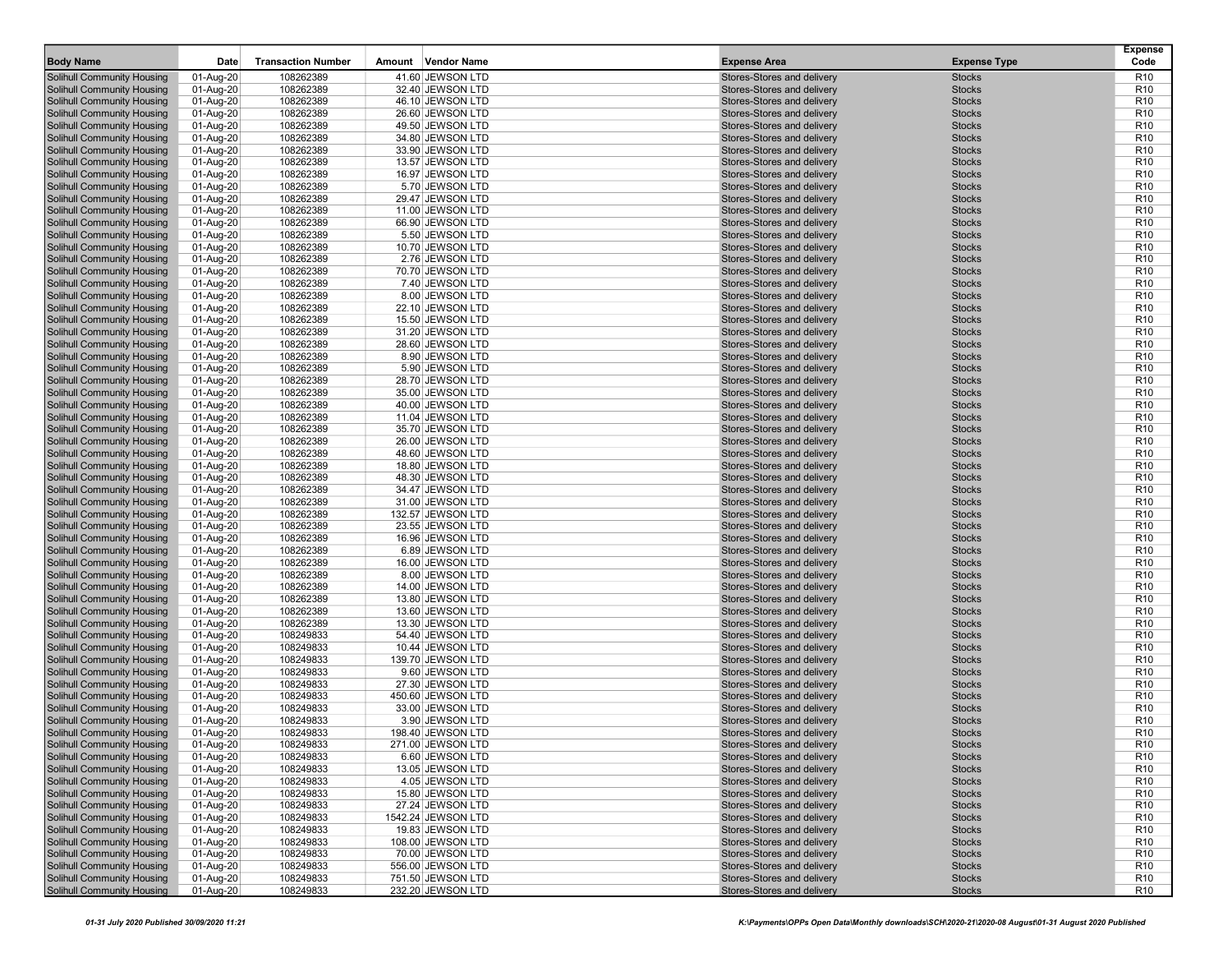| <b>Body Name</b>                                                | Date                   | <b>Transaction Number</b> | Amount Vendor Name                     | <b>Expense Area</b>                                      | <b>Expense Type</b>            | <b>Expense</b><br>Code             |
|-----------------------------------------------------------------|------------------------|---------------------------|----------------------------------------|----------------------------------------------------------|--------------------------------|------------------------------------|
| <b>Solihull Community Housing</b>                               | 01-Aug-20              | 108249833                 | 103.20 JEWSON LTD                      | Stores-Stores and delivery                               | <b>Stocks</b>                  | R <sub>10</sub>                    |
| <b>Solihull Community Housing</b>                               | 01-Aug-20              | 108249833                 | 230.00 JEWSON LTD                      | Stores-Stores and delivery                               | <b>Stocks</b>                  | R <sub>10</sub>                    |
| <b>Solihull Community Housing</b>                               | 01-Aug-20              | 108249833                 | 19.35 JEWSON LTD                       | Stores-Stores and delivery                               | <b>Stocks</b>                  | R <sub>10</sub>                    |
| <b>Solihull Community Housing</b>                               | 01-Aug-20              | 108249833                 | 8.14 JEWSON LTD                        | Stores-Stores and delivery                               | <b>Stocks</b>                  | R <sub>10</sub>                    |
| <b>Solihull Community Housing</b>                               | 01-Aug-20              | 108249833                 | 26.95 JEWSON LTD                       | Stores-Stores and delivery                               | <b>Stocks</b>                  | R <sub>10</sub>                    |
| Solihull Community Housing                                      | 01-Aug-20              | 108249833                 | 51.25 JEWSON LTD                       | Stores-Stores and delivery                               | <b>Stocks</b>                  | R <sub>10</sub>                    |
| Solihull Community Housing                                      | 01-Aug-20              | 108249834                 | 29.50 JEWSON LTD                       | Stores-Stores and delivery                               | <b>Stocks</b>                  | R <sub>10</sub>                    |
| <b>Solihull Community Housing</b>                               | 01-Aug-20              | 108249834                 | 208.52 JEWSON LTD                      | Stores-Stores and delivery                               | <b>Stocks</b>                  | R <sub>10</sub>                    |
| <b>Solihull Community Housing</b>                               | 01-Aug-20              | 108249834                 | 334.80 JEWSON LTD                      | Stores-Stores and delivery                               | <b>Stocks</b>                  | R <sub>10</sub>                    |
| Solihull Community Housing                                      | 01-Aug-20              | 108262390                 | 233.60 JEWSON LTD                      | Stores-Stores and delivery                               | <b>Stocks</b>                  | R <sub>10</sub>                    |
| Solihull Community Housing                                      | 01-Aug-20              | 108262390                 | 67.10 JEWSON LTD                       | Stores-Stores and delivery                               | <b>Stocks</b>                  | R <sub>10</sub>                    |
| Solihull Community Housing                                      | 01-Aug-20              | 108262390                 | 51.30 JEWSON LTD                       | Stores-Stores and delivery                               | <b>Stocks</b>                  | R <sub>10</sub>                    |
| <b>Solihull Community Housing</b>                               | 01-Aug-20              | 108262390                 | 121.50 JEWSON LTD                      | Stores-Stores and delivery                               | <b>Stocks</b>                  | R <sub>10</sub>                    |
| <b>Solihull Community Housing</b>                               | 01-Aug-20              | 108262390                 | 403.20 JEWSON LTD                      | Stores-Stores and delivery                               | <b>Stocks</b>                  | R <sub>10</sub>                    |
| <b>Solihull Community Housing</b>                               | 01-Aug-20              | 108262390                 | 59.50 JEWSON LTD                       | Stores-Stores and delivery                               | <b>Stocks</b>                  | R <sub>10</sub>                    |
| Solihull Community Housing                                      | 01-Aug-20              | 108262390                 | 16.20 JEWSON LTD                       | Stores-Stores and delivery                               | <b>Stocks</b>                  | R <sub>10</sub>                    |
| Solihull Community Housing                                      | 01-Aug-20              | 108262390                 | 27.45 JEWSON LTD                       | Stores-Stores and delivery                               | <b>Stocks</b>                  | R <sub>10</sub>                    |
| <b>Solihull Community Housing</b>                               | 01-Aug-20              | 108262390                 | 22.65 JEWSON LTD                       | Stores-Stores and delivery                               | <b>Stocks</b>                  | R <sub>10</sub>                    |
| <b>Solihull Community Housing</b>                               | 01-Aug-20              | 108262390                 | 119.30 JEWSON LTD                      | Stores-Stores and delivery                               | <b>Stocks</b>                  | R <sub>10</sub>                    |
| Solihull Community Housing                                      | 01-Aug-20              | 108262391                 | 253.00 JEWSON LTD                      | Stores-Stores and delivery                               | <b>Stocks</b>                  | R <sub>10</sub>                    |
| Solihull Community Housing                                      | 01-Aug-20              | 108262392                 | 215.16 JEWSON LTD                      | Stores-Stores and delivery                               | <b>Stocks</b>                  | R <sub>10</sub>                    |
| <b>Solihull Community Housing</b>                               | 01-Aug-20              | 108262392                 | 370.86 JEWSON LTD                      | Stores-Stores and delivery                               | <b>Stocks</b>                  | R <sub>10</sub>                    |
| <b>Solihull Community Housing</b>                               | 01-Aug-20              | 108262392                 | 263.52 JEWSON LTD                      | Stores-Stores and delivery                               | <b>Stocks</b>                  | R <sub>10</sub>                    |
| <b>Solihull Community Housing</b>                               | 01-Aug-20              | 108262393                 | 151.50 JEWSON LTD                      | Stores-Stores and delivery                               | <b>Stocks</b>                  | R <sub>10</sub>                    |
| <b>Solihull Community Housing</b>                               | 01-Aug-20              | 108262393                 | 54.60 JEWSON LTD                       | Stores-Stores and delivery                               | <b>Stocks</b>                  | R <sub>10</sub>                    |
| Solihull Community Housing                                      | 01-Aug-20              | 108262393                 | 57.60 JEWSON LTD                       | Stores-Stores and delivery                               | <b>Stocks</b>                  | R <sub>10</sub>                    |
| Solihull Community Housing                                      | 01-Aug-20              | 108262393                 | 209.20 JEWSON LTD                      | Stores-Stores and delivery                               | <b>Stocks</b>                  | R <sub>10</sub>                    |
| <b>Solihull Community Housing</b>                               | 01-Aug-20              | 108262394                 | 11.73 JEWSON LTD                       | Stores-Stores and delivery                               | <b>Stocks</b>                  | R <sub>10</sub>                    |
| <b>Solihull Community Housing</b>                               | 01-Aug-20              | 108262394                 | 35.40 JEWSON LTD                       | Stores-Stores and delivery                               | <b>Stocks</b>                  | R <sub>10</sub>                    |
| Solihull Community Housing                                      | 01-Aug-20              | 108262394                 | 48.00 JEWSON LTD                       | Stores-Stores and delivery                               | <b>Stocks</b>                  | R <sub>10</sub>                    |
| Solihull Community Housing                                      | 01-Aug-20              | 108262394                 | 66.50 JEWSON LTD                       | Stores-Stores and delivery                               | <b>Stocks</b>                  | R <sub>10</sub>                    |
| Solihull Community Housing                                      | 01-Aug-20              | 108262394                 | 30.75 JEWSON LTD                       | Stores-Stores and delivery                               | <b>Stocks</b>                  | R <sub>10</sub>                    |
| <b>Solihull Community Housing</b>                               | 01-Aug-20              | 108262394                 | 23.55 JEWSON LTD                       | Stores-Stores and delivery                               | <b>Stocks</b>                  | R <sub>10</sub>                    |
| <b>Solihull Community Housing</b>                               | 01-Aug-20              | 108262394                 | 17.60 JEWSON LTD                       | Stores-Stores and delivery                               | <b>Stocks</b>                  | R <sub>10</sub>                    |
| <b>Solihull Community Housing</b>                               | 01-Aug-20              | 108262394                 | 8.40 JEWSON LTD                        | Stores-Stores and delivery                               | <b>Stocks</b>                  | R <sub>10</sub>                    |
| Solihull Community Housing                                      | 01-Aug-20              | 108262394                 | 14.40 JEWSON LTD                       | Stores-Stores and delivery                               | <b>Stocks</b>                  | R <sub>10</sub>                    |
| Solihull Community Housing                                      | 01-Aug-20              | 108262394                 | 60.60 JEWSON LTD                       | Stores-Stores and delivery                               | <b>Stocks</b>                  | R <sub>10</sub>                    |
| <b>Solihull Community Housing</b>                               | 01-Aug-20              | 108262394                 | 20.90 JEWSON LTD                       | Stores-Stores and delivery                               | <b>Stocks</b>                  | R <sub>10</sub>                    |
| <b>Solihull Community Housing</b>                               | 01-Aug-20              | 108262394                 | 47.60 JEWSON LTD                       | Stores-Stores and delivery                               | <b>Stocks</b>                  | R <sub>10</sub>                    |
| Solihull Community Housing                                      | 01-Aug-20              | 108262394                 | 21.90 JEWSON LTD                       | Stores-Stores and delivery                               | <b>Stocks</b>                  | R <sub>10</sub>                    |
| Solihull Community Housing                                      | 01-Aug-20              | 108262394                 | 10.55 JEWSON LTD                       | Stores-Stores and delivery                               | <b>Stocks</b>                  | R <sub>10</sub>                    |
| Solihull Community Housing                                      | 01-Aug-20              | 108262394                 | 7.50 JEWSON LTD                        | Stores-Stores and delivery                               | <b>Stocks</b>                  | R <sub>10</sub>                    |
| <b>Solihull Community Housing</b>                               | 01-Aug-20              | 108262394                 | 9.28 JEWSON LTD                        | Stores-Stores and delivery                               | <b>Stocks</b>                  | R <sub>10</sub>                    |
| <b>Solihull Community Housing</b>                               | 01-Aug-20              | 108262394                 | 36.96 JEWSON LTD                       | Stores-Stores and delivery                               | <b>Stocks</b>                  | R <sub>10</sub>                    |
| <b>Solihull Community Housing</b>                               | 01-Aug-20              | 108262394                 | 156.60 JEWSON LTD                      | Stores-Stores and delivery                               | <b>Stocks</b>                  | R <sub>10</sub>                    |
| Solihull Community Housing                                      | 01-Aug-20              | 108262394                 | 40.20 JEWSON LTD                       | Stores-Stores and delivery                               | <b>Stocks</b><br><b>Stocks</b> | R <sub>10</sub><br>R <sub>10</sub> |
| Solihull Community Housing<br><b>Solihull Community Housing</b> | 01-Aug-20              | 108249835<br>108249835    | 101.20 JEWSON LTD<br>202.40 JEWSON LTD | Stores-Stores and delivery<br>Stores-Stores and delivery | <b>Stocks</b>                  | R <sub>10</sub>                    |
| <b>Solihull Community Housing</b>                               | 01-Aug-20<br>01-Aug-20 | 108249835                 | 332.00 JEWSON LTD                      | Stores-Stores and delivery                               | <b>Stocks</b>                  | R <sub>10</sub>                    |
| <b>Solihull Community Housing</b>                               | 01-Aug-20              | 108249835                 | 150.06 JEWSON LTD                      | Stores-Stores and delivery                               | <b>Stocks</b>                  | R <sub>10</sub>                    |
| Solihull Community Housing                                      | 01-Aug-20              | 108249835                 | 303.60 JEWSON LTD                      | Stores-Stores and delivery                               | <b>Stocks</b>                  | R <sub>10</sub>                    |
| Solihull Community Housing                                      | 01-Aug-20              | 108249835                 | 154.86 JEWSON LTD                      | Stores-Stores and delivery                               | <b>Stocks</b>                  | R <sub>10</sub>                    |
| <b>Solihull Community Housing</b>                               | 01-Aug-20              | 108249835                 | 164.58 JEWSON LTD                      | Stores-Stores and delivery                               | <b>Stocks</b>                  | R <sub>10</sub>                    |
| <b>Solihull Community Housing</b>                               | 01-Aug-20              | 108249835                 | 214.20 JEWSON LTD                      | Stores-Stores and delivery                               | <b>Stocks</b>                  | R <sub>10</sub>                    |
| Solihull Community Housing                                      | 01-Aug-20              | 108249835                 | 161.54 JEWSON LTD                      | Stores-Stores and delivery                               | <b>Stocks</b>                  | R <sub>10</sub>                    |
| Solihull Community Housing                                      | 01-Aug-20              | 108249835                 | 101.20 JEWSON LTD                      | Stores-Stores and delivery                               | <b>Stocks</b>                  | R <sub>10</sub>                    |
| Solihull Community Housing                                      | 01-Aug-20              | 108249835                 | 160.29 JEWSON LTD                      | Stores-Stores and delivery                               | <b>Stocks</b>                  | R <sub>10</sub>                    |
| Solihull Community Housing                                      | 01-Aug-20              | 108249835                 | 279.00 JEWSON LTD                      | Stores-Stores and delivery                               | <b>Stocks</b>                  | R <sub>10</sub>                    |
| Solihull Community Housing                                      | 01-Aug-20              | 108262398                 | 35.18 JEWSON LTD                       | Stores-Stores and delivery                               | <b>Stocks</b>                  | R <sub>10</sub>                    |
| <b>Solihull Community Housing</b>                               | 01-Aug-20              | 108262398                 | 485.10 JEWSON LTD                      | Stores-Stores and delivery                               | <b>Stocks</b>                  | R <sub>10</sub>                    |
| Solihull Community Housing                                      | 01-Aug-20              | 108262398                 | 485.10 JEWSON LTD                      | Stores-Stores and delivery                               | <b>Stocks</b>                  | R <sub>10</sub>                    |
| <b>Solihull Community Housing</b>                               | 01-Aug-20              | 108262398                 | 616.00 JEWSON LTD                      | Stores-Stores and delivery                               | <b>Stocks</b>                  | R <sub>10</sub>                    |
| Solihull Community Housing                                      | 01-Aug-20              | 108262398                 | 80.68 JEWSON LTD                       | Stores-Stores and delivery                               | <b>Stocks</b>                  | R <sub>10</sub>                    |
| Solihull Community Housing                                      | 01-Aug-20              | 108262400                 | 158.30 JEWSON LTD                      | Stores-Stores and delivery                               | <b>Stocks</b>                  | R <sub>10</sub>                    |
| Solihull Community Housing                                      | 01-Aug-20              | 108262400                 | 66.96 JEWSON LTD                       | Stores-Stores and delivery                               | <b>Stocks</b>                  | R <sub>10</sub>                    |
| Solihull Community Housing                                      | 01-Aug-20              | 108262400                 | 64.08 JEWSON LTD                       | Stores-Stores and delivery                               | <b>Stocks</b>                  | R <sub>10</sub>                    |
| Solihull Community Housing                                      | 01-Aug-20              | 108262400                 | 130.95 JEWSON LTD                      | Stores-Stores and delivery                               | <b>Stocks</b>                  | R <sub>10</sub>                    |
| Solihull Community Housing                                      | 01-Aug-20              | 108262400                 | 44.10 JEWSON LTD                       | Stores-Stores and delivery                               | <b>Stocks</b>                  | R <sub>10</sub>                    |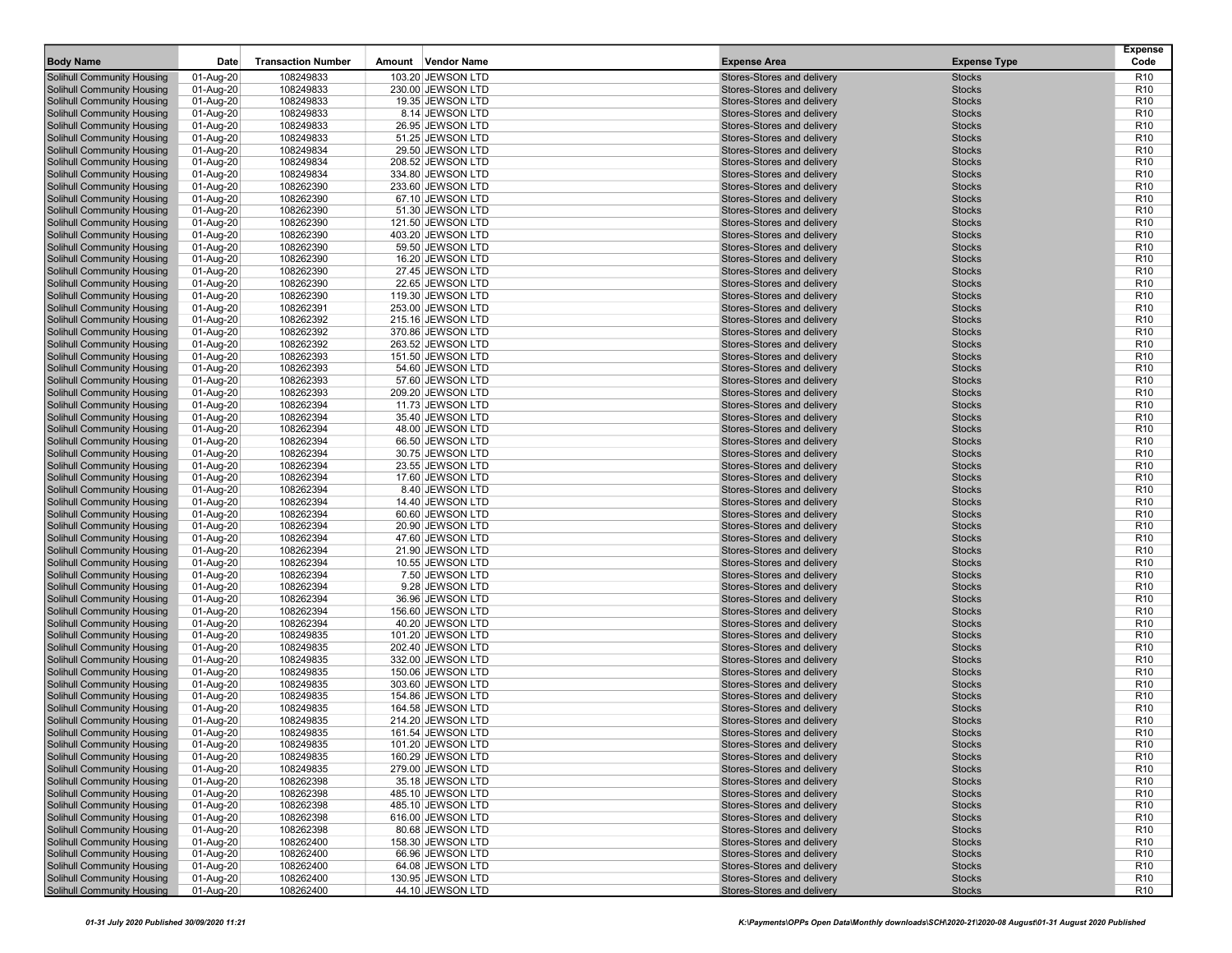| <b>Body Name</b>                  | Date                     | <b>Transaction Number</b> | Amount Vendor Name                       | <b>Expense Area</b>                        | <b>Expense Type</b>              | <b>Expense</b><br>Code             |
|-----------------------------------|--------------------------|---------------------------|------------------------------------------|--------------------------------------------|----------------------------------|------------------------------------|
| Solihull Community Housing        | 01-Aug-20                | 108262401                 | 92.88 JEWSON LTD                         | Stores-Stores and delivery                 | <b>Stocks</b>                    | R <sub>10</sub>                    |
| <b>Solihull Community Housing</b> | 01-Aug-20                | 108262401                 | 78.48 JEWSON LTD                         | Stores-Stores and delivery                 | <b>Stocks</b>                    | R <sub>10</sub>                    |
| Solihull Community Housing        | 01-Aug-20                | 108262401                 | 88.20 JEWSON LTD                         | Stores-Stores and delivery                 | <b>Stocks</b>                    | R <sub>10</sub>                    |
| <b>Solihull Community Housing</b> | 01-Aug-20                | 108262401                 | 61.92 JEWSON LTD                         | Stores-Stores and delivery                 | <b>Stocks</b>                    | R <sub>10</sub>                    |
| <b>Solihull Community Housing</b> | 01-Aug-20                | 108262401                 | 470.55 JEWSON LTD                        | Stores-Stores and delivery                 | <b>Stocks</b>                    | R <sub>10</sub>                    |
|                                   |                          |                           |                                          |                                            |                                  |                                    |
| Solihull Community Housing        | 01-Aug-20<br>$01-Aug-20$ | 108262401                 | 136.08 JEWSON LTD                        | Stores-Stores and delivery                 | <b>Stocks</b><br><b>Stocks</b>   | R <sub>10</sub><br>R <sub>10</sub> |
| Solihull Community Housing        |                          | 108262401                 | 210.72 JEWSON LTD                        | Stores-Stores and delivery                 |                                  |                                    |
| Solihull Community Housing        | 01-Aug-20                | 108262401<br>108262401    | 221.76 JEWSON LTD                        | Stores-Stores and delivery                 | <b>Stocks</b>                    | R <sub>10</sub><br>R <sub>10</sub> |
| <b>Solihull Community Housing</b> | 01-Aug-20                |                           | 29.40 JEWSON LTD                         | Stores-Stores and delivery                 | <b>Stocks</b>                    |                                    |
| Solihull Community Housing        | 01-Aug-20                | 108262401                 | 163.68 JEWSON LTD                        | Stores-Stores and delivery                 | <b>Stocks</b>                    | R <sub>10</sub>                    |
| Solihull Community Housing        | 01-Aug-20                | 108262401                 | 163.68 JEWSON LTD                        | Stores-Stores and delivery                 | <b>Stocks</b><br><b>Stocks</b>   | R <sub>10</sub>                    |
| Solihull Community Housing        | 01-Aug-20                | 108262404                 | -242.37 JEWSON LTD                       | Stores-Stores and delivery                 |                                  | R <sub>10</sub>                    |
| Solihull Community Housing        | 07-Aug-20                | 108243711                 | 2952.48 JLA TOTAL CARE LTD               | <b>Laundry Service</b>                     | <b>Equipment Rental/Lease</b>    | D <sub>18</sub>                    |
| <b>Solihull Community Housing</b> | 10-Aug-20                | 108245482                 | 786.24 KARTER THOMAS LTD                 | <b>Estate Mgmt Team</b>                    | <b>Agency Staff</b>              | A60                                |
| <b>Solihull Community Housing</b> | 19-Aug-20                | 108263926                 | 802.83 KARTER THOMAS LTD                 | <b>Estate Mgmt Team</b>                    | <b>Agency Staff</b>              | A60                                |
| Solihull Community Housing        | 11-Aug-20                | 108247415                 | 1189.20 LEGRAND                          | Safe and Sound Operational                 | <b>Equipment Rental/Lease</b>    | D <sub>18</sub>                    |
| Solihull Community Housing        | 11-Aug-20                | 108247413                 | 502.20 LEGRAND                           | Safe and Sound Operational                 | <b>Equipment Rental/Lease</b>    | D <sub>18</sub>                    |
| Solihull Community Housing        | 11-Aug-20                | 108247418                 | 502.20 LEGRAND                           | Safe and Sound Operational                 | <b>Equipment Rental/Lease</b>    | D <sub>18</sub>                    |
| Solihull Community Housing        | 11-Aug-20                | 108247419                 | 238.46 LEGRAND                           | Safe and Sound Operational                 | <b>Equipment Rental/Lease</b>    | D <sub>18</sub>                    |
| Solihull Community Housing        | 11-Aug-20                | 108247004                 | 1930.76 LEX AUTOLEASE LIMITED            | <b>Client - Fleet Management</b>           | <b>Vehicle Hire</b>              | C <sub>30</sub>                    |
| Solihull Community Housing        | 13-Aug-20                | 108253454                 | 431.20 LEX AUTOLEASE LIMITED             | Client - Fleet Management                  | <b>Vehicle Hire</b>              | C <sub>30</sub>                    |
| <b>Solihull Community Housing</b> | 18-Aug-20                | 108261454                 | 3394.50 LEX AUTOLEASE LIMITED            | Client - Fleet Management                  | <b>Vehicle Hire</b>              | C <sub>30</sub>                    |
| Solihull Community Housing        | 18-Aug-20                | 108261455                 | 21529.63 LEX AUTOLEASE LIMITED           | Client - Fleet Management                  | <b>Vehicle Hire</b>              | C <sub>30</sub>                    |
| <b>Solihull Community Housing</b> | 13-Aug-20                | 108253455                 | 4563.78 LINDA M CHAMBERLAIN              | <b>Private Sector Leasing</b>              | Rents                            | <b>B22</b>                         |
| <b>Solihull Community Housing</b> | 03-Aug-20                | 108233516                 | 688.46 LYRECO UK LTD                     | <b>Endeavour House</b>                     | Stationery                       | D <sub>25</sub>                    |
| Solihull Community Housing        | 03-Aug-20                | 108233518                 | 636.78 LYRECO UK LTD                     | <b>Endeavour House</b>                     | Stationery                       | D <sub>25</sub>                    |
| Solihull Community Housing        | 24-Aug-20                | 108269465                 | 780.00 M3 HOUSING                        | Business Support - MST Back Office Support | <b>Professional Fees</b>         | D <sub>50</sub>                    |
| Solihull Community Housing        | 05-Aug-20                | 108239487                 | 22300.37 MAN COMMERCIAL PROTECTION LTD   | <b>CCTV</b>                                | Security                         | <b>B43</b>                         |
| <b>Solihull Community Housing</b> | 03-Aug-20                | 108233511                 | 1583.33 MAXKING LTD                      | <b>Biomass System</b>                      | Biomass Plant Room Management Sy | <b>B46</b>                         |
| Solihull Community Housing        | 03-Aug-20                | 108233508                 | 1583.33 MAXKING LTD                      | <b>Biomass System</b>                      | Biomass Plant Room Management Sy | <b>B46</b>                         |
| Solihull Community Housing        | 01-Aug-20                | 108269796                 | 1452.51 MITIE PROPERTY SERVICES (UK) LTD | <b>Planned Maintenance</b>                 | <b>Planned Works</b>             | <b>B36</b>                         |
| Solihull Community Housing        | 01-Aug-20                | 108269797                 | 1464.70 MITIE PROPERTY SERVICES (UK) LTD | <b>Planned Maintenance</b>                 | <b>Planned Works</b>             | <b>B36</b>                         |
| <b>Solihull Community Housing</b> | 01-Aug-20                | 108269798                 | 1464.70 MITIE PROPERTY SERVICES (UK) LTD | <b>Planned Maintenance</b>                 | <b>Planned Works</b>             | <b>B36</b>                         |
| <b>Solihull Community Housing</b> | 07-Aug-20                | 108269799                 | 930.00 MITIE PROPERTY SERVICES (UK) LTD  | <b>Planned Maintenance</b>                 | <b>Planned Works</b>             | <b>B36</b>                         |
| Solihull Community Housing        | 07-Aug-20                | 108269800                 | 930.00 MITIE PROPERTY SERVICES (UK) LTD  | <b>Planned Maintenance</b>                 | <b>Planned Works</b>             | <b>B36</b>                         |
| Solihull Community Housing        | 07-Aug-20                | 108269801                 | 930.00 MITIE PROPERTY SERVICES (UK) LTD  | <b>Planned Maintenance</b>                 | <b>Planned Works</b>             | <b>B36</b>                         |
| Solihull Community Housing        | 07-Aug-20                | 108269802                 | 930.00 MITIE PROPERTY SERVICES (UK) LTD  | <b>Planned Maintenance</b>                 | <b>Planned Works</b>             | <b>B36</b>                         |
| <b>Solihull Community Housing</b> | 07-Aug-20                | 108269803                 | 1464.70 MITIE PROPERTY SERVICES (UK) LTD | <b>Planned Maintenance</b>                 | <b>Planned Works</b>             | <b>B36</b>                         |
| <b>Solihull Community Housing</b> | 07-Aug-20                | 108269804                 | 1464.70 MITIE PROPERTY SERVICES (UK) LTD | <b>Planned Maintenance</b>                 | <b>Planned Works</b>             | <b>B36</b>                         |
| Solihull Community Housing        | 07-Aug-20                | 108269805                 | 1324.08 MITIE PROPERTY SERVICES (UK) LTD | <b>Planned Maintenance</b>                 | <b>Planned Works</b>             | <b>B36</b>                         |
| Solihull Community Housing        | 04-Aug-20                | 108238453                 | 571.23 MORGAN HUNT UK LTD                | <b>Call Centre</b>                         | <b>Agency Staff</b>              | A60                                |
| Solihull Community Housing        | 04-Aug-20                | 108238451                 | 566.25 MORGAN HUNT UK LTD                | <b>Call Centre</b>                         | <b>Agency Staff</b>              | A60                                |
| Solihull Community Housing        | 04-Aug-20                | 108238455                 | 551.15 MORGAN HUNT UK LTD                | <b>Call Centre</b>                         | <b>Agency Staff</b>              | A60                                |
| <b>Solihull Community Housing</b> | 04-Aug-20                | 108238457                 | 566.25 MORGAN HUNT UK LTD                | <b>Call Centre</b>                         | <b>Agency Staff</b>              | A60                                |
| <b>Solihull Community Housing</b> | 10-Aug-20                | 108245542                 | 777.21 MORGAN HUNT UK LTD                | North Property Repairs-Day to day          | <b>Agency Staff</b>              | A60                                |
| Solihull Community Housing        | 03-Aug-20                | 108233502                 | 453.00 MORGAN HUNT UK LTD                | <b>Call Centre</b>                         | <b>Agency Staff</b>              | A60                                |
| Solihull Community Housing        | 10-Aug-20                | 108245539                 | 880.47 MORGAN HUNT UK LTD                | North Property Repairs-Day to day          | <b>Agency Staff</b>              | A60                                |
| Solihull Community Housing        | 10-Aug-20                | 108245557                 | 693.21 MORGAN HUNT UK LTD                | North Property Repairs-Day to day          | <b>Agency Staff</b>              | A60                                |
| <b>Solihull Community Housing</b> | 12-Aug-20                | 108250769                 | 566.25 MORGAN HUNT UK LTD                | <b>Call Centre</b>                         | <b>Agency Staff</b>              | A60                                |
| Solihull Community Housing        | 10-Aug-20                | 108245561                 | 880.47 MORGAN HUNT UK LTD                | North Property Repairs-Day to day          | <b>Agency Staff</b>              | A60                                |
| Solihull Community Housing        | 13-Aug-20                | 108252109                 | 758.10 MORGAN HUNT UK LTD                | North Property Repairs-Day to day          | <b>Agency Staff</b>              | A60                                |
| Solihull Community Housing        | 12-Aug-20                | 108250767                 | 453.00 MORGAN HUNT UK LTD                | <b>Call Centre</b>                         | <b>Agency Staff</b>              | A60                                |
| Solihull Community Housing        | 13-Aug-20                | 108252107                 | 880.47 MORGAN HUNT UK LTD                | North Property Repairs-Day to day          | <b>Agency Staff</b>              | A60                                |
| <b>Solihull Community Housing</b> | 20-Aug-20                | 108264458                 | 623.28 MORGAN HUNT UK LTD                | North Property Repairs-Day to day          | <b>Agency Staff</b>              | A60                                |
| <b>Solihull Community Housing</b> | 19-Aug-20                | 108263942                 | 566.25 MORGAN HUNT UK LTD                | <b>Call Centre</b>                         | <b>Agency Staff</b>              | A60                                |
| Solihull Community Housing        | 20-Aug-20                | 108264459                 | 880.47 MORGAN HUNT UK LTD                | North Property Repairs-Day to day          | Agency Staff                     | A60                                |
| Solihull Community Housing        | 26-Aug-20                | 108275480                 | 777.21 MORGAN HUNT UK LTD                | North Property Repairs-Day to day          | <b>Agency Staff</b>              | A60                                |
| Solihull Community Housing        | 26-Aug-20                | 108275479                 | 880.47 MORGAN HUNT UK LTD                | North Property Repairs-Day to day          | <b>Agency Staff</b>              | A60                                |
| Solihull Community Housing        | 11-Aug-20                | 108246997                 | 350.00 MORGAN LAMBERT LTD                | <b>Mechanical &amp; Electrical</b>         | <b>Utility Related Works</b>     | <b>B34</b>                         |
| <b>Solihull Community Housing</b> | 01-Aug-20                | 108249838                 | 65.00 NATIONAL SAFETY SUPPLIES           | Stores-Stores and delivery                 | <b>Stocks</b>                    | R <sub>10</sub>                    |
| Solihull Community Housing        | 01-Aug-20                | 108249838                 | 42.25 NATIONAL SAFETY SUPPLIES           | Stores-Stores and delivery                 | <b>Stocks</b>                    | R <sub>10</sub>                    |
| Solihull Community Housing        | 01-Aug-20                | 108249838                 | 40.40 NATIONAL SAFETY SUPPLIES           | Stores-Stores and delivery                 | <b>Stocks</b>                    | R <sub>10</sub>                    |
| Solihull Community Housing        | 01-Aug-20                | 108249838                 | 76.80 NATIONAL SAFETY SUPPLIES           | Stores-Stores and delivery                 | <b>Stocks</b>                    | R <sub>10</sub>                    |
| Solihull Community Housing        | 01-Aug-20                | 108249842                 | 3291.50 NATIONAL SAFETY SUPPLIES         | Stores-Stores and delivery                 | <b>Stocks</b>                    | R <sub>10</sub>                    |
| Solihull Community Housing        | 01-Aug-20                | 108249843                 | 65.00 NATIONAL SAFETY SUPPLIES           | Stores-Stores and delivery                 | <b>Stocks</b>                    | R <sub>10</sub>                    |
| Solihull Community Housing        | 01-Aug-20                | 108249843                 | 70.35 NATIONAL SAFETY SUPPLIES           | Stores-Stores and delivery                 | <b>Stocks</b>                    | R <sub>10</sub>                    |
| Solihull Community Housing        | 01-Aug-20                | 108249843                 | 6.55 NATIONAL SAFETY SUPPLIES            | Stores-Stores and delivery                 | <b>Stocks</b>                    | R <sub>10</sub>                    |
| <b>Solihull Community Housing</b> | 01-Aug-20                | 108249843                 | 13.00 NATIONAL SAFETY SUPPLIES           | Stores-Stores and delivery                 | <b>Stocks</b>                    | R <sub>10</sub>                    |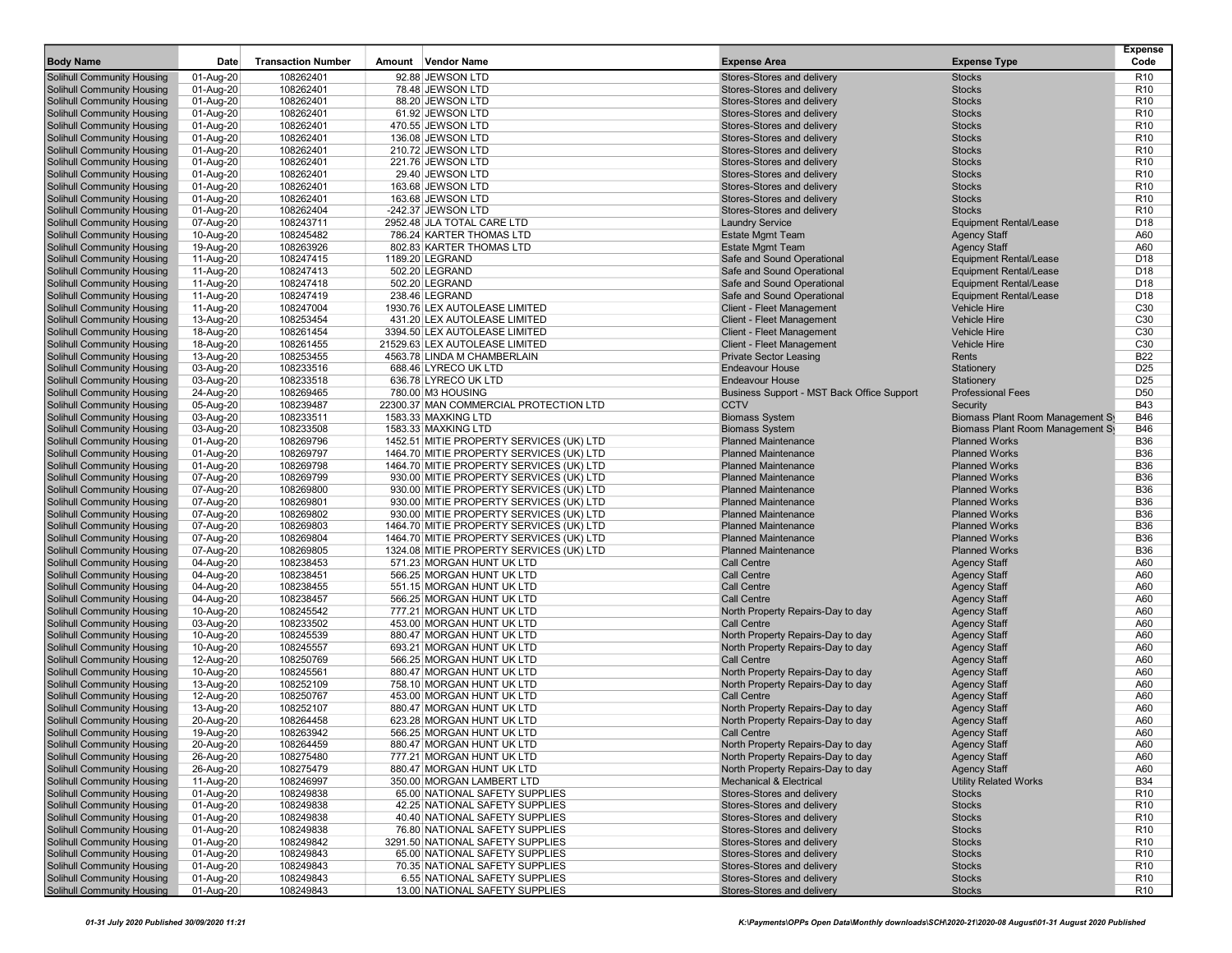| <b>Body Name</b>                                                       | Date                   | <b>Transaction Number</b> | Amount Vendor Name                             | <b>Expense Area</b>                                                    | <b>Expense Type</b>                        | <b>Expense</b><br>Code |
|------------------------------------------------------------------------|------------------------|---------------------------|------------------------------------------------|------------------------------------------------------------------------|--------------------------------------------|------------------------|
| Solihull Community Housing                                             | 01-Aug-20              | 108249843                 | 71.16 NATIONAL SAFETY SUPPLIES                 | Stores-Stores and delivery                                             | <b>Stocks</b>                              | R <sub>10</sub>        |
| Solihull Community Housing                                             | 01-Aug-20              | 108249843                 | 5.30 NATIONAL SAFETY SUPPLIES                  | Stores-Stores and delivery                                             | <b>Stocks</b>                              | R <sub>10</sub>        |
| <b>Solihull Community Housing</b>                                      | 01-Aug-20              | 108234499                 | 1152.12 N-CAP FLOORING LTD                     | North Property Repairs-Voids                                           | Voids                                      | <b>B38</b>             |
| <b>Solihull Community Housing</b>                                      | 01-Aug-20              | 108234501                 | 288.48 N-CAP FLOORING LTD                      | North Property Repairs-Voids                                           | Voids                                      | <b>B38</b>             |
| <b>Solihull Community Housing</b>                                      | 01-Aug-20              | 108234502                 | 209.76 N-CAP FLOORING LTD                      | North Property Repairs-Voids                                           | Voids                                      | <b>B38</b>             |
| <b>Solihull Community Housing</b>                                      | 01-Aug-20              | 108234503                 | 824.40 N-CAP FLOORING LTD                      | North Property Repairs-Voids                                           | Voids                                      | <b>B38</b>             |
| <b>Solihull Community Housing</b>                                      | 01-Aug-20              | 108234504                 | 360.60 N-CAP FLOORING LTD                      | North Property Repairs-Voids                                           | <b>Voids</b>                               | <b>B38</b>             |
| <b>Solihull Community Housing</b>                                      | 07-Aug-20              | 108252610                 | 247.50 N-CAP FLOORING LTD                      | <b>Sheltered Schemes</b>                                               | <b>Contractor Payments</b>                 | <b>B70</b>             |
| <b>Solihull Community Housing</b>                                      | 13-Aug-20              | 108269794                 | 388.50 N-CAP FLOORING LTD                      | North Property Repairs-Day to day                                      | <b>Internal Works</b>                      | <b>B31</b>             |
| <b>Solihull Community Housing</b>                                      | 13-Aug-20              | 108269795                 | 240.48 N-CAP FLOORING LTD                      | North Property Repairs-Voids                                           | Voids                                      | <b>B38</b>             |
| <b>Solihull Community Housing</b>                                      | 01-Aug-20              | 108261236                 | 2083.76 NERG LTD                               | <b>Biomass System</b>                                                  | <b>Biomass Boilers</b>                     | <b>B45</b>             |
| <b>Solihull Community Housing</b>                                      | 01-Aug-20              | 108261237                 | 2230.16 NERG LTD                               | <b>Biomass System</b>                                                  | <b>Biomass Boilers</b>                     | <b>B45</b>             |
| <b>Solihull Community Housing</b>                                      | 01-Aug-20              | 108261238                 | 2117.92 NERG LTD                               | <b>Biomass System</b>                                                  | <b>Biomass Boilers</b>                     | <b>B45</b>             |
| <b>Solihull Community Housing</b>                                      | 01-Aug-20              | 108261239                 | 2318.00 NERG LTD                               | <b>Biomass System</b>                                                  | <b>Biomass Boilers</b>                     | <b>B45</b>             |
| <b>Solihull Community Housing</b>                                      | 01-Aug-20              | 108261240                 | 2039.84 NERG LTD                               | <b>Biomass System</b>                                                  | <b>Biomass Boilers</b>                     | <b>B45</b>             |
| Solihull Community Housing                                             | 01-Aug-20              | 108261241                 | 4421.28 NERG LTD                               | <b>Biomass System</b>                                                  | <b>Biomass Boilers</b>                     | <b>B45</b>             |
| <b>Solihull Community Housing</b>                                      | $01-Aug-20$            | 108261242                 | 1146.80 NERG LTD                               | <b>Biomass System</b>                                                  | <b>Biomass Boilers</b>                     | <b>B45</b>             |
| <b>Solihull Community Housing</b>                                      | 11-Aug-20              | 108274442                 | 349.40 NICHOLLS & CLARKE BUILDING PRODUCTS LTD | Stores-Stores and delivery                                             | <b>Stocks</b>                              | R <sub>10</sub>        |
| <b>Solihull Community Housing</b>                                      | 06-Aug-20              | 108243576                 | 342.86 NITECREST LTD                           | <b>Endeavour House</b>                                                 | <b>ICT Consumables</b>                     | D33                    |
| <b>Solihull Community Housing</b>                                      | 05-Aug-20              | 108240459                 | 518.00 NIYAA PEOPLE                            | Anti Graffiti Team                                                     | <b>Agency Staff</b>                        | A60                    |
| <b>Solihull Community Housing</b>                                      | 06-Aug-20              | 108243477                 | 1100.75 NIYAA PEOPLE                           | <b>Capital Programmes</b>                                              | <b>Agency Staff</b>                        | A60                    |
| <b>Solihull Community Housing</b>                                      | 06-Aug-20              | 108243476                 | 1489.25 NIYAA PEOPLE                           | <b>Capital Programmes</b>                                              | <b>Agency Staff</b>                        | A60                    |
| <b>Solihull Community Housing</b>                                      | 10-Aug-20              | 108245547                 | 996.75 NIYAA PEOPLE                            | Procurement                                                            | <b>Agency Staff</b>                        | A60<br>A60             |
| <b>Solihull Community Housing</b><br><b>Solihull Community Housing</b> | 04-Aug-20<br>06-Aug-20 | 108237519<br>108243558    | 360.13 NIYAA PEOPLE<br>778.83 NIYAA PEOPLE     | <b>Rent Control</b><br>North Property Repairs-Day to day               | <b>Agency Staff</b><br><b>Agency Staff</b> | A60                    |
| <b>Solihull Community Housing</b>                                      | 06-Aug-20              | 108243559                 | 560.00 NIYAA PEOPLE                            | North Property Repairs-Day to day                                      | <b>Agency Staff</b>                        | A60                    |
| <b>Solihull Community Housing</b>                                      | 05-Aug-20              | 108240287                 | 518.00 NIYAA PEOPLE                            | Anti Graffiti Team                                                     | <b>Agency Staff</b>                        | A60                    |
| <b>Solihull Community Housing</b>                                      | 05-Aug-20              | 108239484                 | 582.06 NIYAA PEOPLE                            | <b>Rent Control</b>                                                    | <b>Agency Staff</b>                        | A60                    |
| <b>Solihull Community Housing</b>                                      | 06-Aug-20              | 108243557                 | 688.94 NIYAA PEOPLE                            | North Property Repairs-Day to day                                      | <b>Agency Staff</b>                        | A60                    |
| <b>Solihull Community Housing</b>                                      | 05-Aug-20              | 108240289                 | 593.57 NIYAA PEOPLE                            | Anti Graffiti Team                                                     | <b>Agency Staff</b>                        | A60                    |
| <b>Solihull Community Housing</b>                                      | 06-Aug-20              | 108243560                 | 592.00 NIYAA PEOPLE                            | North Property Repairs-Day to day                                      | <b>Agency Staff</b>                        | A60                    |
| <b>Solihull Community Housing</b>                                      | 05-Aug-20              | 108239486                 | 643.06 NIYAA PEOPLE                            | Business Support - MST Back Office Support                             | <b>Agency Staff</b>                        | A60                    |
| <b>Solihull Community Housing</b>                                      | 13-Aug-20              | 108253633                 | 608.65 NIYAA PEOPLE                            | Anti Graffiti Team                                                     | <b>Agency Staff</b>                        | A60                    |
| <b>Solihull Community Housing</b>                                      | 14-Aug-20              | 108254645                 | 619.75 NIYAA PEOPLE                            | <b>Rent Control</b>                                                    | <b>Agency Staff</b>                        | A60                    |
| <b>Solihull Community Housing</b>                                      | 17-Aug-20              | 108259798                 | 1489.25 NIYAA PEOPLE                           | <b>Capital Programmes</b>                                              | <b>Agency Staff</b>                        | A60                    |
| <b>Solihull Community Housing</b>                                      | 14-Aug-20              | 108254662                 | 720.72 NIYAA PEOPLE                            | North Property Repairs-Day to day                                      | <b>Agency Staff</b>                        | A60                    |
| <b>Solihull Community Housing</b>                                      | 14-Aug-20              | 108254662                 | -360.72 NIYAA PEOPLE                           | North Property Repairs-Day to day                                      | <b>Agency Staff</b>                        | A60                    |
| <b>Solihull Community Housing</b>                                      | 14-Aug-20              | 108254665                 | 688.94 NIYAA PEOPLE                            | North Property Repairs-Day to day                                      | <b>Agency Staff</b>                        | A60                    |
| <b>Solihull Community Housing</b>                                      | 14-Aug-20              | 108254663                 | 753.87 NIYAA PEOPLE                            | North Property Repairs-Day to day                                      | <b>Agency Staff</b>                        | A60                    |
| <b>Solihull Community Housing</b>                                      | 17-Aug-20              | 108259804                 | 996.75 NIYAA PEOPLE                            | Procurement                                                            | <b>Agency Staff</b>                        | A60                    |
| <b>Solihull Community Housing</b>                                      | 13-Aug-20              | 108253634                 | 518.00 NIYAA PEOPLE                            | Anti Graffiti Team                                                     | <b>Agency Staff</b>                        | A60                    |
| Solihull Community Housing                                             | 14-Aug-20              | 108254457                 | 643.06 NIYAA PEOPLE                            | Business Support - MST Back Office Support                             | <b>Agency Staff</b>                        | A60                    |
| <b>Solihull Community Housing</b>                                      | 14-Aug-20              | 108254664                 | 592.00 NIYAA PEOPLE                            | North Property Repairs-Day to day                                      | <b>Agency Staff</b>                        | A60                    |
| <b>Solihull Community Housing</b>                                      | 21-Aug-20              | 108267016                 | 996.75 NIYAA PEOPLE                            | Procurement                                                            | <b>Agency Staff</b>                        | A60                    |
| <b>Solihull Community Housing</b>                                      | 26-Aug-20              | 108275456                 | 518.00 NIYAA PEOPLE                            | Anti Graffiti Team                                                     | <b>Agency Staff</b>                        | A60                    |
| <b>Solihull Community Housing</b>                                      | 20-Aug-20              | 108264451                 | 512.00 NIYAA PEOPLE                            | North Property Repairs-Day to day                                      | <b>Agency Staff</b>                        | A60                    |
| <b>Solihull Community Housing</b>                                      | 21-Aug-20              | 108266580                 | 1489.25 NIYAA PEOPLE                           | <b>Capital Programmes</b>                                              | <b>Agency Staff</b>                        | A60                    |
| <b>Solihull Community Housing</b>                                      | 20-Aug-20              | 108264452                 | 472.00 NIYAA PEOPLE                            | North Property Repairs-Day to day                                      | <b>Agency Staff</b>                        | A60                    |
| <b>Solihull Community Housing</b>                                      | 20-Aug-20              | 108264454                 | 418.95 NIYAA PEOPLE                            | North Property Repairs-Day to day                                      | <b>Agency Staff</b>                        | A60                    |
| <b>Solihull Community Housing</b>                                      | 20-Aug-20              | 108264453                 | 738.89 NIYAA PEOPLE                            | North Property Repairs-Day to day                                      | <b>Agency Staff</b>                        | A60                    |
| <b>Solihull Community Housing</b>                                      | 21-Aug-20              | 108266577                 | 643.06 NIYAA PEOPLE                            | Business Support - MST Back Office Support<br><b>Rent Control</b>      | <b>Agency Staff</b>                        | A60                    |
| <b>Solihull Community Housing</b><br><b>Solihull Community Housing</b> | 20-Aug-20              | 108264456                 | 619.75 NIYAA PEOPLE<br>468.83 NIYAA PEOPLE     | Anti Graffiti Team                                                     | <b>Agency Staff</b>                        | A60<br>A60             |
|                                                                        | 26-Aug-20              | 108275457                 | 584.00 NIYAA PEOPLE                            |                                                                        | <b>Agency Staff</b><br><b>Agency Staff</b> | A60                    |
| <b>Solihull Community Housing</b><br><b>Solihull Community Housing</b> | 26-Aug-20<br>25-Aug-20 | 108275561<br>108270744    | 1489.25 NIYAA PEOPLE                           | North Property Repairs-Day to day<br><b>Capital Programmes</b>         | <b>Agency Staff</b>                        | A60                    |
|                                                                        |                        |                           |                                                |                                                                        |                                            |                        |
| Solihull Community Housing<br><b>Solihull Community Housing</b>        | 26-Aug-20<br>26-Aug-20 | 108275562<br>108275567    | 738.89 NIYAA PEOPLE<br>688.94 NIYAA PEOPLE     | North Property Repairs-Day to day<br>North Property Repairs-Day to day | Agency Staff<br><b>Agency Staff</b>        | A60<br>A60             |
| <b>Solihull Community Housing</b>                                      | 26-Aug-20              | 108275445                 | 619.75 NIYAA PEOPLE                            | <b>Rent Control</b>                                                    | <b>Agency Staff</b>                        | A60                    |
| <b>Solihull Community Housing</b>                                      | 26-Aug-20              | 108275458                 | 518.00 NIYAA PEOPLE                            | Anti Graffiti Team                                                     | <b>Agency Staff</b>                        | A60                    |
| <b>Solihull Community Housing</b>                                      | 25-Aug-20              | 108270746                 | 996.75 NIYAA PEOPLE                            | Procurement                                                            | <b>Agency Staff</b>                        | A60                    |
| <b>Solihull Community Housing</b>                                      | 25-Aug-20              | 108270740                 | 643.06 NIYAA PEOPLE                            | Business Support - MST Back Office Support                             | <b>Agency Staff</b>                        | A60                    |
| <b>Solihull Community Housing</b>                                      | 26-Aug-20              | 108275564                 | 592.00 NIYAA PEOPLE                            | North Property Repairs-Day to day                                      | <b>Agency Staff</b>                        | A60                    |
| <b>Solihull Community Housing</b>                                      | 19-Aug-20              | 108264242                 | 2862.71 OAKLEAF COMMERCIAL SERVICES LTD        | Low Rise window Replacement                                            | <b>Contractor Payments</b>                 | <b>B70</b>             |
| <b>Solihull Community Housing</b>                                      | 19-Aug-20              | 108264242                 | 1832.23 OAKLEAF COMMERCIAL SERVICES LTD        | Low Rise window Replacement                                            | <b>Contractor Payments</b>                 | <b>B70</b>             |
| <b>Solihull Community Housing</b>                                      | 19-Aug-20              | 108264242                 | 1429.29 OAKLEAF COMMERCIAL SERVICES LTD        | Low Rise window Replacement                                            | <b>Contractor Payments</b>                 | <b>B70</b>             |
| <b>Solihull Community Housing</b>                                      | 19-Aug-20              | 108264242                 | 1832.23 OAKLEAF COMMERCIAL SERVICES LTD        | Low Rise window Replacement                                            | <b>Contractor Payments</b>                 | <b>B70</b>             |
| <b>Solihull Community Housing</b>                                      | 19-Aug-20              | 108264242                 | 1846.67 OAKLEAF COMMERCIAL SERVICES LTD        | Low Rise window Replacement                                            | <b>Contractor Payments</b>                 | <b>B70</b>             |
| <b>Solihull Community Housing</b>                                      | 19-Aug-20              | 108264242                 | 1894.24 OAKLEAF COMMERCIAL SERVICES LTD        | Low Rise window Replacement                                            | <b>Contractor Payments</b>                 | <b>B70</b>             |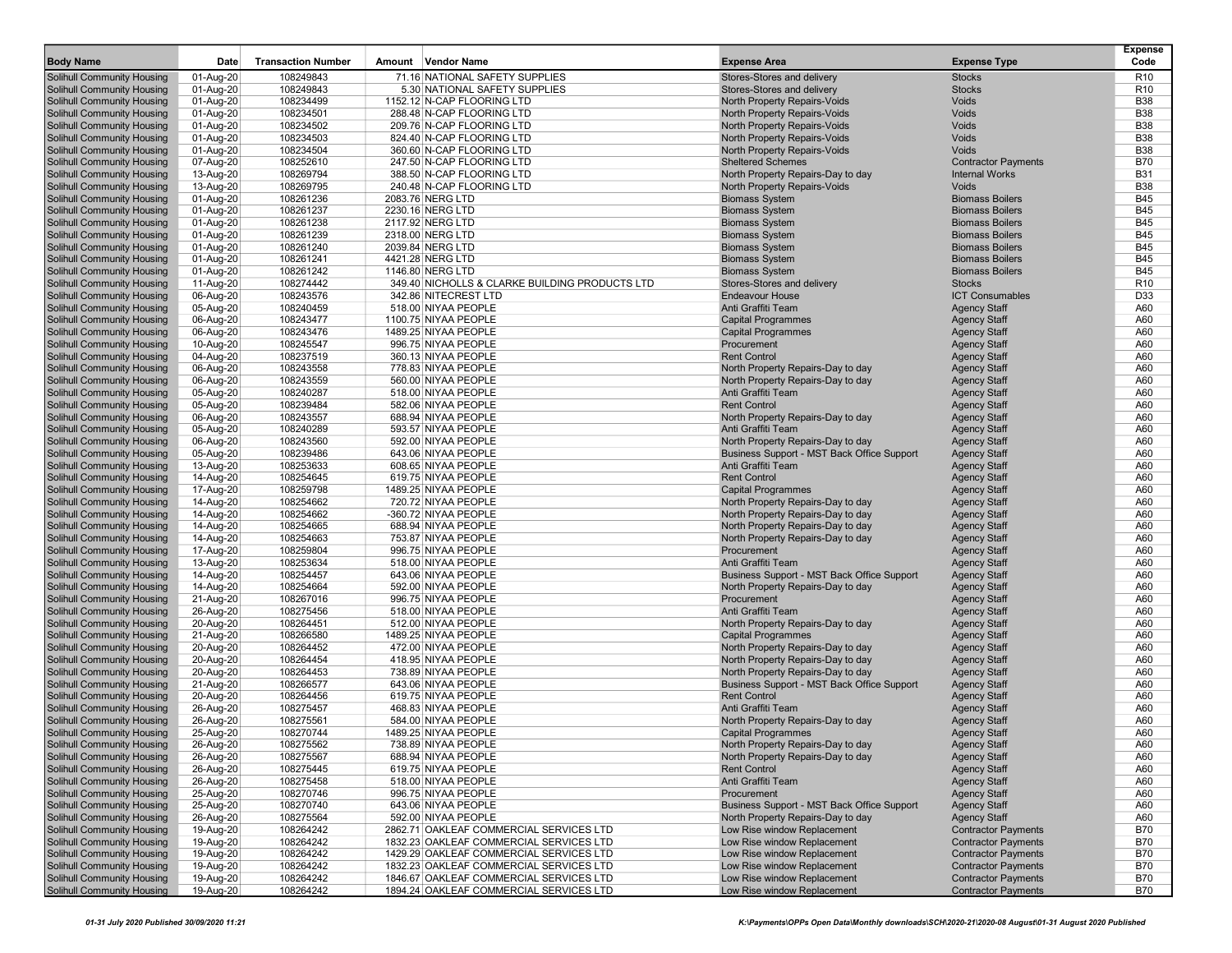| <b>Body Name</b>                                                       | Date                   | <b>Transaction Number</b> | Amount Vendor Name                                             | <b>Expense Area</b>                                       | <b>Expense Type</b>                    | Expense<br>Code               |
|------------------------------------------------------------------------|------------------------|---------------------------|----------------------------------------------------------------|-----------------------------------------------------------|----------------------------------------|-------------------------------|
| <b>Solihull Community Housing</b>                                      | 01-Aug-20              | 108261137                 | 241.19 OPENVIEW SECURITY SOLUTIONS LTD                         | <b>Mechanical &amp; Electrical</b>                        | <b>Rev Contractor Payments</b>         | <b>B71</b>                    |
| Solihull Community Housing                                             | 01-Aug-20              | 108261138                 | 245.74 OPENVIEW SECURITY SOLUTIONS LTD                         | <b>Mechanical &amp; Electrical</b>                        | <b>Rev Contractor Payments</b>         | <b>B71</b>                    |
| <b>Solihull Community Housing</b>                                      | 01-Aug-20              | 108261198                 | 245.74 OPENVIEW SECURITY SOLUTIONS LTD                         | <b>Mechanical &amp; Electrical</b>                        | <b>Rev Contractor Payments</b>         | <b>B71</b>                    |
| <b>Solihull Community Housing</b>                                      | 01-Aug-20              | 108261206                 | 245.74 OPENVIEW SECURITY SOLUTIONS LTD                         | <b>Mechanical &amp; Electrical</b>                        | <b>Rev Contractor Payments</b>         | <b>B71</b>                    |
| Solihull Community Housing                                             | 01-Aug-20              | 108261209                 | 284.26 OPENVIEW SECURITY SOLUTIONS LTD                         | <b>Mechanical &amp; Electrical</b>                        | <b>Rev Contractor Payments</b>         | <b>B71</b>                    |
| <b>Solihull Community Housing</b>                                      | 01-Aug-20              | 108277713                 | 245.74 OPENVIEW SECURITY SOLUTIONS LTD                         | <b>Mechanical &amp; Electrical</b>                        | <b>Rev Contractor Payments</b>         | <b>B71</b>                    |
| <b>Solihull Community Housing</b>                                      | 01-Aug-20              | 108277720                 | 245.74 OPENVIEW SECURITY SOLUTIONS LTD                         | <b>Mechanical &amp; Electrical</b>                        | <b>Rev Contractor Payments</b>         | <b>B71</b>                    |
| <b>Solihull Community Housing</b>                                      | 01-Aug-20              | 108261233                 | 2032.75 OPENVIEW SECURITY SOLUTIONS LTD                        | <b>Mechanical &amp; Electrical</b>                        | <b>Rev Contractor Payments</b>         | <b>B71</b>                    |
| <b>Solihull Community Housing</b>                                      | 01-Aug-20              | 108261234                 | 2032.75 OPENVIEW SECURITY SOLUTIONS LTD                        | <b>Mechanical &amp; Electrical</b>                        | <b>Rev Contractor Payments</b>         | <b>B71</b>                    |
| <b>Solihull Community Housing</b>                                      | 01-Aug-20              | 108261235                 | 2032.75 OPENVIEW SECURITY SOLUTIONS LTD                        | <b>Mechanical &amp; Electrical</b>                        | <b>Rev Contractor Payments</b>         | <b>B71</b>                    |
| Solihull Community Housing                                             | 10-Aug-20              | 108252352                 | 472.13 ORBIS PROTECT LIMITED                                   | North Property Repairs-Voids                              | Voids                                  | <b>B38</b>                    |
| <b>Solihull Community Housing</b>                                      | 12-Aug-20              | 108250792                 | 250.00 ORBIS PROTECT LIMITED                                   | Ipswich House                                             | Cleaning                               | <b>B50</b>                    |
| <b>Solihull Community Housing</b>                                      | 01-Aug-20              | 108234450                 | 972.29 ORBIS PROTECT LIMITED                                   | North Property Repairs-Voids                              | Voids                                  | <b>B38</b>                    |
| <b>Solihull Community Housing</b>                                      | 10-Aug-20              | 108245600                 | 676.00 ORBIS PROTECT LIMITED                                   | Ipswich House                                             | Cleaning                               | <b>B50</b>                    |
| <b>Solihull Community Housing</b>                                      | 10-Aug-20              | 108252353                 | 456.50 ORBIS PROTECT LIMITED                                   | North Property Repairs-Voids                              | Voids                                  | <b>B38</b>                    |
| <b>Solihull Community Housing</b>                                      | 10-Aug-20              | 108252356                 | 250.00 ORBIS PROTECT LIMITED                                   | North Property Repairs-Voids                              | Voids<br>Voids                         | <b>B38</b>                    |
| <b>Solihull Community Housing</b>                                      | 10-Aug-20              | 108252357                 | 362.72 ORBIS PROTECT LIMITED                                   | North Property Repairs-Voids                              |                                        | <b>B38</b>                    |
| <b>Solihull Community Housing</b>                                      | 10-Aug-20              | 108252358                 | 847.25 ORBIS PROTECT LIMITED                                   | North Property Repairs-Voids                              | Voids                                  | <b>B38</b>                    |
| <b>Solihull Community Housing</b>                                      | 10-Aug-20              | 108252359                 | 251.43 ORBIS PROTECT LIMITED                                   | North Property Repairs-Voids                              | Voids                                  | <b>B38</b>                    |
| <b>Solihull Community Housing</b>                                      | 10-Aug-20              | 108252360                 | 315.83 ORBIS PROTECT LIMITED                                   | North Property Repairs-Voids                              | Voids                                  | <b>B38</b>                    |
| <b>Solihull Community Housing</b>                                      | 10-Aug-20              | 108252361                 | 298.37 ORBIS PROTECT LIMITED                                   | North Property Repairs-Voids                              | Voids                                  | <b>B38</b>                    |
| <b>Solihull Community Housing</b>                                      | 10-Aug-20              | 108252362                 | 226.73 ORBIS PROTECT LIMITED                                   | North Property Repairs-Voids                              | Voids                                  | <b>B38</b>                    |
| <b>Solihull Community Housing</b>                                      | 10-Aug-20              | 108252363                 | 450.91 ORBIS PROTECT LIMITED                                   | North Property Repairs-Voids                              | Voids                                  | <b>B38</b>                    |
| <b>Solihull Community Housing</b>                                      | 10-Aug-20              | 108252364                 | 265.71 ORBIS PROTECT LIMITED                                   | North Property Repairs-Voids                              | Voids                                  | <b>B38</b>                    |
| <b>Solihull Community Housing</b>                                      | 10-Aug-20              | 108252365                 | 331.95 ORBIS PROTECT LIMITED                                   | North Property Repairs-Voids                              | Voids                                  | <b>B38</b>                    |
| <b>Solihull Community Housing</b>                                      | 10-Aug-20              | 108252366                 | 274.93 ORBIS PROTECT LIMITED                                   | North Property Repairs-Voids                              | Voids                                  | <b>B38</b>                    |
| <b>Solihull Community Housing</b>                                      | 11-Aug-20              | 108252370                 | 612.78 ORBIS PROTECT LIMITED                                   | North Property Repairs-Voids                              | Voids                                  | <b>B38</b>                    |
| <b>Solihull Community Housing</b>                                      | 11-Aug-20              | 108252371                 | 372.37 ORBIS PROTECT LIMITED                                   | North Property Repairs-Voids                              | Voids                                  | <b>B38</b>                    |
| <b>Solihull Community Housing</b>                                      | 11-Aug-20              | 108252374                 | 300.20 ORBIS PROTECT LIMITED                                   | North Property Repairs-Voids                              | Voids                                  | <b>B38</b>                    |
| Solihull Community Housing                                             | 11-Aug-20              | 108252378                 | 237.68 ORBIS PROTECT LIMITED                                   | North Property Repairs-Voids                              | Voids                                  | <b>B38</b>                    |
| <b>Solihull Community Housing</b>                                      | 11-Aug-20              | 108252387                 | 581.54 ORBIS PROTECT LIMITED                                   | North Property Repairs-Voids                              | Voids                                  | <b>B38</b>                    |
| <b>Solihull Community Housing</b>                                      | 11-Aug-20              | 108252388                 | 451.79 ORBIS PROTECT LIMITED<br>347.09 ORBIS PROTECT LIMITED   | North Property Repairs-Voids                              | Voids                                  | <b>B38</b>                    |
| <b>Solihull Community Housing</b>                                      | 11-Aug-20              | 108252390                 |                                                                | North Property Repairs-Voids                              | Voids                                  | <b>B38</b>                    |
| <b>Solihull Community Housing</b>                                      | 04-Aug-20              | 108237454                 | 4260.00 ORBIS PROTECT LIMITED                                  | <b>Call Centre</b>                                        | Other Fees & Charges                   | D <sub>59</sub>               |
| <b>Solihull Community Housing</b>                                      | 01-Aug-20              | 108261267                 | 1261.19 P K HYGIENE SERVICES LTD                               | <b>MST-Structural Works</b>                               | <b>Contractor Payments</b>             | <b>B70</b>                    |
| <b>Solihull Community Housing</b>                                      | 01-Aug-20              | 108261268                 | 3396.16 P K HYGIENE SERVICES LTD<br>6245.91 PACE PETROLEUM LTD | North Property Repairs-Voids                              | <b>Voids</b><br><b>Stocks</b>          | <b>B38</b><br>R <sub>10</sub> |
| <b>Solihull Community Housing</b>                                      | 01-Aug-20              | 108274520                 |                                                                | Stores-Stores and delivery                                | <b>Stocks</b>                          |                               |
| <b>Solihull Community Housing</b>                                      | 06-Aug-20              | 108274521<br>108262274    | 6258.89 PACE PETROLEUM LTD<br>875.00 PARTRIDGE HOMES           | Stores-Stores and delivery                                | Rents                                  | R <sub>10</sub><br><b>B22</b> |
| <b>Solihull Community Housing</b><br><b>Solihull Community Housing</b> | 18-Aug-20              | 108253732                 | 1238.93 Quadient Uk Ltd                                        | <b>Syrian Family Properties</b><br><b>Endeavour House</b> |                                        | D <sub>21</sub>               |
| <b>Solihull Community Housing</b>                                      | 13-Aug-20<br>01-Aug-20 | 108247864                 | 3406.00 R S MILLER ROOFING(WOLVERHAMPTON) LTD                  | <b>Pitched Re-roofing</b>                                 | Postages<br><b>Contractor Payments</b> | <b>B70</b>                    |
| <b>Solihull Community Housing</b>                                      | 01-Aug-20              | 108247864                 | 3406.00 R S MILLER ROOFING(WOLVERHAMPTON) LTD                  | <b>Pitched Re-roofing</b>                                 | <b>Contractor Payments</b>             | <b>B70</b>                    |
| <b>Solihull Community Housing</b>                                      | 01-Aug-20              | 108247864                 | 3406.00 R S MILLER ROOFING(WOLVERHAMPTON) LTD                  | Pitched Re-roofing                                        | <b>Contractor Payments</b>             | <b>B70</b>                    |
| <b>Solihull Community Housing</b>                                      | 01-Aug-20              | 108247864                 | 3406.00 R S MILLER ROOFING(WOLVERHAMPTON) LTD                  | Pitched Re-roofing                                        | <b>Contractor Payments</b>             | <b>B70</b>                    |
| <b>Solihull Community Housing</b>                                      | 01-Aug-20              | 108247864                 | 3406.00 R S MILLER ROOFING(WOLVERHAMPTON) LTD                  | <b>Pitched Re-roofing</b>                                 | <b>Contractor Payments</b>             | <b>B70</b>                    |
| <b>Solihull Community Housing</b>                                      | 01-Aug-20              | 108247864                 | 3406.00 R S MILLER ROOFING(WOLVERHAMPTON) LTD                  | <b>Pitched Re-roofing</b>                                 | <b>Contractor Payments</b>             | <b>B70</b>                    |
| <b>Solihull Community Housing</b>                                      | 18-Aug-20              | 108261456                 | 308.70 RAPIDE COMMUNICATION LIMITED                            | North Property Repairs-Day to day                         | <b>Materials</b>                       | D <sub>13</sub>               |
| <b>Solihull Community Housing</b>                                      | 24-Aug-20              | 108267447                 | 750.00 RAPIDE COMMUNICATION LIMITED                            | North Property Repairs-Day to day                         | <b>Materials</b>                       | D <sub>13</sub>               |
| <b>Solihull Community Housing</b>                                      | 20-Aug-20              | 108265472                 | 4563.78 REDACTED PERSONAL INFORMATION                          | <b>Private Sector Leasing</b>                             | Rents                                  | <b>B22</b>                    |
| <b>Solihull Community Housing</b>                                      | 20-Aug-20              | 108265463                 | 659.23 REDACTED PERSONAL INFORMATION                           | <b>Private Sector Leasing</b>                             | Rents                                  | <b>B22</b>                    |
| Solihull Community Housing                                             | 13-Aug-20              | 108253458                 | 3595.20 REDACTED PERSONAL INFORMATION                          | <b>Private Sector Leasing</b>                             | Rents                                  | <b>B22</b>                    |
| <b>Solihull Community Housing</b>                                      | 03-Aug-20              | 108233527                 | 1129.96 REDACTED PERSONAL INFORMATION                          | Housing Aid & Homelessness                                | <b>Tenant Medicals</b>                 | D63                           |
| <b>Solihull Community Housing</b>                                      | 20-Aug-20              | 108265462                 | 3955.38 REDACTED PERSONAL INFORMATION                          | <b>Private Sector Leasing</b>                             | Rents                                  | <b>B22</b>                    |
| <b>Solihull Community Housing</b>                                      | 19-Aug-20              | 108262885                 | 8000.00 REDACTED PERSONAL INFORMATION                          | Private Sector - Disabled Facilities Grants               | <b>Contractor Payments</b>             | <b>B70</b>                    |
| <b>Solihull Community Housing</b>                                      | 07-Aug-20              | 108243611                 | 2900.52 REDACTED PERSONAL INFORMATION                          | Movement Incentive Scheme                                 | <b>Other Building Costs</b>            | <b>B39</b>                    |
| Solihull Community Housing                                             | 11-Aug-20              | 108247010                 | 3000.00 REDACTED PERSONAL INFORMATION                          | Private Sector - Disabled Facilities Grants               | <b>Contractor Payments</b>             | B70                           |
| <b>Solihull Community Housing</b>                                      | 13-Aug-20              | 108253459                 | 3595.20 REDACTED PERSONAL INFORMATION                          | <b>Private Sector Leasing</b>                             | Rents                                  | <b>B22</b>                    |
| Solihull Community Housing                                             | 25-Aug-20              | 108269841                 | 3000.00 REDACTED PERSONAL INFORMATION                          | Private Sector - Disabled Facilities Grants               | <b>Contractor Payments</b>             | B70                           |
| <b>Solihull Community Housing</b>                                      | 25-Aug-20              | 108269839                 | 3750.00 REDACTED PERSONAL INFORMATION                          | <b>Syrian Family Properties</b>                           | Rents                                  | <b>B22</b>                    |
| <b>Solihull Community Housing</b>                                      | 14-Aug-20              | 108254638                 | 1000.00 REDACTED PERSONAL INFORMATION                          | Movement Incentive Scheme                                 | <b>Other Building Costs</b>            | <b>B39</b>                    |
| Solihull Community Housing                                             | 20-Aug-20              | 108263997                 | 8111.75 REDACTED PERSONAL INFORMATION                          | Private Sector - Disabled Facilities Grants               | <b>Contractor Payments</b>             | <b>B70</b>                    |
| <b>Solihull Community Housing</b>                                      | 14-Aug-20              | 108254641                 | 2000.00 REDACTED PERSONAL INFORMATION                          | Movement Incentive Scheme                                 | <b>Other Building Costs</b>            | <b>B39</b>                    |
| <b>Solihull Community Housing</b>                                      | 25-Aug-20              | 108269847                 | 8931.00 REDACTED PERSONAL INFORMATION                          | Private Sector - Disabled Facilities Grants               | <b>Contractor Payments</b>             | B70                           |
| <b>Solihull Community Housing</b>                                      | 20-Aug-20              | 108265464                 | 375.30 REED                                                    | <b>Call Centre</b>                                        | <b>Agency Staff</b>                    | A60                           |
| <b>Solihull Community Housing</b>                                      | 20-Aug-20              | 108265465                 | 586.90 REED                                                    | <b>Call Centre</b>                                        | <b>Agency Staff</b>                    | A60                           |
| <b>Solihull Community Housing</b>                                      | 20-Aug-20              | 108265466                 | 415.22 REED                                                    | <b>Call Centre</b>                                        | <b>Agency Staff</b>                    | A60                           |
| <b>Solihull Community Housing</b>                                      | 20-Aug-20              | 108265467                 | 544.27 REED                                                    | <b>Call Centre</b>                                        | <b>Agency Staff</b>                    | A60                           |
| Solihull Community Housing                                             | 20-Aug-20              | 108265468                 | 479.10 REED                                                    | <b>Call Centre</b>                                        | <b>Agency Staff</b>                    | A60                           |